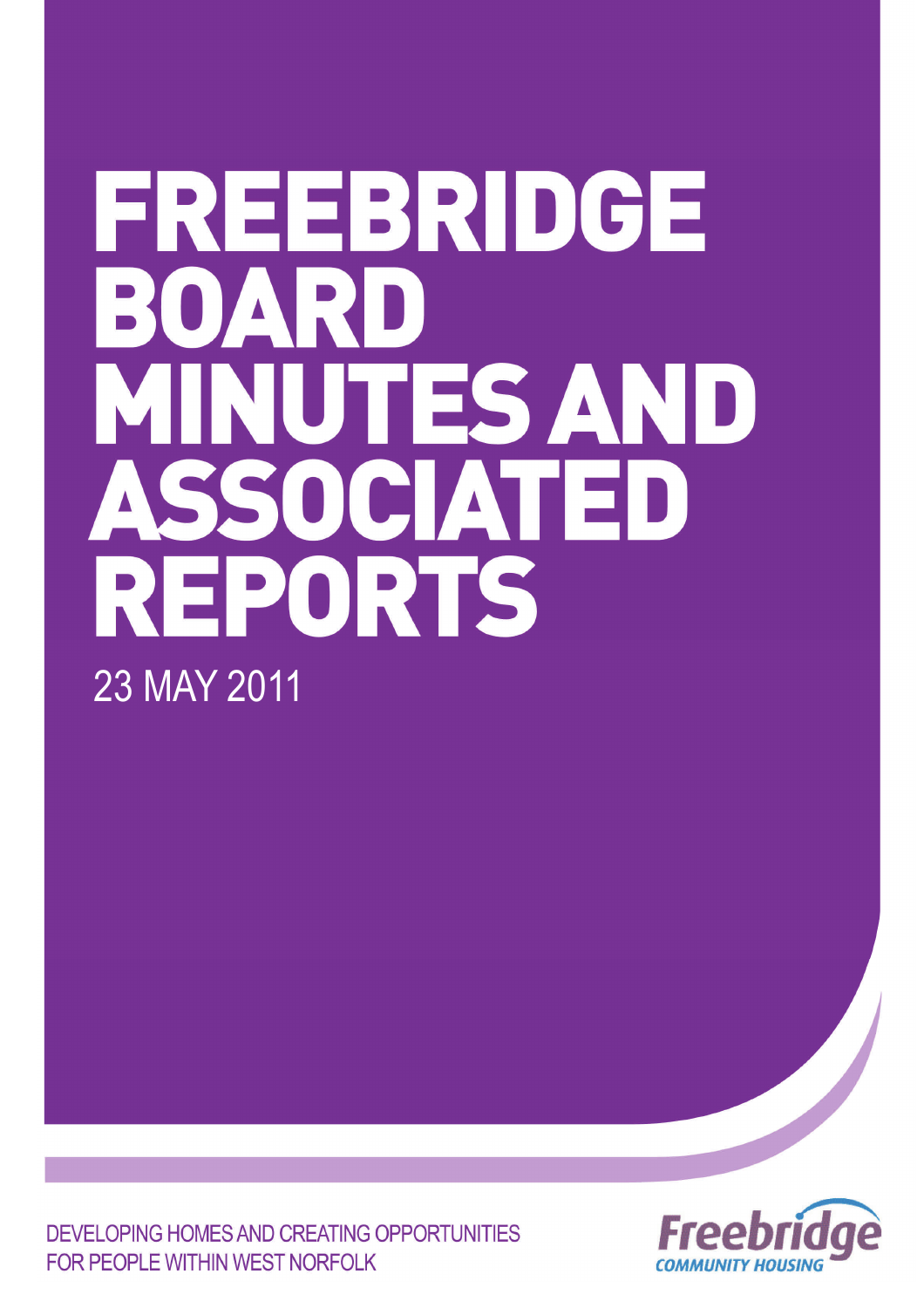## **FREEBRIDGE COMMUNITY HOUSING BOARD**

## **Minutes of a Meeting of the Board held on Monday 23 May 2011 at 6.30pm in the Conference Room, Juniper House, Austin Street, King's Lynn**

## **PRESENT:**

Ray Johnson (Chairman) Lesley Bambridge Matthew Brown Sylvia Calver Nigel Donohue Irene Gammon Bill Guyan Paul Leader Ian Pinches Colin Sampson

## **ALSO PRESENT:**

Steve Clark (observer)

## **IN ATTENDANCE:**

| <b>Tony Hall</b><br>Sean Kent<br>Abigail Ellis<br>Michelle Playford | $\blacksquare$<br>$\overline{\phantom{a}}$<br>$\blacksquare$<br>$\sim$ | <b>Chief Executive</b><br><b>Executive Director (Resources)</b><br><b>Executive Director (Operations)</b><br><b>Assistant Director of</b><br>Communications and<br>Customer<br>Engagement (minute numbers 79/11<br>$-85/11$ |
|---------------------------------------------------------------------|------------------------------------------------------------------------|-----------------------------------------------------------------------------------------------------------------------------------------------------------------------------------------------------------------------------|
| Angus MacQueen                                                      |                                                                        | <b>Company Secretary</b>                                                                                                                                                                                                    |

## **79/11 WELCOME AND APOLOGIES**

The Chairman welcomed Steve Clark, who had been appointed as an independent board member with effect from 20 September 2011, but would be attending Board meetings in the meantime as an observer.

The Chairman congratulated Lesley Bambridge and Colin Sampson on their re-election to the Borough Council. He further congratulated Colin Sampson on his appointment as Borough Mayor for the forthcoming year.

Apologies for absence were received from Geoffrey Hipperson and Michael Jervis.

## **80/11 MINUTES**

The minutes of the ordinary meeting held on 11 April 2011 and of the special meeting held on 26 April 2011 were confirmed as correct records and signed by the Chairman.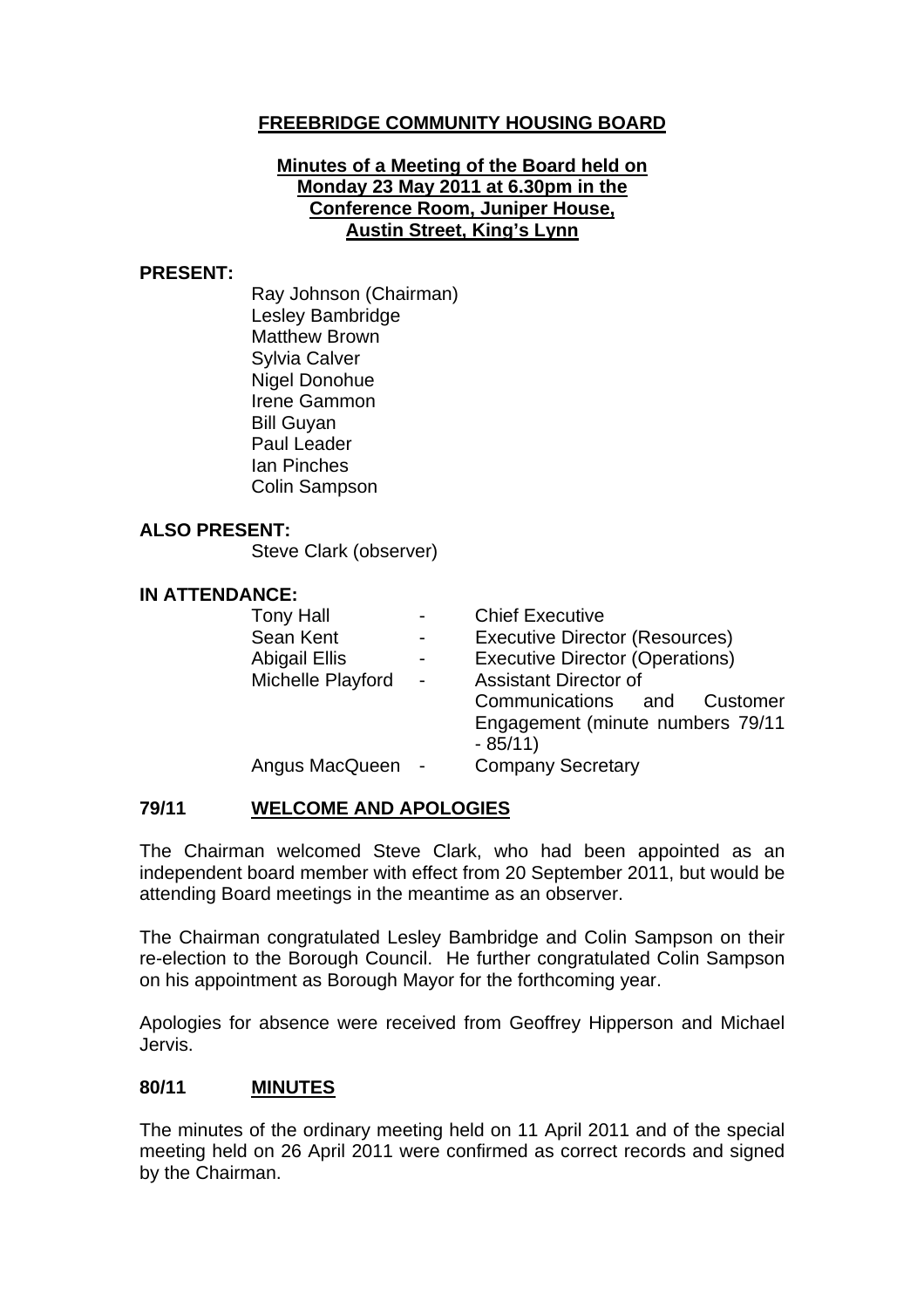## **81/11 MATTERS ARISING**

## • **Review of The Size of The Board (Minute Number 55/11(a))**

In answer to a question, the Chief Executive confirmed that the consultation on the proposal to reduce the size of the Board to 12 members had been sent to the Council. Indications were that the Council officers understood the rationale for the proposal. It was expected that the proposal would shortly be considered formally by councillors.

## **82/11 DECLARATIONS OF INTEREST**

On behalf of all staff present, the Chief Executive declared an interest in the item at minute number 88/11 – Resources and Risk Committee Recommendations (Part 1) – in relation to the proposed changes to the Sickness Absence Policy. The Board was content that staff should remain in the room during the item.

Ian Pinches declared an interest in the item at minute number  $94/11 -$ Appointment of Shareholders – as he was one of the applicants for shareholding. The Board was content that he should remain in the room during the item, but he did not vote.

Tony Hall, Sean Kent and Abigail Ellis declared interests in the item at minute number 99/11 – Resources and Risk Committee Recommendations (Part 2) – in relation to the recommendations on executive remuneration. They withdrew from the room during consideration of this item.

Lesley Bambridge asked it to be noted that she was about to sign up as a Supporter of the King's Lynn Arts Centre, but it was not considered that this should result in a formal declaration of interest.

## **83/11 CHAIRMAN'S UPDATE**

The Chairman gave an update on his activities as Chairman since the last meeting.

As well as weekly meetings with the Chief Executive and Board/committee meetings, the Chairman had attended the following:

- A meeting of the Hillington Square Project Group with the newly appointed architects, on 13 April 2011.
- A meeting with the Chief Executive and Chairman of Orwell Housing Association, on 4 May 2011.
- The opening of a new workshop at the Camphill Communities establishment at Thornage. It had been clear at the event that Camphill Communities were very pleased at Freebridge's involvement with their facility.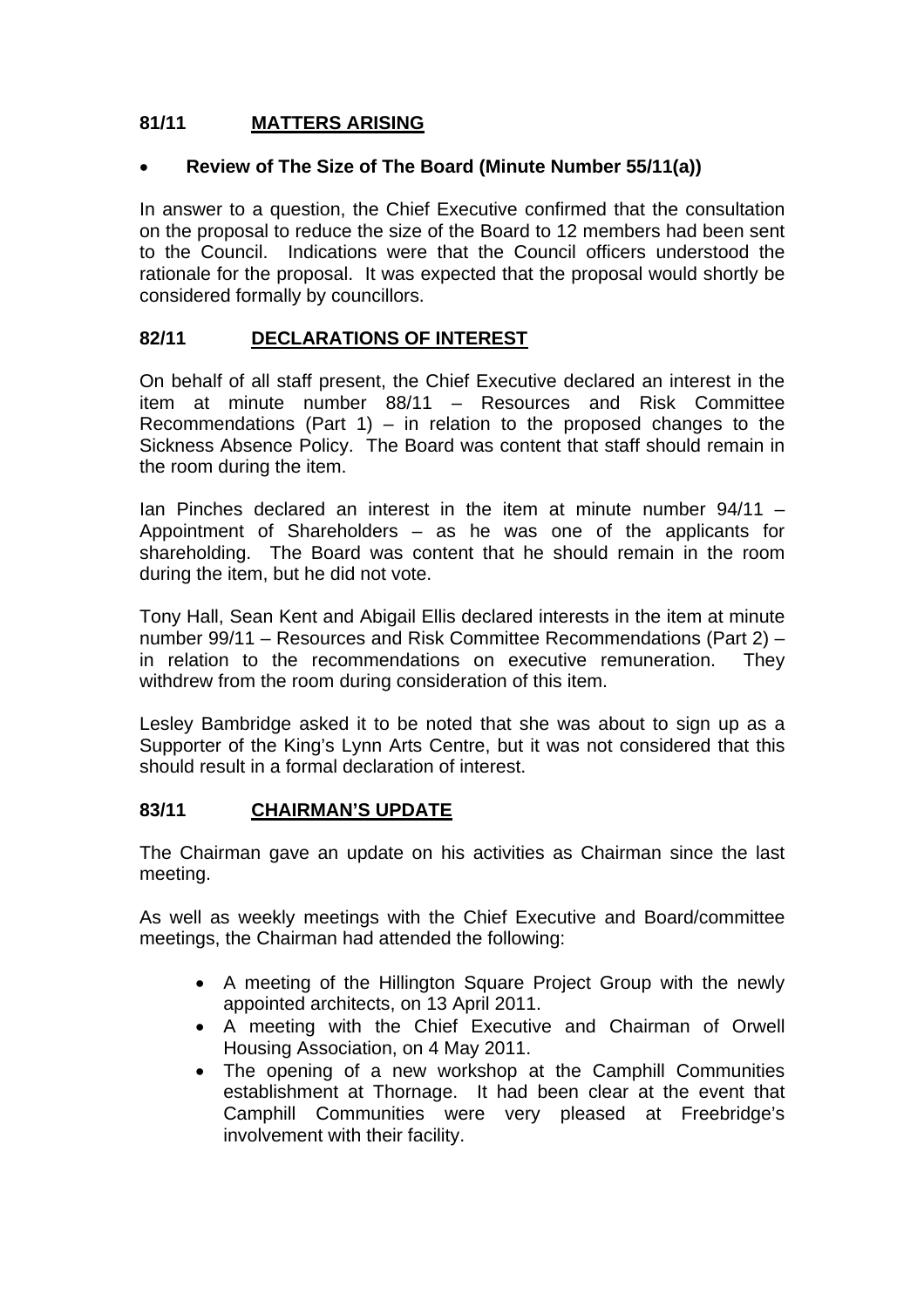• The official launch of the allotments at Charles Dewar Close, Great Massingham, on 21 May 2011. This had been a very successful event, which had received good coverage in the local media.

The Chairman also reported that, in line with the Board's decision at its last ordinary meeting (minute number 65/11 refers), the Executive Director (Resources) had been developing a Service Level Agreement with the King's Lynn Arts Centre Trust. The Executive Director (Resources) had done an excellent job on this, and there was real potential for benefits for Freebridge and its tenants, for instance through exhibitions and small scale events. Monitoring reports would be presented to the Resources and Risk Committee.

The Chairman also advised that he would be attending his second meeting of the National Housing Federation's Planning Sub-Committee, on 15 June 2011.

## **84/11 CHIEF EXECUTIVE'S UPDATE**

## **(a) Remuneration Strategy**

The Chief Executive said that discussions with the trade unions were currently being held regarding the proposed new remuneration strategy.

## **(b) Energy Efficiency Grants**

The Chief Executive stated that discussions were being held with regard to accessing grants from companies for energy efficiency works, particularly in areas of deprivation. It may be that the nature of the bid would allow for non-Freebridge properties to benefit from the scheme and help meet the targets.

## **(c) Management Group Away Day**

The Chief Executive reported that Management Group (which included all of the managers in the organisation) had had an away day, to consider the new Business Plan and how it would translate into operational plans. The event had been very successful, and the business had continued to run smoothly on that day despite the absence of all managers.

## **(d) Tenant Board Member Recruitment**

The Chief Executive advised that he and the Company Secretary were meeting with individuals who had been identified by Freebridge staff as potential tenant board members. This followed the recruitment process earlier this year, which had failed to yield any new tenant board members. Once some applications had been received, it was intended to reconvene the recruitment panel. The Board endorsed this approach.

## **(e) Meetings with KLFM**

The Chief Executive said that UKRD, the group which owned the local radio station KLFM, had been number one in The Times' top 100 employers this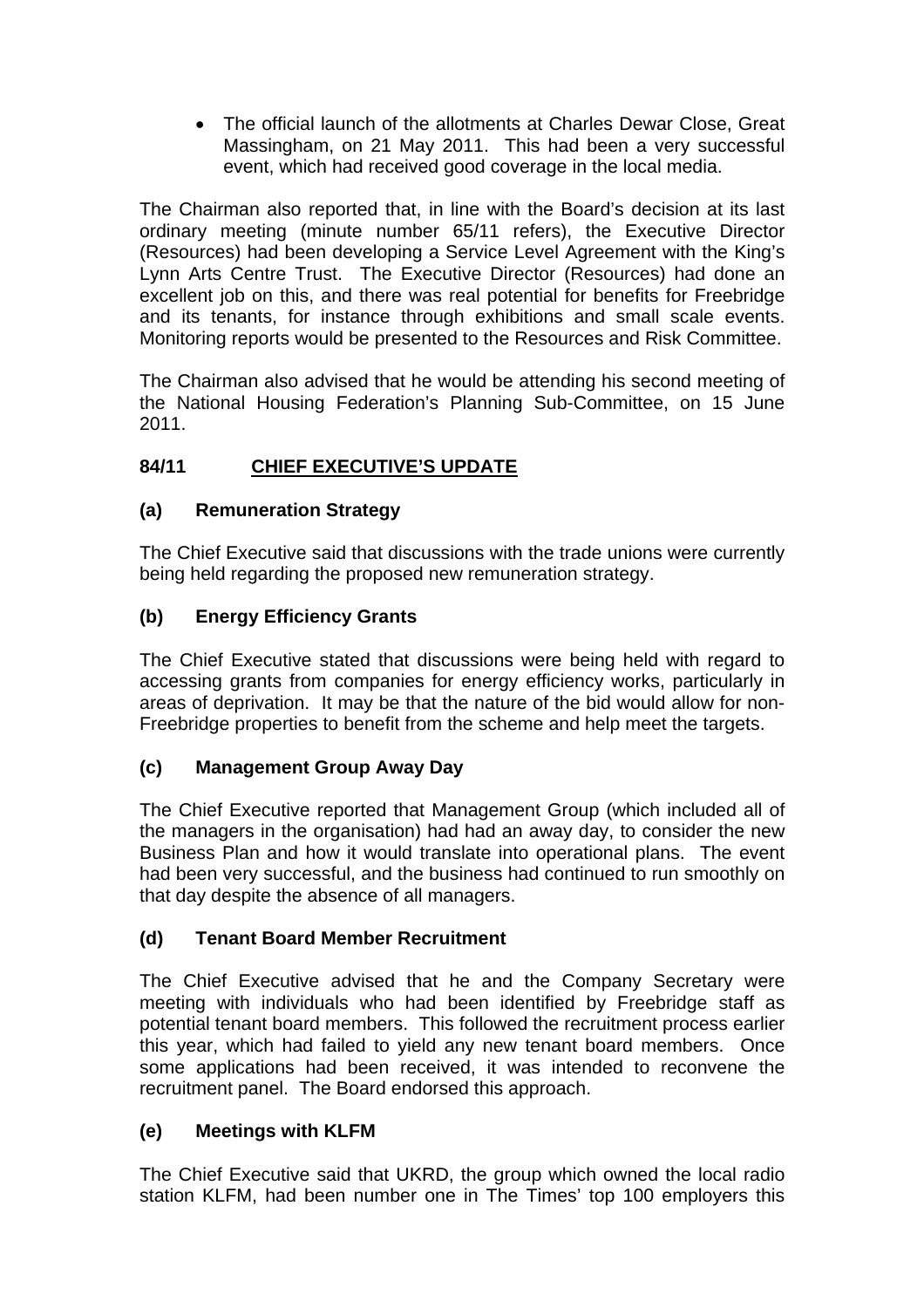year. Senior level meetings were being held with KLFM in order to gain some suggestions on good practice; there might also be areas where Freebridge could help them.

## **(f) Harpley Court Sheltered Scheme**

The Chief Executive explained that some significant expenditure was required at the Harpley Court sheltered scheme. In view of the difficulty in letting some of the properties on the scheme, an options appraisal for its future would be presented to the Board on 25 July 2011. It was intended to seek the views of the tenants in advance of presenting the options to the Board; the Board endorsed this approach.

## **(g) Interim Assistant Director of Assets**

The Executive Director (Operations) reported that Peter Nourse had been appointed as the Interim Assistant Director of Assets, for a period of up to six months.

## **85/11 [CUSTOMER ENGAGEMENT POLICY \(click here to go to](#page-9-0) report)**

The Assistant Director of Communications and Customer Engagement presented a report which set out the proposed Customer Engagement Policy for consultation with tenants. It was intended that, once finalised, the Policy would replace the Tenant Involvement Policy and Tenant Empowerment Strategy.

The Assistant Director of Communications and Customer Engagement advised that a tenant focus group would be held in June to consider the Policy and to review the Tenant Compact.

A member suggested that the final bullet point under "Policy Objectives", "Comply with our regulatory and legal equality responsibilities as a minimum", did not indicate a customer service approach.

A member pointed out that the definition of "customer" should include representatives, which would incorporate people such as ward councillors and translators.

**RESOLVED:** That the draft Customer Engagement Policy be approved for tenant consultation as presented, subject to the following two amendments:

- **Section 2, Definitions:** Include representatives within the definition of "customer".
- **Section 3, Policy Objectives:** Replace the final bullet point with the words, "Exceed our regulatory and legal equality responsibilities".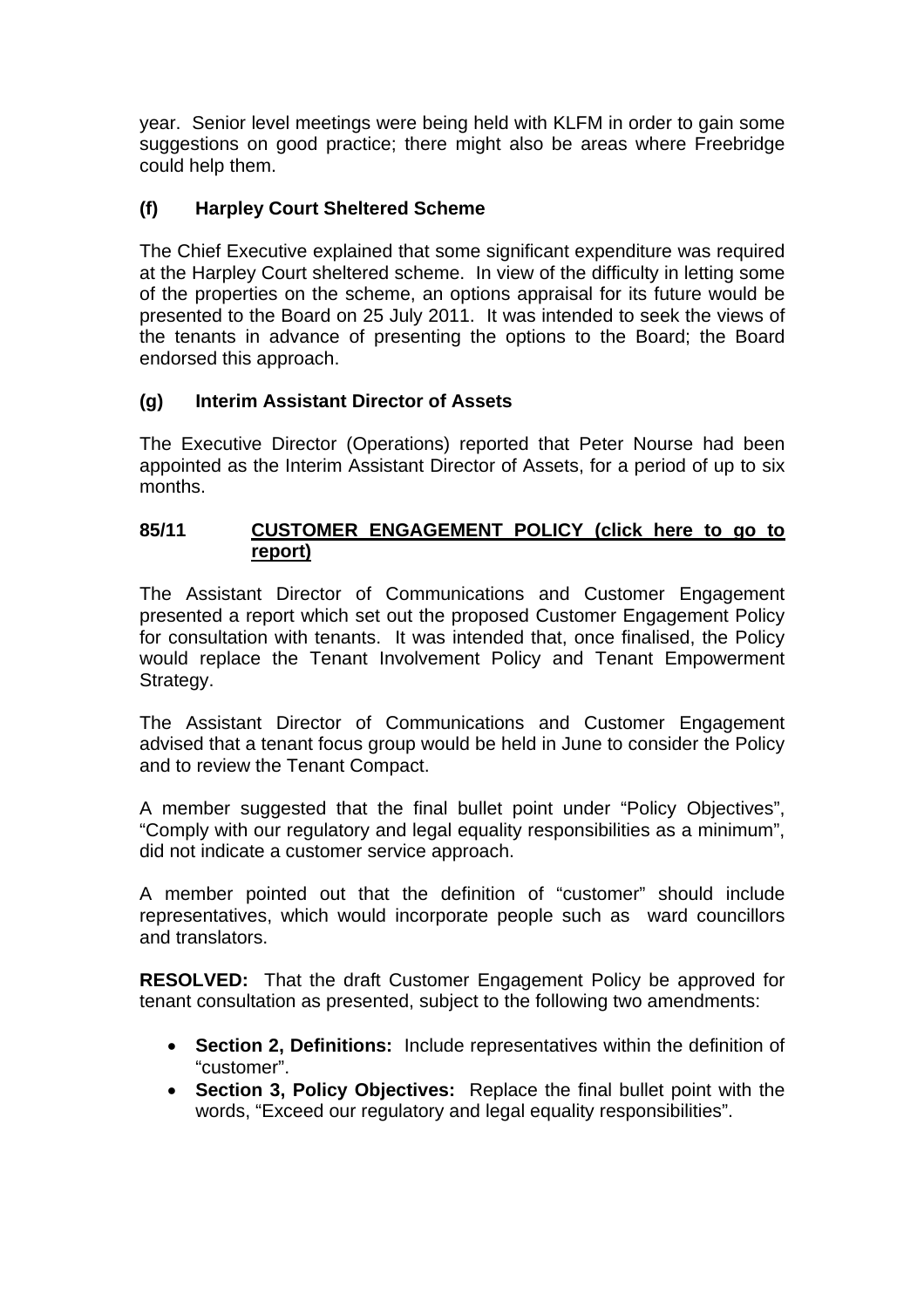## **86/11 [REVIEW OF EQUALITY AND DIVERSITY POLICY \(click here](#page-18-0)  to go to report)**

The Executive Director (Resources) presented a report which reviewed the Equality and Diversity Policy.

The Board congratulated the Executive Director (Resources) on an excellent document.

**RESOLVED:** That the revised Equality and Diversity Policy be approved, as presented.

## **87/11 REVIEW OF WHISTLEBLOWING POLICY**

The Company Secretary explained that the Whisteblowing Policy had been reviewed a year ago, so that it incorporated external people, such as customers and consultants. At the time, the Policy had been given a one-year review date, but officers were of the view that a review was not yet required. The Employee Handbook, which included the Whistleblowing Policy, was scheduled for review in February 2012, and it seemed sensible to defer the review of the Policy to dovetail with this. Furthermore, although the responsibility for the Policy currently sat with the Assistant Director of Housing, it was suggested that this should sit centrally, with the Company Secretary, who could ensure that it covered all relevant parties. The Board endorsed this approach.

## **88/11 RESOURCES AND RISK COMMITTEE RECOMMENDATIONS (Part 1) [\(click here to go to report\)](#page-29-0)**

Matthew Brown, Vice-Chairman of the Resources and Risk Committee, gave a brief description of the main items considered by the Committee's meeting on 18 May 2011, and presented the Committee's recommendation on changes to the Sickness Absence Policy.

**RESOLVED:** That the changes to the Sickness Absence Policy be approved as presented to the Resources and Risk Committee, for inclusion in the Employee Handbook.

[The Committee's recommendations in relation to Executive remuneration were considered later in the meeting (see minute number 99/11 below).]

## **89/11 [REGULATORY AND STATISTICAL RETURN \(RSR\) 2011](#page-30-0) (click here to go to report)**

The Chief Executive presented a report which sought authorisation for the submission of Freebridge's RSR 2011 to the Tenant Services Authority (TSA).

## **RESOLVED:**

1) That the submission of Freebridge's RSR 2011 be authorised.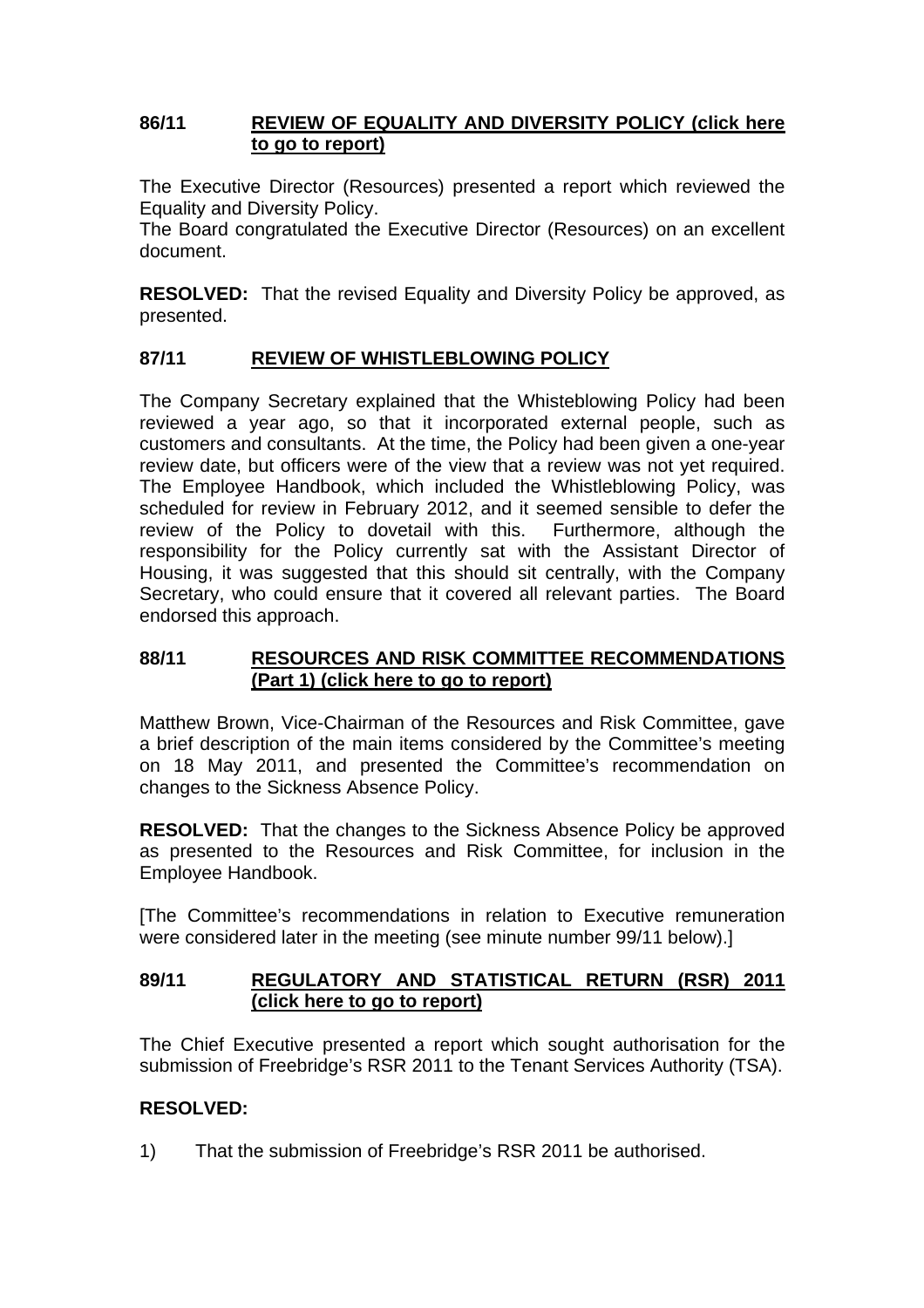2) That the Chief Executive be authorised to sign the document on Freebridge's behalf.

## **90/11 NEW AFFORDABLE HOUSING**

Confidential item

## **91/11 [QUARTERLY PERFORMANCE MONITORING \(click here to](#page-31-0)  go to report)**

The Executive Director (Resources) presented a report which provided quarterly performance information for the period to 31 March 2011.

The Board was of the view that properties that were being kept empty for possible redevelopment should not be classified as voids. Officers confirmed that these properties would not be reported within voids but recorded alongside them, although this approach would first need to be agreed with the auditors.

The Board was delighted with the performance figures, and noted the significant improvement that they represented over the five years of Freebridge's existence. The Chairman asked that the Board's thanks be passed on to all staff involved.

The Board noted the report.

*[Colin Sampson withdrew from the meeting at this point.]* 

## 92/11 **BUSINESS PLAN 2010/11 - OUTTURN REPORT (click here to go to report)**

The Chief Executive presented a report which set out the outturn to the 2010/11 Business Plan.

The Chief Executive highlighted that there were very few items that had not achieved completion by the end of 2010/11. Those that were in this category related to Asset Management and the Sheltered Housing service review. With regard to the former, the Interim Assistant Director of Assets would be considering these and applying new target dates. The latter had been affected by uncertainty around Supporting People funding, and a report on this would be made to the next Board meeting.

**RESOLVED:** That the 2010/11 Business Plan outturn report be approved.

## **93/11 [CO-OPTION ONTO THE AUDIT COMMITTEE \(click here to](#page-53-0)  go to report)**

The Company Secretary presented a report which sought agreement to a cooption onto Freebridge's Audit Committee.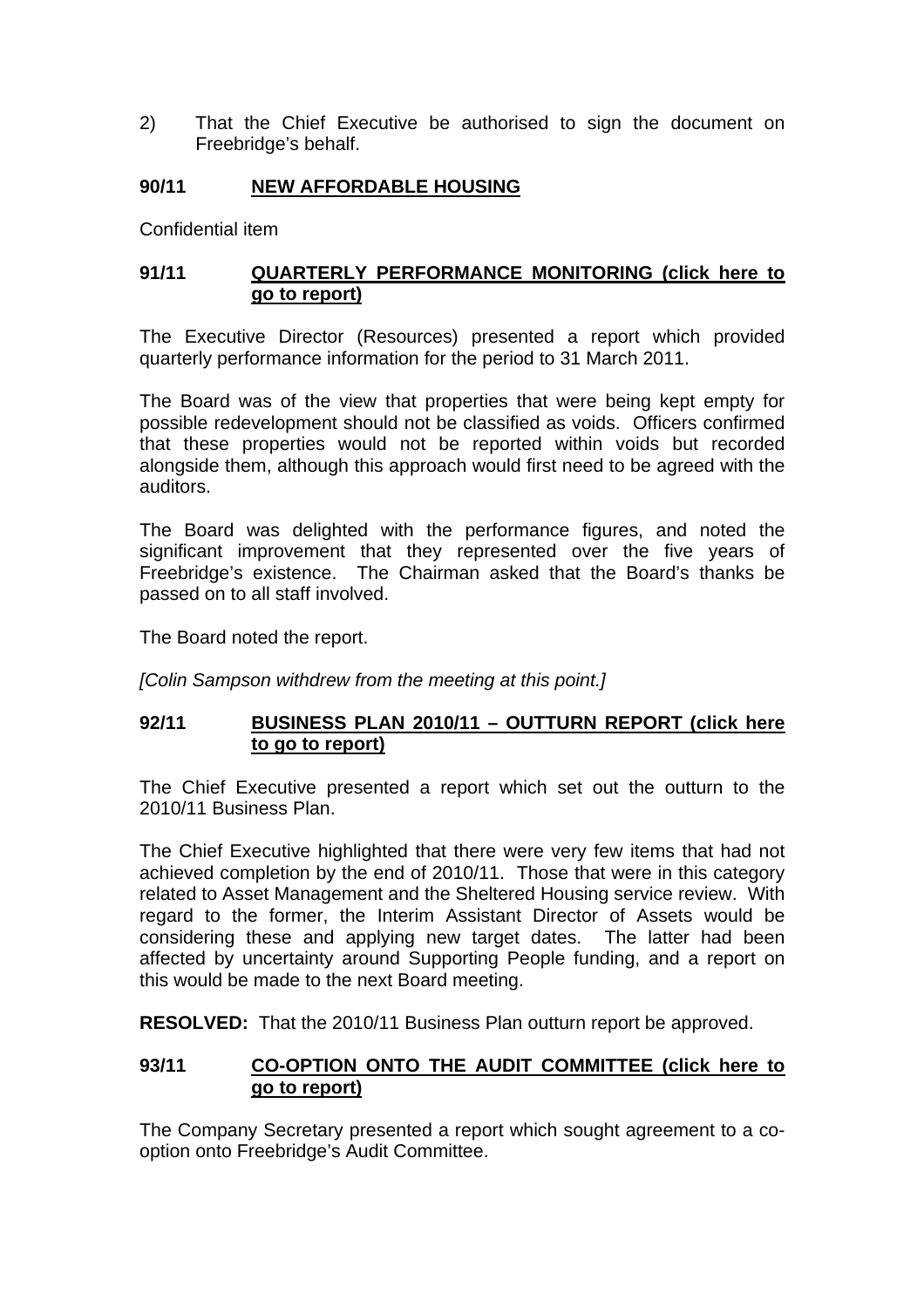**RESOLVED:** That Karen Sly be co-opted onto Freebridge's Audit Committee, along the lines set out in the report.

## **94/11** APPOINTMENT OF SHAREHOLDERS (report not available – confidential)

The Company Secretary presented a report which requested the Board to consider applications for shareholding. He explained that, since the agenda had been issued, one further application for tenant shareholding had been made. He tabled the list of applications which had been updated to include this.

## **RESOLVED:**

- 1) That the three applications for tenant shareholding contained in the tabled list be approved.
- 2) That Ian Pinches be appointed as an independent shareholder.

## **95/11 VIABILITY REPORT** (report not available – confidential)

The Executive Director (Resources) presented a report which introduced Freebridge's Viability Report recently received from the TSA.

The Executive Director (Resources) referred to the negative article that had appeared in Inside Housing following the publication of the TSA's regulatory judgement on Freebridge. He advised that, at a recent conference, a representative of the TSA had expressed disappointment that Inside Housing was misinterpreting its regulatory language and creating negative news stories, and that the TSA had contacted Inside Housing about this.

The Board noted the report.

## **96/11 URGENT ACTION TAKEN – EMPLOYMENT OF CLOSE RELATIVES OF EXISTING EMPLOYEES** (report not available – confidential)

The Board noted a request for urgent action that had been approved, to employ two close relatives of existing employees.

In response to a point raised by a member, the Chief Executive said that he would ask the Assistant Director of Communications and Customer Engagement to explore opportunities for positive publicity in relation to students who had undertaken work experience with Freebridge and had ultimately secured employment partly as a result of this.

## **97/11 WORK UPDATE** (report not available – confidential)

The Company Secretary presented the work update, which included the following: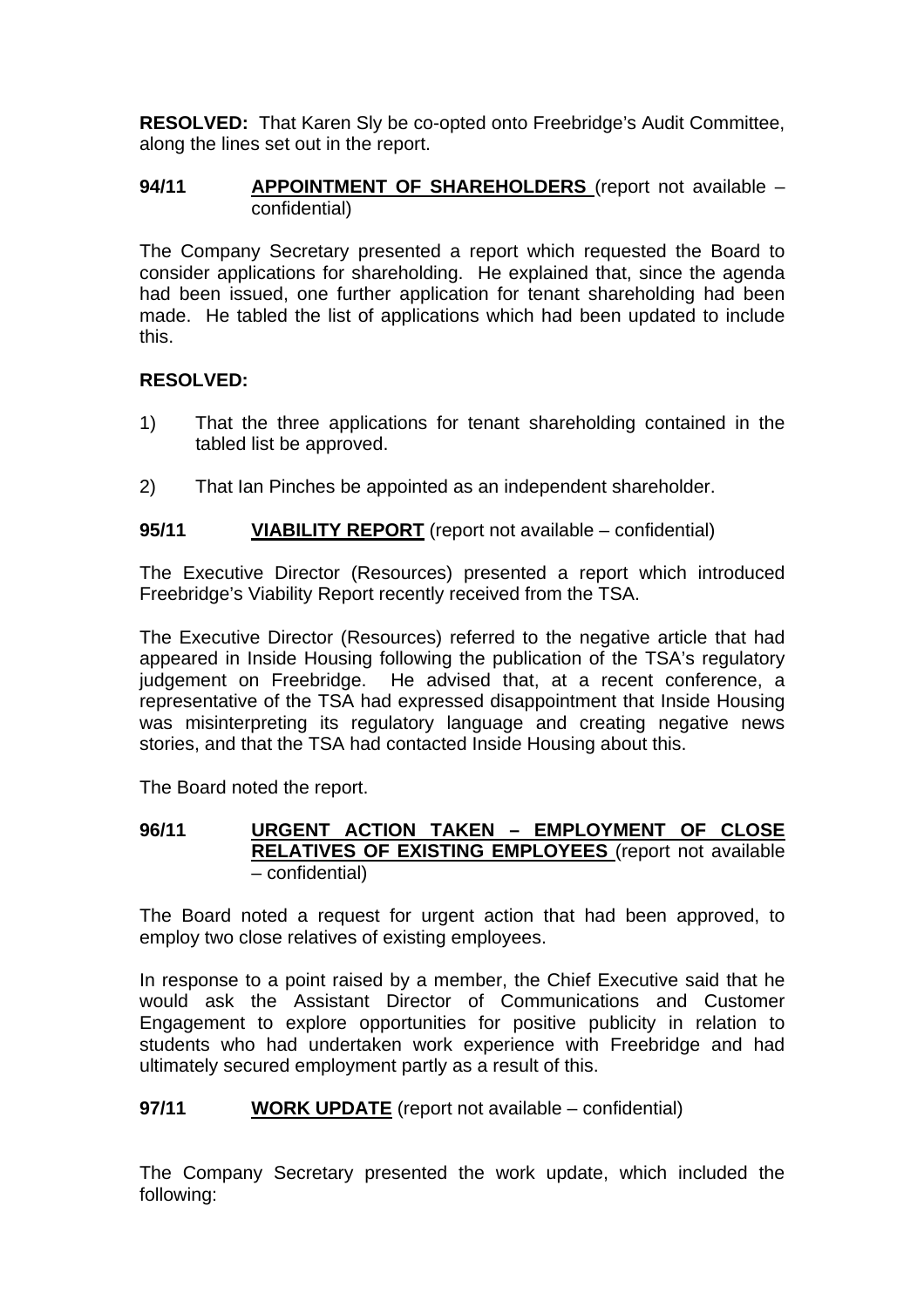- Action Sheet
- Future Work Programme of the Board.

The Board noted the update.

## **98/11 COMMITTEE MINUTES** (committee minutes not available – confidential)

Paul Leader, Chairman of the Audit Committee, presented the minutes of the Committee's meeting held on 4 April 2011.

Nigel Donohue, Chairman of the Operations Committee, presented the minutes of the Committee's meeting held on 4 May 2011.

## **99/11 RESOURCES AND RISK COMMITTEE RECOMMENDATIONS (Part 2)** (report not available – confidential)

The Board Chairman tabled and presented the recommendations of the Resources and Risk Committee meeting held on 18 May 2011 relating to Executive remuneration.

[The full text of this minute can be found in the confidential appendix to these minutes, made available to Board members only.]

## **100/11 ANY OTHER BUSINESS**

There was no other business.

## **101/11 NEXT MEETING**

The Board noted that its next meeting was scheduled for Monday 25 July 2011 at 6.30pm.

**The meeting closed at 8.20pm.** 

**CHAIRMAN**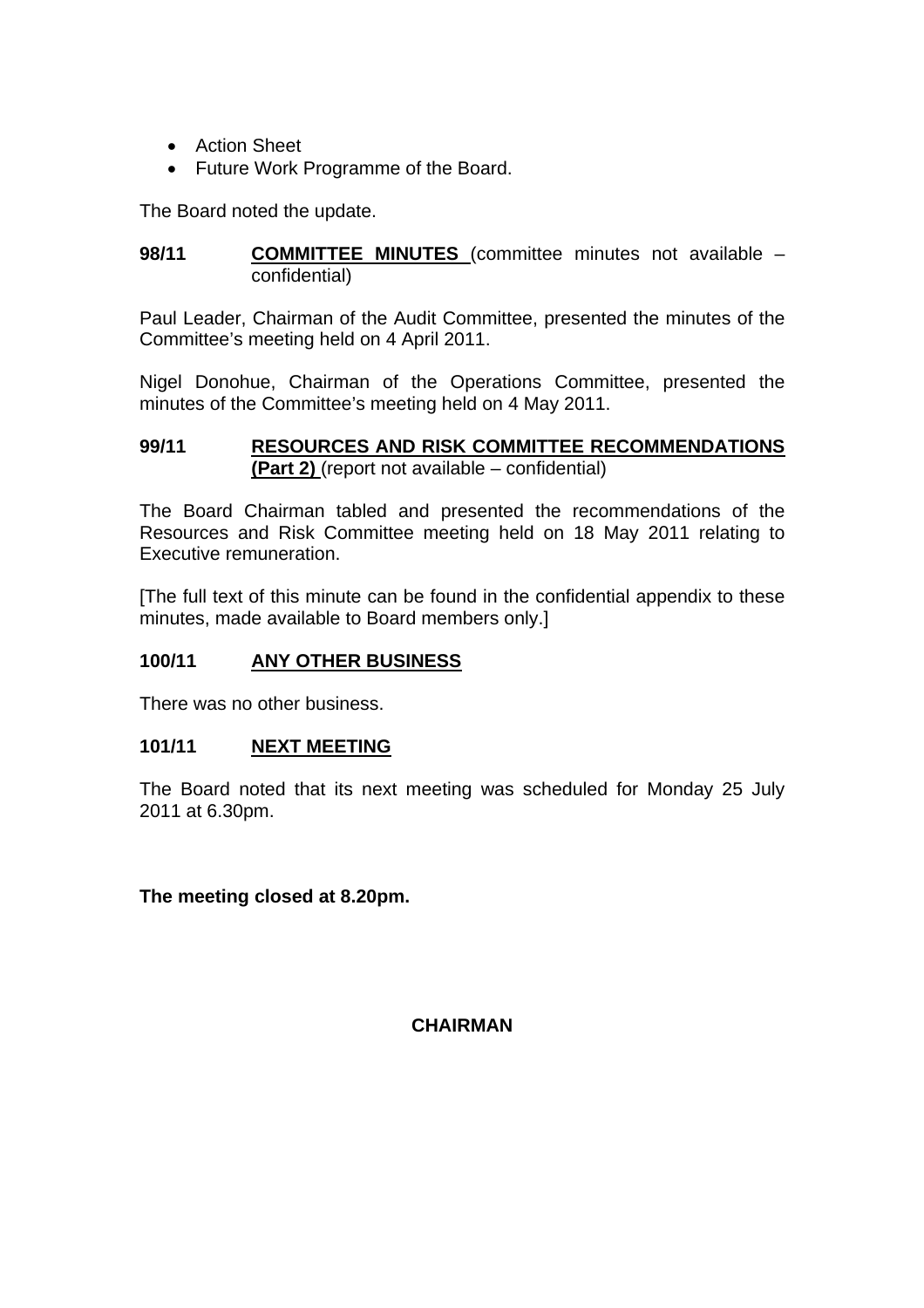# **ITEM 7**

<span id="page-9-0"></span>

| <b>Author</b>                                     |  | Michelle Playford | <b>Report Type</b>     |  | Impact      |               |     |
|---------------------------------------------------|--|-------------------|------------------------|--|-------------|---------------|-----|
| <b>Related Work Ref.</b>                          |  |                   | <b>For Decision</b>    |  | <b>High</b> | <b>Medium</b> | Low |
|                                                   |  |                   | <b>For Information</b> |  |             |               |     |
| <b>Consultation</b><br>Management Team, Customers |  |                   |                        |  |             |               |     |

## **Meeting Date: 23rd May 2011**

## **Report Title: Freebridge Customer Engagement Policy & Strategy**

**Purpose:** To present the new Customer Engagement Policy & Strategy 2011-2013 (attached at Appendix 1) which sets out Freebridge's strategic approach to customer engagement.

**Policy/Strategy Implications:** The Customer Engagement Policy & Strategy 2011-2013 replaces the Tenant Involvement Policy and Tenant Empowerment Strategy. It complements the Communications Policy and the Communications & Customer Engagement Strategic Activity Plan 2010-2012.

**Finance and VFM Implications:** The Customer Engagement Policy and Strategy has been developed as part of the Tenant Empowerment Service Review. Through this process, reviews are being conducted across activities such as the Tenant Academy, strategic customer engagement opportunities such as the Tenant Event and Tenant Awards, and activities which deliver equality and diversity. The review is being used to market test and measure effectiveness of the activities to make savings and ensure ongoing Value for Money.

**Customer Care/Equality and Diversity Implications:** Customer care is central to the policy and the policy statement makes reference to Freebridge's consumerist approach. The policy has also been the subject of an Equality Impact Assessment, and the strategy outlines the accessible and diverse opportunities which will be delivered.

## **Risk Assessment (cross-reference with Freebridge Risk Map):**

- 1.3 Significant Events lead to adverse publicity Critical Impact, Low Likelihood
- 1.7 Failure in relationship with TOWN Critical Impact, Significant Likelihood
- 7.1 Failure in tenant communication Critical Impact, Significant Likelihood
- 7.3 Inappropriate organisational image Marginal Impact, Significant Likelihood
- 7.4 Failure to achieve tenant empowerment Critical Impact, Low Likelihood

7.7 Failure to deliver transfer promises – Catastrophic Impact, Low Likelihood 12.0 Failure to address Equality and Diversity issues effectively – Marginal Impact, Significant Likelihood

**Recommendations:** It is recommended that the Board:

(i) Approves the draft Customer Engagement Policy & Strategy 2011-2013 for tenant consultation to be carried out.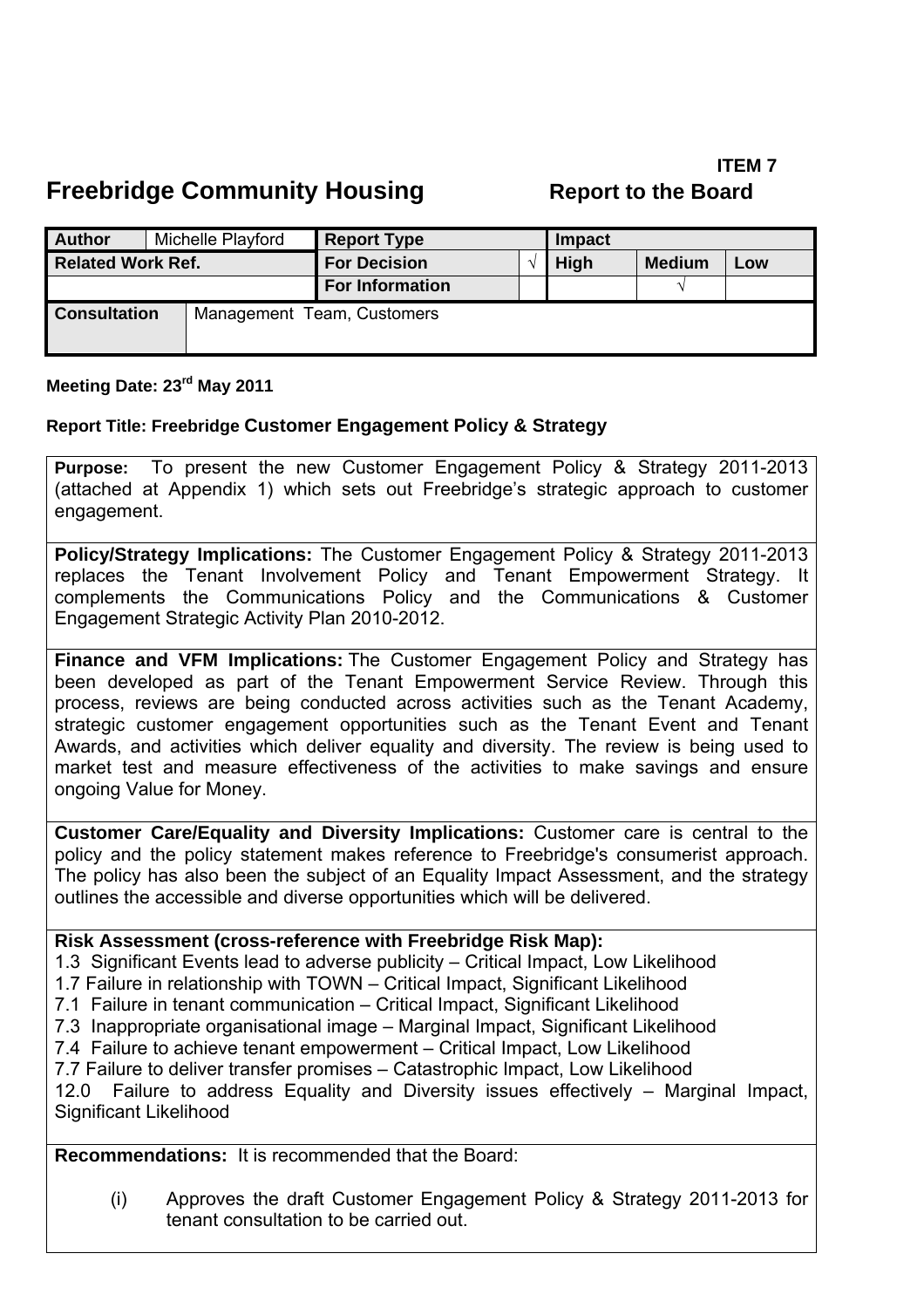## **Development**

1.1 The Customer Engagement Policy and Strategy replaces the Tenant Involvement Policy and the Tenant Empowerment Strategy which were produced in 2005 and reviewed in 2008.

1.2 The new Policy and Strategy has been produced at this time as part of the ongoing Tenant Empowerment Service Review which aims to ensure engagement is delivered effectively and appropriately.

1.3 The new Policy and Strategy also reflects the change in team structure and focus from Tenant Empowerment to Communications & Customer Engagement.

1.4 The Customer Engagement Policy and Strategy reflects Freebridge's consumerist approach with puts customer needs at the heart of the organisation. This approach is delivered practically through the use of the Ask, Listen, Act, Learn principles.

1.5 Once feedback has been gathered from the Board, the Policy and Strategy will be the subject of tenant consultation.

1.6 Following tenant consultation, the Policy and Strategy will be translated into a workable activity plan which incorporates the findings of the Tenant Empowerment service review.

1.7 The Policy and Strategy will be communicated to customers, staff and partners in an accessible format.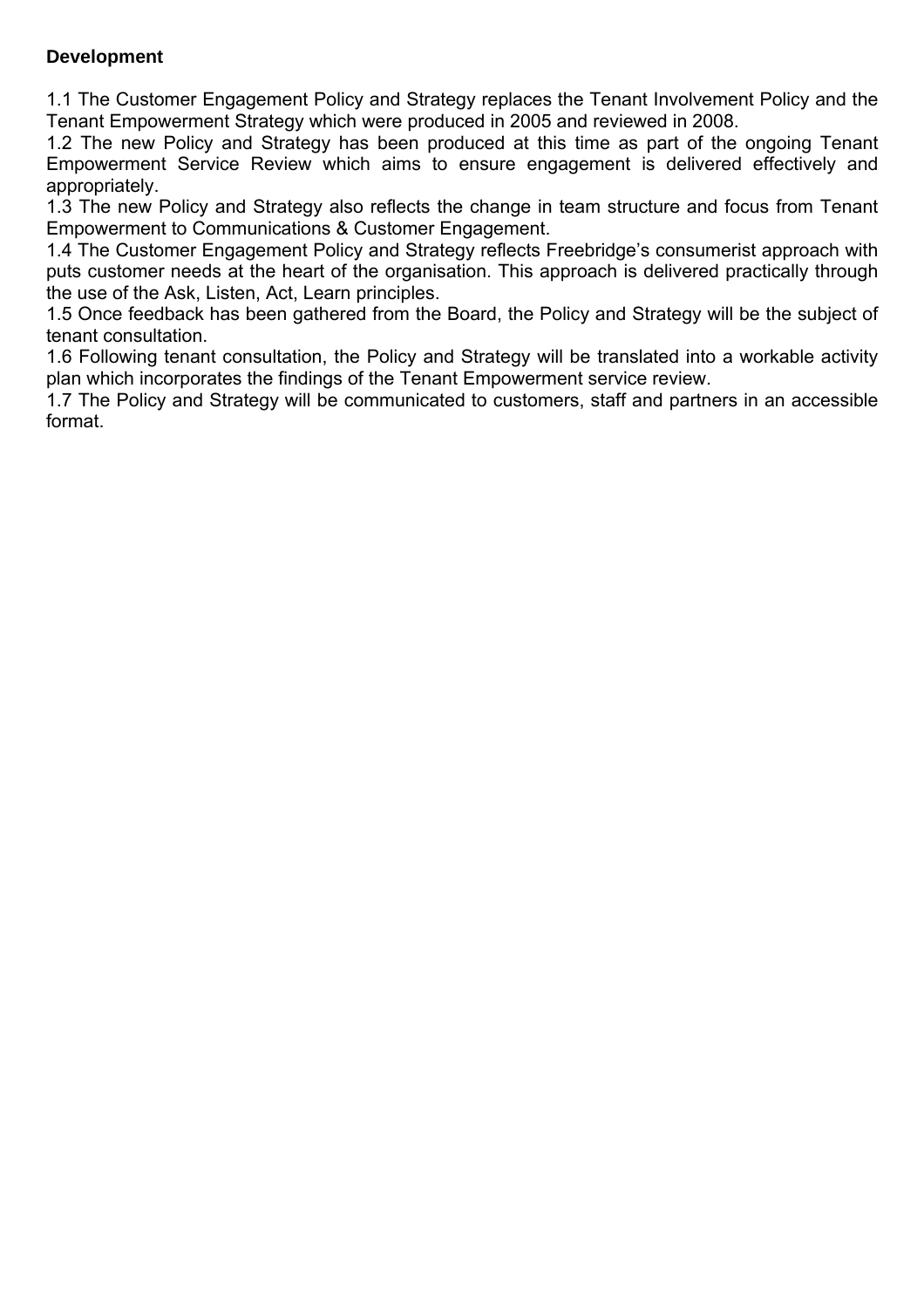**Objective TBC** 



## **Policy TBC**

| <b>Last Reviewed</b> | <b>May 2011</b>                             | <b>Next Review</b> | May 2013 |
|----------------------|---------------------------------------------|--------------------|----------|
| Responsible          | <b>Assistant Director of Communications</b> |                    |          |
| <b>Officer</b>       | & Customer Engagement                       |                    |          |

## **1. Policy statement**

Freebridge Community Housing is committed to putting the customer at the heart of our activities through actively encouraging and facilitating meaningful opportunities for engagement which have a genuine impact on, and link to, our services.

Freebridge will actively seek to encourage participation from all sections of the communities in which we operate through the delivery of a varied, dynamic customer engagement programme which meets the diverse needs of our customers.

Freebridge will maintain open, accessible and honest channels of engagement and communication with our customers, ensuring that 360˚ feedback is sought and given.

Freebridge will adopt a consumerist, can-do, proactive approach to engaging tenants.

## **2. Definitions**

For the purposes of this policy, 'customer' refers to:

- Existing and potential tenants,
- **Leaseholders**
- Shared owners of a Freebridge property.

## **3. Policy objectives**

Freebridge Community Housing will aim to: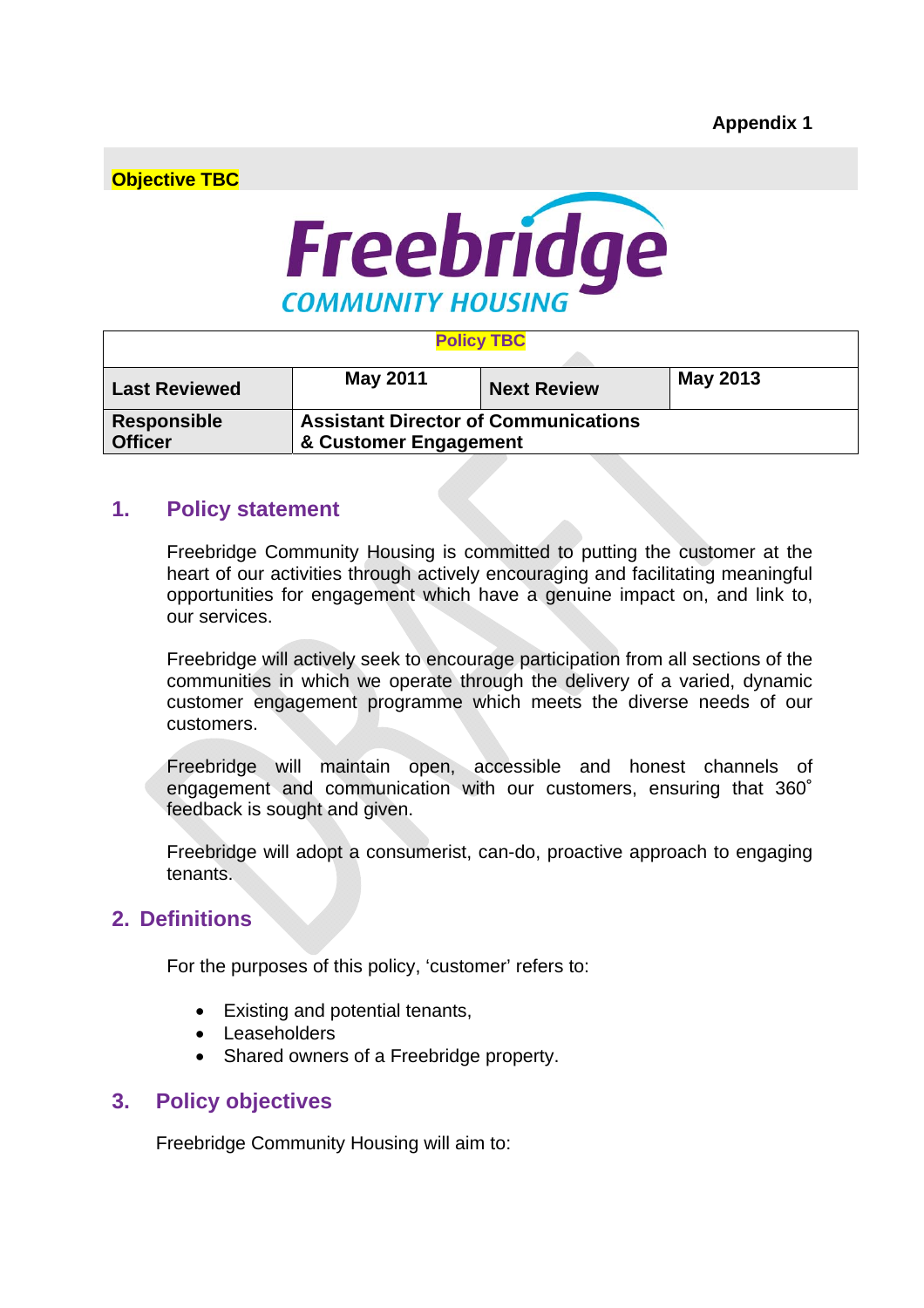- Meet the needs of our customers, by ensuring we are easy to do business with, to increase satisfaction;
- Deliver appropriate, well-planned and timely opportunities and structures for customer engagement across the business so that our customers can have an input on services which impact upon them;
- Respond to customer feedback through adapting the services we provide, and communicating to our customers when, where and why we have made relevant changes;
- Provide a variety of accessible opportunities for involvement which meet the diverse needs of our customers;
- Be dynamic and creative, through continuously improving and innovating the opportunities for engagement to ensure high levels of participation and interest from our customers;
- Deliver all customer engagement activity with a listening approach, recognising the meaningful impact that customers have on the continuous development and improvement of our business;
- Recognise that we all have a role in keeping our customers engaged, and behave accordingly;
- Comply with our regulatory and legal equality responsibilities as a minimum.

## **4. Responsibilities**

## **Board and management:**

The Board has a corporate responsibility for ensuring that Customer Engagement is promoted and that this policy and strategy underpins all aspects of the Association's work. The Board has a responsibility to ensure that customer engagement is delivered effectively at board-level through ensuring a level of tenant board membership. The Executive Team has responsibility for developing the organisational culture which embeds customer engagement within the fabric of Freebridge. Managers are individually and corporately responsible for ensuring that the policy and strategy is implemented in their particular areas of responsibility.

## **Staff, contractors and suppliers:**

All staff, regardless of job title or remit, should have an understanding that customer engagement is of crucial importance to the continuous development and improvement of the business. Through use of the Ask, Listen, Act, Learn approach, staff, contractors and suppliers will obtain feedback which can be used to make meaningful developments and improvements to our services.

## **Customers:**

Freebridge expects that all customers treat our workers with respect and courtesy and recognise that we will not always be able to adapt our services based on all of their comments.

## **5. Strategy**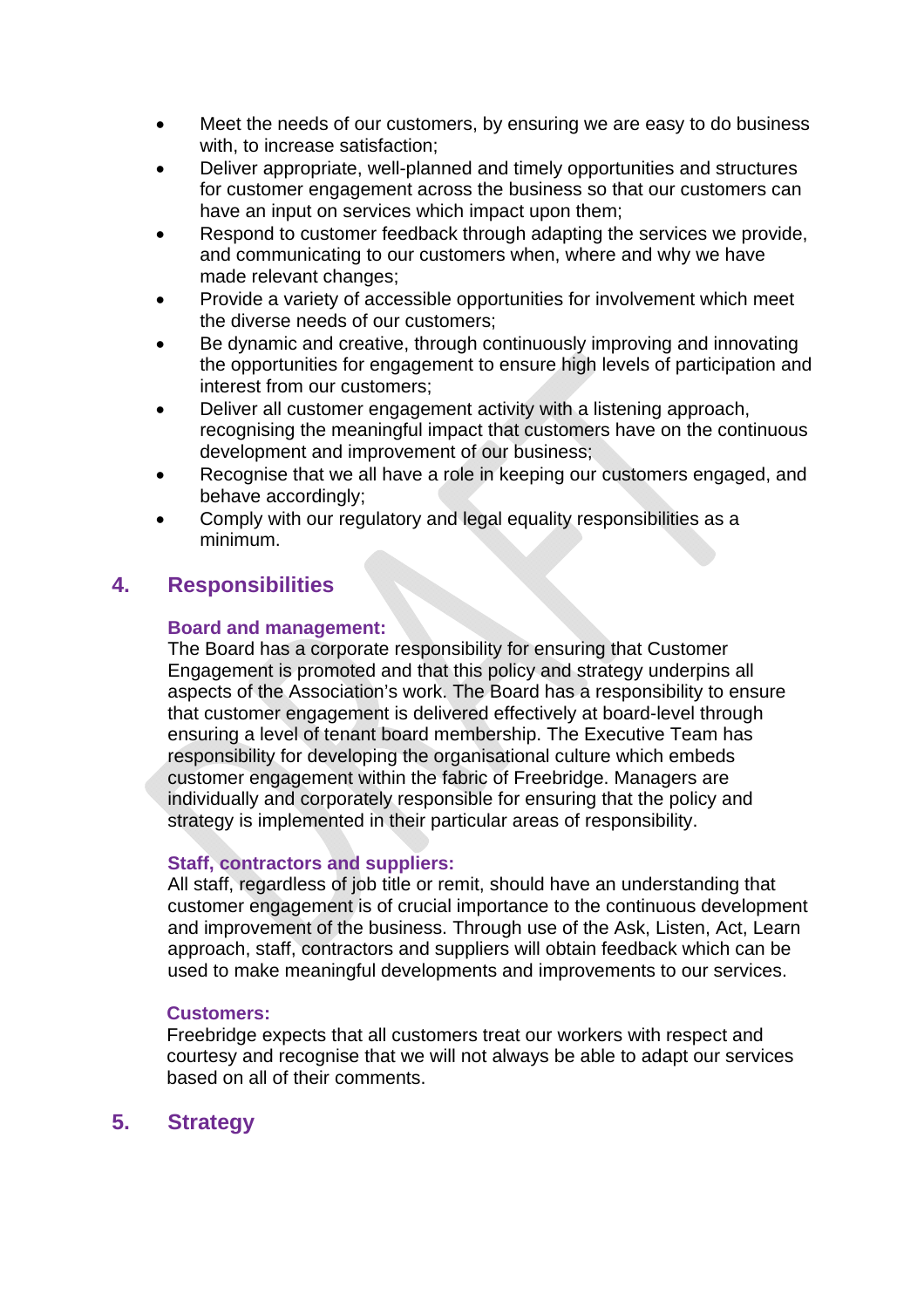## **5.1 Corporate culture**

Freebridge is putting the customer at the heart of the organisation through the development of an organisational 'customer care' culture. Alongside this, we will promote the importance of customer engagement through this policy and through providing, and promoting, opportunities for engagement across the business.

## **5.2 Corporate standards**

Freebridge will ensure that every member of staff understands what principles must guide customer engagement through customer engagement standards. The delivery of these principles will be supported practically by the development of a toolkit which will allow staff across the organisation to deliver effective, appropriate, financially-viable and inclusive opportunities for engagement. In addition, the Local Offer to our customers will be promoted and delivery against the standards outlined in the Offer will be managed by the Tenant Panel.

## **5.3 Governance**

Freebridge will embed customer engagement into the Governance of the organisation through ensuring tenant representation on the board. Customer engagement will further be built into Freebridge's governance arrangements with the establishment of the Tenant Panel, whose programme of work will feed into the Board. Actions and recommendations from the Tenant Panel will be taken forward formally into the organisation to translate into improvements and adaptations.

## **5.3 Formal groups and structures**

Freebridge will provide appropriate support and advice to formal customer groups, attending meetings and events as resources allow.

## **5.4 Accessible and diverse opportunities**

Freebridge will meet the diverse needs of our customers through offering a range of inclusive, accessible engagement opportunities. Opportunities will include, but are not exclusive to, focus groups, meetings, events, engagement through our customer magazine *Streets Ahead,* the Tenant Academy, the Tenant Awards and other activities which will allow us to reach our customers. We will ensure that our engagement is accessible and recognises differing customer needs through communication which is clear and easy to understand and activities which are inclusive.

## **5.5 Dynamic, creative and innovative engagement**

Freebridge will seek to maximise customer participation and innovation through delivering a dynamic programme of customer engagement with a creative approach which allows us to look for new and innovative ways of engaging customers. We will continuously improve our opportunities for engagement and, where appropriate, we will bring in new ways of working to complement tried and tested methods.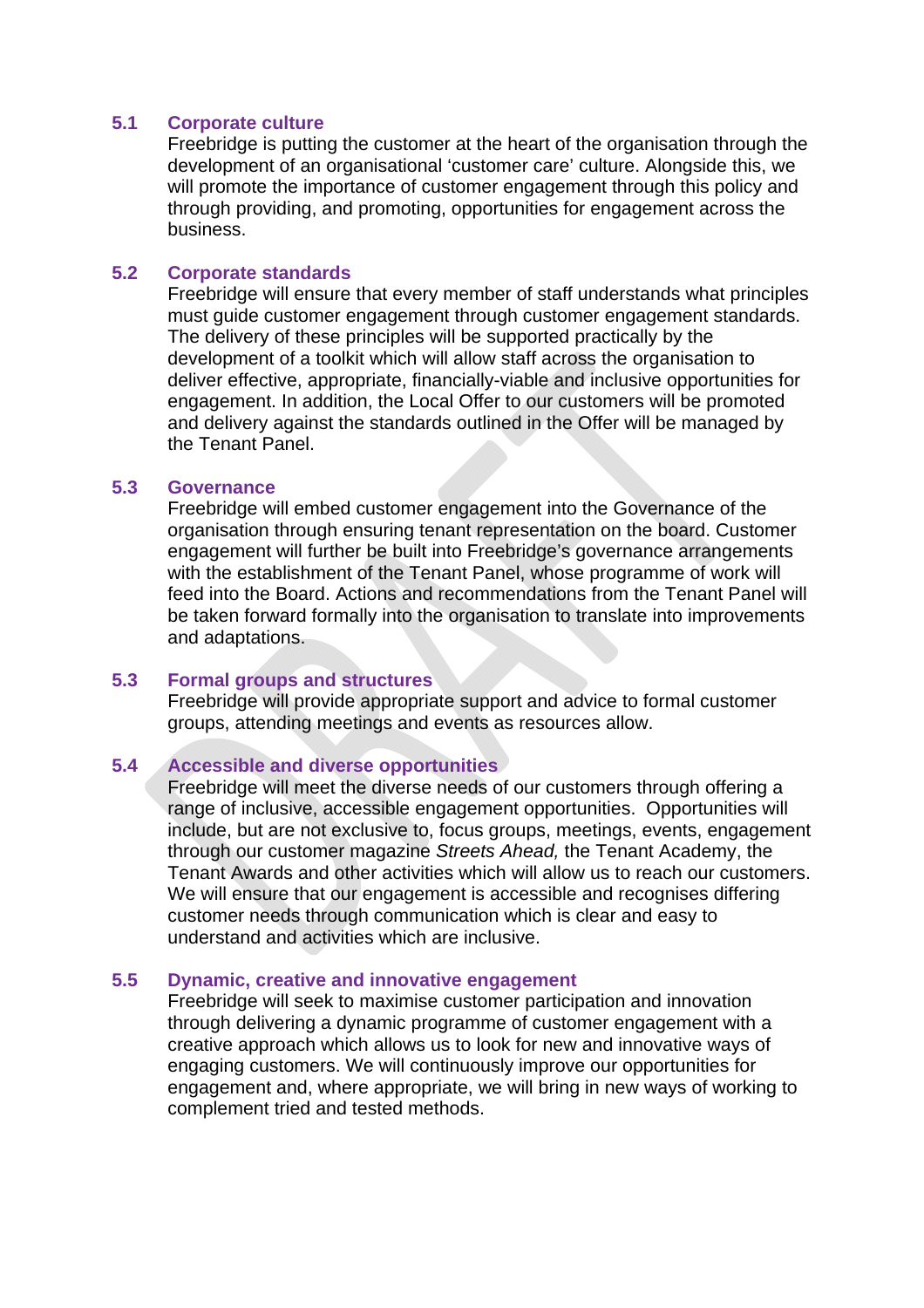## **5.6 Training and capacity building**

We will provide appropriate training and capacity-building to our customers to allow them to access our opportunities for engagement. We will provide training and ongoing support for members of our Tenant Panel to allow them to fulfil their membership effectively. We will, where appropriate, also offer training to develop customers' skills to support them in accessing services.

## **5.7 Technology**

We are currently using technology effectively to engage customers through our use, and ongoing development of, social media. We will continue to develop our use of technology, and we will, where possible, aim to be early adopters of new technological advancements so that we can offer our customers further opportunities to engage with us through technology in the way which they prefer.

## **5.7 Surveys**

Freebridge carries out regular surveys, such as the STATUS survey, which provides an insight into our customers and their needs. We will continue to deliver timely and appropriate surveys so that we can maintain our knowledge of our customers and deliver appropriate engagement opportunities to them.

## **5.8 Feedback**

We will seek to ensure we provide feedback to our customers following their involvement in engagement opportunities. We will provide this feedback through a variety of methods, used as appropriate, such as through our social media channels, through our customer magazine *Streets Ahead,* or through targeted letters to customers. We will also provide feedback to our customers on how we are performing through the annual tenant report.

## **5.9 Consultants and contractors**

We will ensure that consultants and contractors who are working on behalf of us understand the importance of engaging customers and that where appropriate, they offer opportunities for involvement in activities they are carrying out for Freebridge. We will provide support and guidance to consultants and contractors on what we expect from them in terms of customer engagement, and we will offer practical advice on how this should be delivered.

## **6. Monitoring**

We will monitor performance across the areas covered by this policy and report it to the Board and Tenant Panel as part of our ongoing performance monitoring. In addition we will have an action plan and accompanying outputs that will be monitored and reviewed by the Management Team and progress reported to the Tenant Panel and Board. The new Corporate Bond targets will ensure that customer views are taken into account.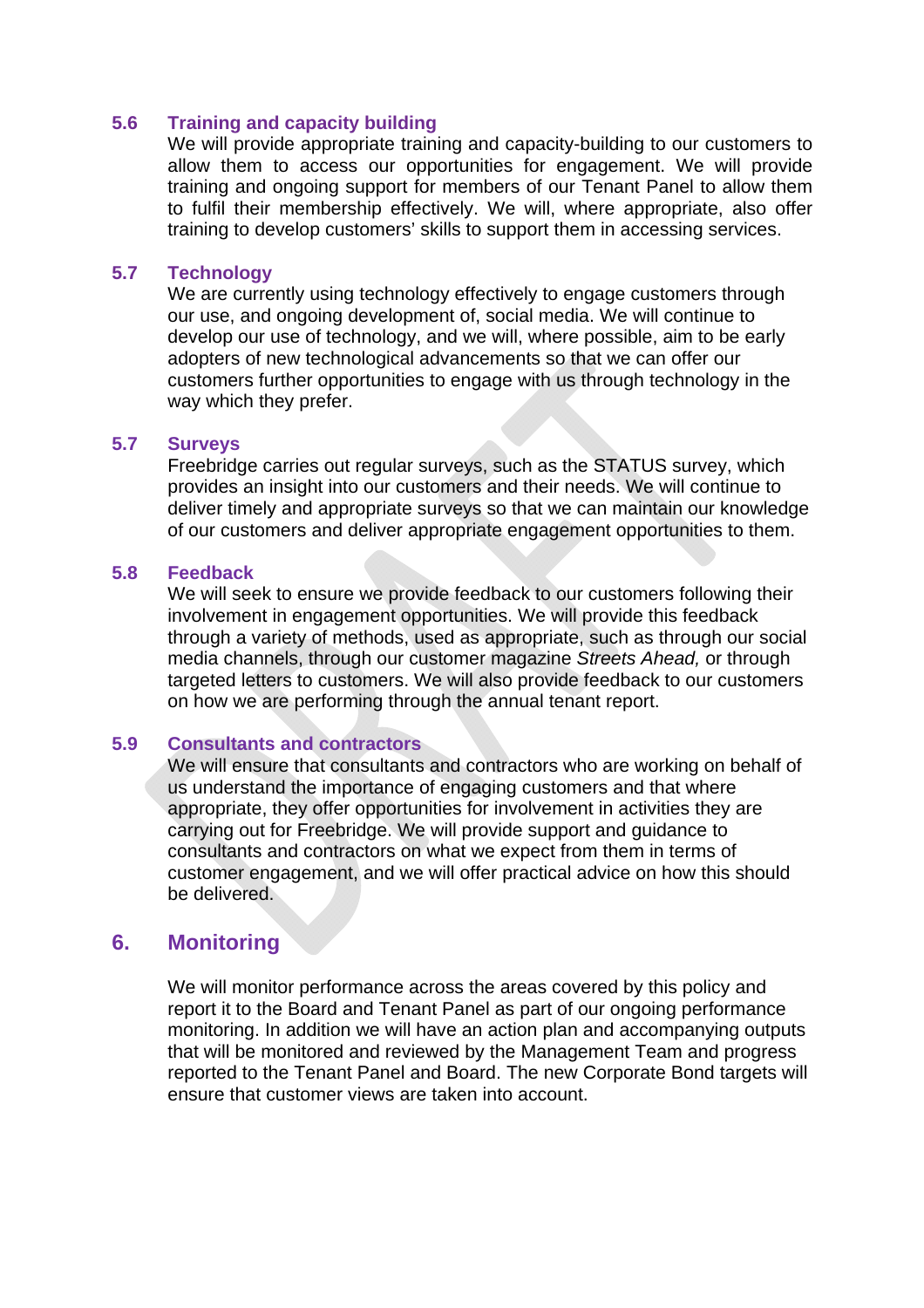## **7. Review**

This policy will be subject to ongoing review in the light of experience, changes in legislation and Association policy and meeting the needs of our customers.

## **8. Risk Management**

The risks associated with a failure to promote Customer Engagement and the activities set out in this strategy will be identified and included within the Association's Risk Map. The Risks will be managed in accordance with the Association's Risk Management Strategy.

## **9. Equality and Diversity**

This policy and strategy has been subject to an Equality Impact Assessment. All activities proposed in the action plan will be subject to Equality Impact Assessments prior to their introduction.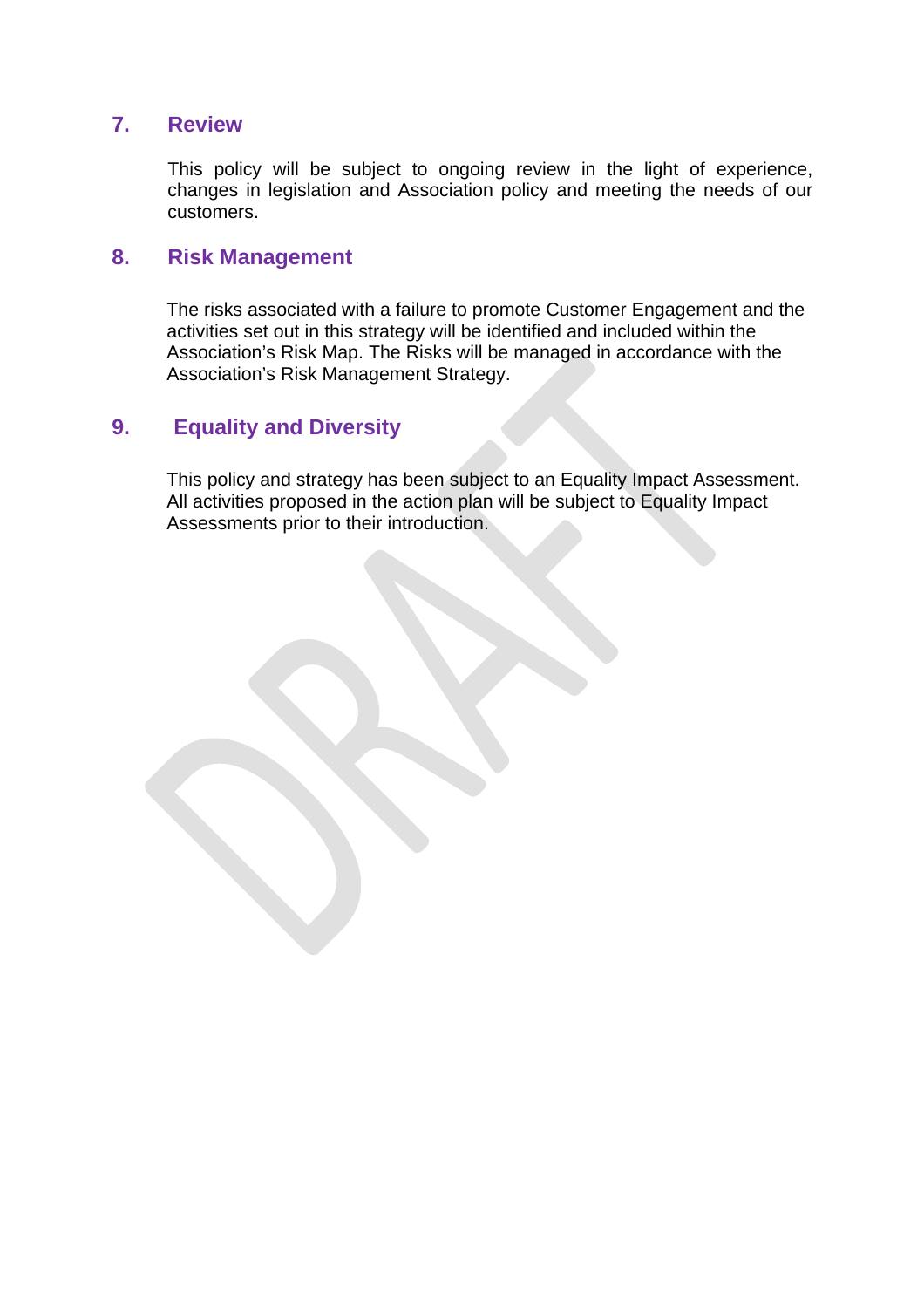## **Customer Engagement Strategy 11-13 Action Plan**

#### Area | Actions | Responsibility **(Deadline)**  Corporate Culture and Standards • Develop Freebridge Customer Engagement standards and toolkit • Promote the new policy, standards and toolkit via briefings for MT and service area teams • Promote the Local Offer to tenants • Oversee the effective delivery of the standards in the Local Offer through the Tenant Panel AD CCE, June 2011 CCE, June 2011 AD H, AD CCE, April 2011 Tenant Panel, June 2011 onwards Governance • Ongoing recruitment of tenant board members • Ongoing recruitment of Tenant Panel members • Appointment of facilitator for the Tenant Panel • Recruitment and training for new Tenant Panel members • First meeting of Tenant Panel • Ongoing support of Tenant Panel CS, ongoing CCE, ongoing ED(R), AD CCE, TOWN, April 2011 Facilitator, CCE, April – May 2011 May 2011 CCE, ongoing Formal groups and structures • Review of TOWN aims and objectives • Review of Sheltered United aims and objectives • Ongoing support of TOWN and Sheltered **United** AD CCE, TOWN, May 2011 AD CCE, Sheltered United, May 2011 CCE, ongoing Accessible and diverse opportunities • Service review of existing opportunities for engagement • Development of new customer engagement opportunities plan to include the following reviewed methods for engagement: o Strategic engagement events (e.g. Tenant AGM) o Streets Ahead o Tenant Panel o Tenant Awards o Tenant Academy o Social media • Scoping of equality and diversity of opportunities in existing structure • Recommendations of developments and improvements to ensure ongoing equality and diversity in engagement • Scoping of youth opportunities for engagement • Recommendations of developments and improvements to opportunities for youth ED(R), CCE, Comms Group, Jan – July 2011 AD CCE, July 2011 BAM, E & D Group, April 2011 BAM BAM, May 2011 BAM, June 2011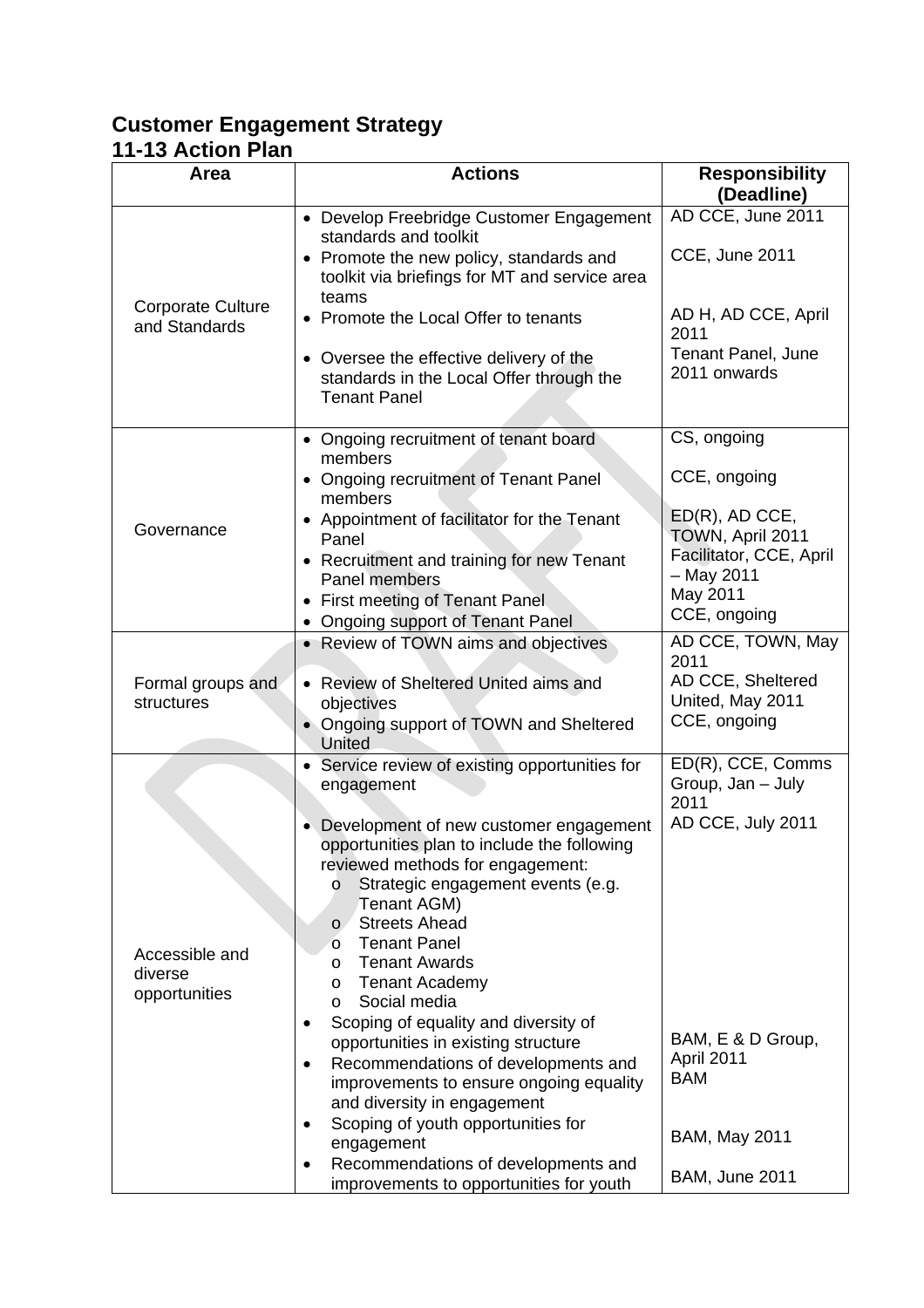|                                                      | engagement                                                                                                                                                                                                                                                                                               |                                                                                                                         |
|------------------------------------------------------|----------------------------------------------------------------------------------------------------------------------------------------------------------------------------------------------------------------------------------------------------------------------------------------------------------|-------------------------------------------------------------------------------------------------------------------------|
| Dynamic, creative<br>and innovative<br>opportunities | • Ongoing research into new and creative<br>opportunities for engagement and<br>communication through media monitoring<br>and attendance at conferences<br>• Opportunities and ideas generation at<br>quarterly meetings                                                                                 | CCE, ongoing<br>CCE, quarterly                                                                                          |
| Training and<br>capacity building                    | • Review and update the programme of<br>training through the Tenant Academy<br>• Look for shared opportunities for training<br>with partners<br>• Offer training and capacity building to the<br><b>Tenant Panel</b><br>• Appropriate and outcome-led training and<br>capacity building for the CCE team | AD CCE, CCEO, April<br>2011<br>AD CCE, CCEO, April<br>2011<br>April - May 2011<br>CCE, October 2011<br>and October 2012 |
| Technology                                           | • Review and redesign of the website<br>• Ongoing development of the Facebook and<br><b>Twitter pages</b>                                                                                                                                                                                                | CCE, ICT, April - July<br>2011<br>CCEO, BAM, ongoing                                                                    |
| Surveys                                              | • STATUS Survey to be completed<br>• Ongoing watch on satisfaction surveys post<br><b>STATUS</b>                                                                                                                                                                                                         | <b>BAM March - April</b><br>2011<br><b>BAM</b> ongoing                                                                  |
| Feedback                                             | • Establish principles for providing feedback<br>in the Freebridge Customer Engagement<br>standards and toolkit<br>• Provide feedback opportunities whenever<br>communicating or engaging<br>• Annual tenant award                                                                                       | AD CCE, June 2011<br>CCE, ongoing<br>BAM, September<br>2011                                                             |
| Consultants and<br>contractors                       | Provide support to consultants and<br>contractors through promotion of the<br>Freebridge Customer Engagement<br>standards and toolkit                                                                                                                                                                    | AD CCE, July 2011                                                                                                       |
| Promotion of this<br>strategy                        | The Customer Engagement, Policy<br>Strategy and Plan will be shared with<br>customers through an accessible document<br>made available through the website, Streets<br>Ahead and in leaflet format                                                                                                       | <b>CCE, July 2011</b>                                                                                                   |

 $Key ED(R) = Executive Director (Resource); AD CCE = Assistant Director of$ Communications & Customer Engagement; CCE = Communications & Customer Engagement Team; CCEO = Communications & Customer Engagement Officer; BAM= Business Assurance Manager; AD H = Assistant Director Housing; CS = Company Secretary; E & D Group = Equality & Diversity Group; ICT = ICT Team.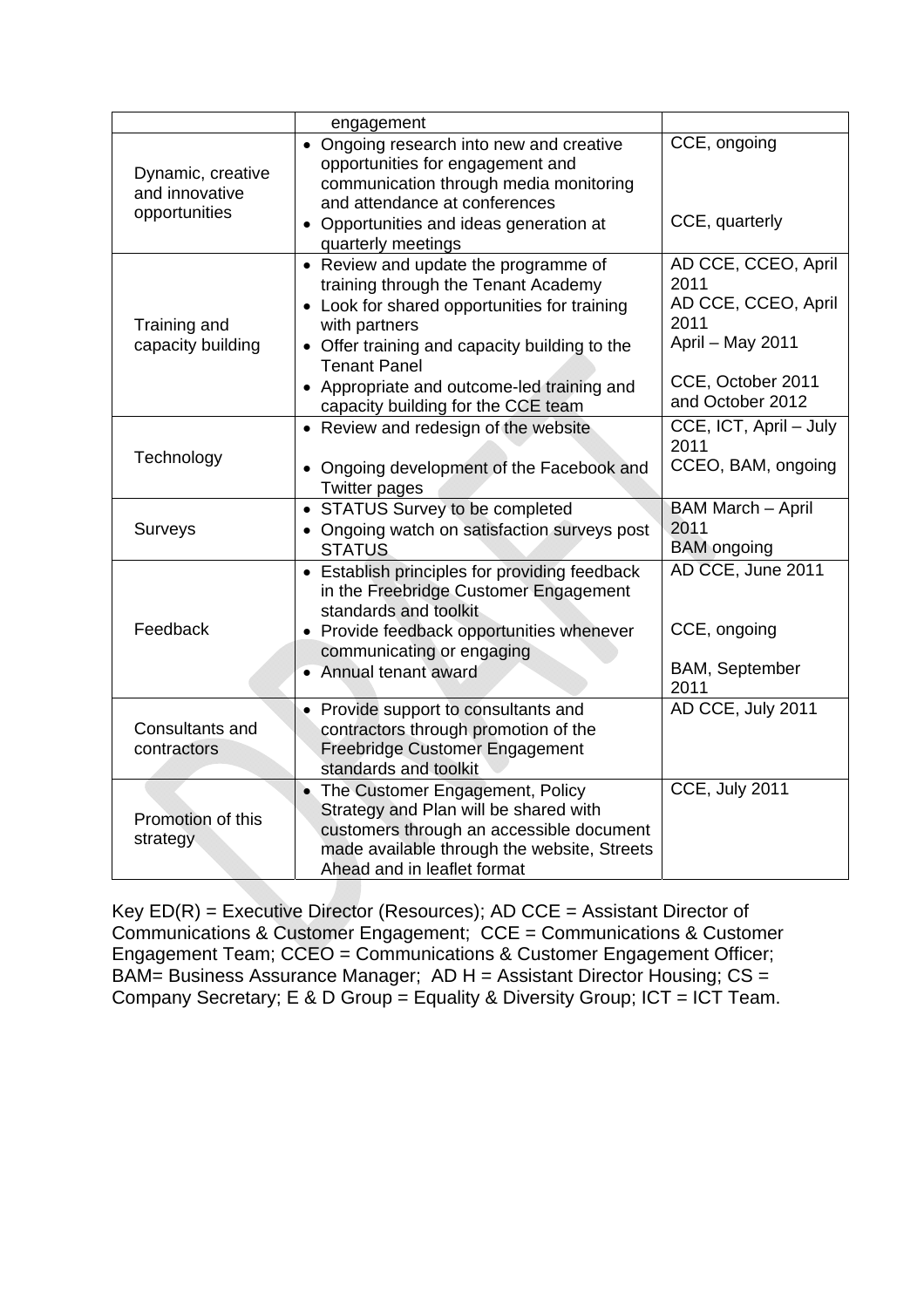# <span id="page-18-0"></span>**Freebridge Community Housing The Report to the Board Report to the Board**

| <b>Author</b>            |  | Sean Kent<br><b>Executive Director</b><br>(Resources) | <b>Report Type</b>     |  | Impact        |               |     |
|--------------------------|--|-------------------------------------------------------|------------------------|--|---------------|---------------|-----|
| <b>Related Work Ref.</b> |  |                                                       | <b>For Decision</b>    |  | <b>High</b>   | <b>Medium</b> | Low |
|                          |  |                                                       | <b>For Information</b> |  | $\mathcal{N}$ |               |     |
| <b>Consultation</b>      |  | <b>Executive Team</b>                                 |                        |  |               |               |     |

## **Meeting Date: 23rd May 2011**

## **Report Title: Equality & Diversity Policy, Strategy and Action Plan**

## **Purpose:**

To review the Equality & Diversity Policy and Strategy and present the revised Action Plan.

**Policy/Strategy Implications:** As set out in this report.

**Finance and VFM Implications:** There are no immediate financial implications as a result of this report.

**Customer Care / Equality and Diversity Implications:** As set out in this report.

**Risk Assessment (cross-reference with FCH Risk Map):**

12.0 Failure to address E&D issues effectively Impact-Marginal - Likelihood-Significant

**Recommendations:** It is recommended that the Board:

 (i) To note the report and to approve the revised Equality & Diversity Policy, Strategy and Action Plan

## **Induction**

This report reviews the Equality & Diversity Policy & Strategy, advises on actions which have been carried out and presents a revised action plan for 2011-13. The core of the strategy is our commitment to provide services and benefits that are accessible to all tenants and staff.

The new Equality & Diversity Policy, Strategy and Action Plan is set out in Appendix 1.

## **Achievements to date**

Since the last update of the policy the Equality & Diversity legislation has introduced the concepts of protected characteristics. These replace and expand the previous diversity strands, with the addition of Pregnancy and Maternity. The Policy and Strategy has been updated to reflect this change. Other minor changes have brought it in line with the corporate policy format and current aspirations.

The revised action plan incorporates and expands the actions that the Board approved following feedback from Stonewall and seeks to apply these to all protected characteristics*.*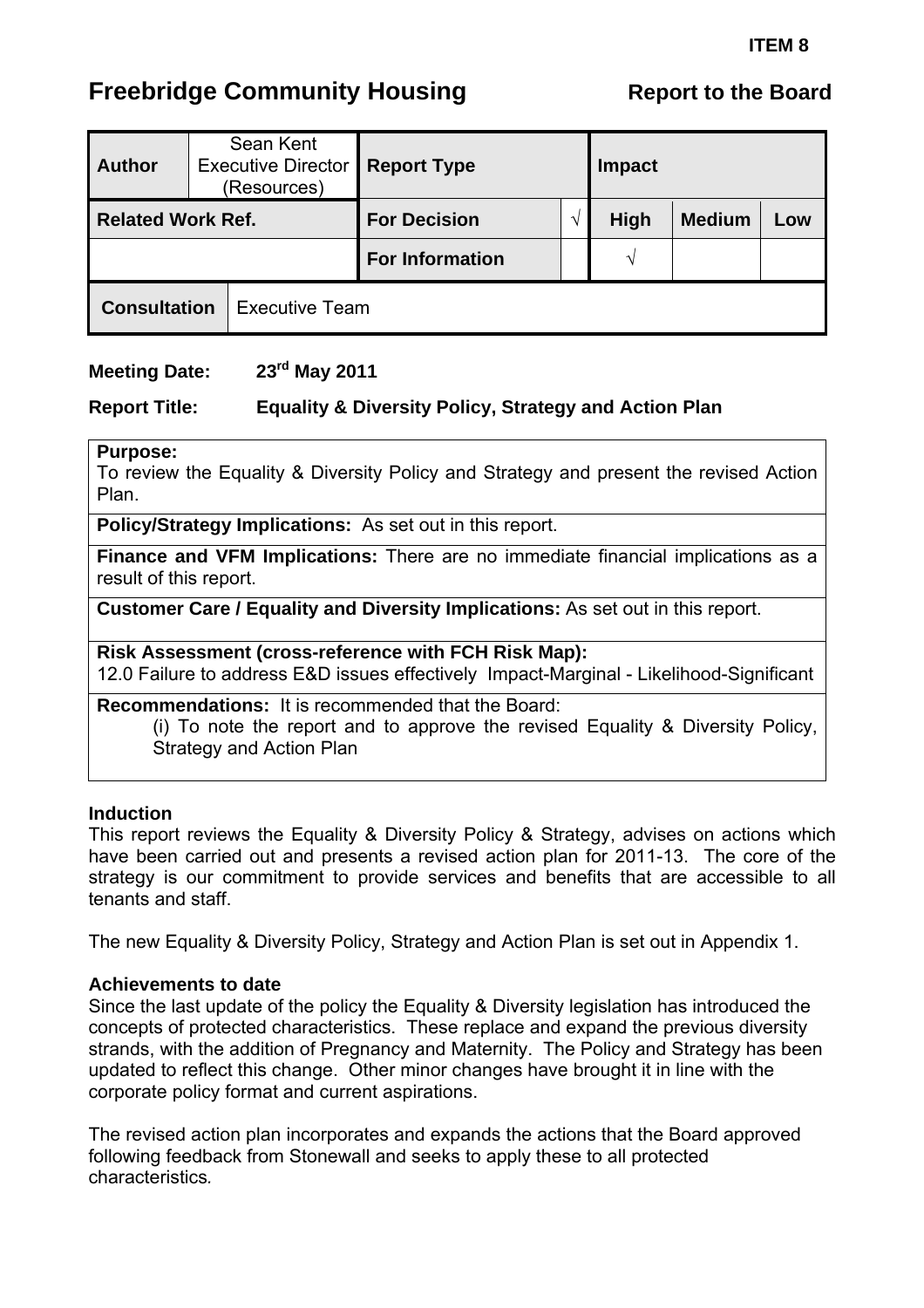The specific achievements that have been completed from the previous action plan are set out below.

| Area                              | <b>Actions</b>                                                                         |  |  |  |
|-----------------------------------|----------------------------------------------------------------------------------------|--|--|--|
| <b>Corporate Culture</b>          | • Provide regular briefings on E&D issues                                              |  |  |  |
|                                   | • Promote E&D policy and activities                                                    |  |  |  |
|                                   | • Review E&D responsibilities in Board code of                                         |  |  |  |
|                                   | conduct                                                                                |  |  |  |
|                                   | All Board reports to highlight E&D implications<br>$\bullet$                           |  |  |  |
| Governance                        | • Carry out Equality Impact Assessment (EIA) on                                        |  |  |  |
|                                   | constitutional structure                                                               |  |  |  |
|                                   | • Set targets to increase Board diversity                                              |  |  |  |
|                                   | • Board Training                                                                       |  |  |  |
|                                   | • Include E&D materials and training in induction<br>program                           |  |  |  |
|                                   | • Corporate E&D training made compulsory                                               |  |  |  |
| <b>Employment &amp; Training</b>  | • Maintain and monitor staff profiling data                                            |  |  |  |
|                                   | Obtain feedback from staff on the effectiveness                                        |  |  |  |
|                                   | of harassment and discrimination policies and                                          |  |  |  |
|                                   | procedures                                                                             |  |  |  |
|                                   | • All new policies subject to EIA                                                      |  |  |  |
|                                   | • Review customer Satisfaction monitoring                                              |  |  |  |
|                                   | methods to ensure ease of access for under-                                            |  |  |  |
|                                   | represented groups                                                                     |  |  |  |
|                                   | • Develop and produce regular E&D monitoring                                           |  |  |  |
|                                   | reports                                                                                |  |  |  |
|                                   | • Collect information about tenants'                                                   |  |  |  |
| <b>Communication &amp; Access</b> | communication preferences                                                              |  |  |  |
|                                   | • Promote the variety of communication and<br>access options                           |  |  |  |
|                                   | • Following Access Audits on all offices and make                                      |  |  |  |
|                                   | necessary improvements                                                                 |  |  |  |
|                                   | • Complete Access Audits on all sheltered                                              |  |  |  |
|                                   | schemes and communal areas and make                                                    |  |  |  |
|                                   | necessary improvements                                                                 |  |  |  |
|                                   | Investigate feasibility of mobile equipment for                                        |  |  |  |
|                                   | homes visits                                                                           |  |  |  |
|                                   | • Carry out Equality Impact Assessment Program                                         |  |  |  |
|                                   | Implement actions from EIA Assessments                                                 |  |  |  |
| <b>Housing Management</b>         | Promote the use of INTRAN and other resources                                          |  |  |  |
|                                   | <b>Finalise Tenant Profiling exercise</b><br>$\bullet$<br>Use Communication preference |  |  |  |
|                                   | • Sign up to the Norfolk Multi Agency Protocol for                                     |  |  |  |
|                                   | <b>Reporting Hate crime</b>                                                            |  |  |  |
|                                   | • Review and Update Racial Harassment policy to                                        |  |  |  |
| <b>Tackling Harassment</b>        | include other hate incidents                                                           |  |  |  |
|                                   | Monitor harassment incidents<br>$\bullet$                                              |  |  |  |
|                                   | Obtain feedback on harassment incidents from                                           |  |  |  |
|                                   | minority tenants                                                                       |  |  |  |
|                                   | Maintain and monitor involved tenant profiling<br>$\bullet$                            |  |  |  |
| <b>Tenant Empowerment</b>         | data                                                                                   |  |  |  |
|                                   | Obtain feedback on involvement process from<br>$\bullet$                               |  |  |  |
|                                   | minority applicants                                                                    |  |  |  |

## **Equality & Diversity 2009-11 Action Plan**

## **Future developments in Equality & Diversity**

It is envisaged over the next 12 months that Freebridge will continue to embed the equality and diversity approach into day to day operations, procedures and communications and will use the annual calendar to promote awareness of equality and diversity issues on an ongoing basis.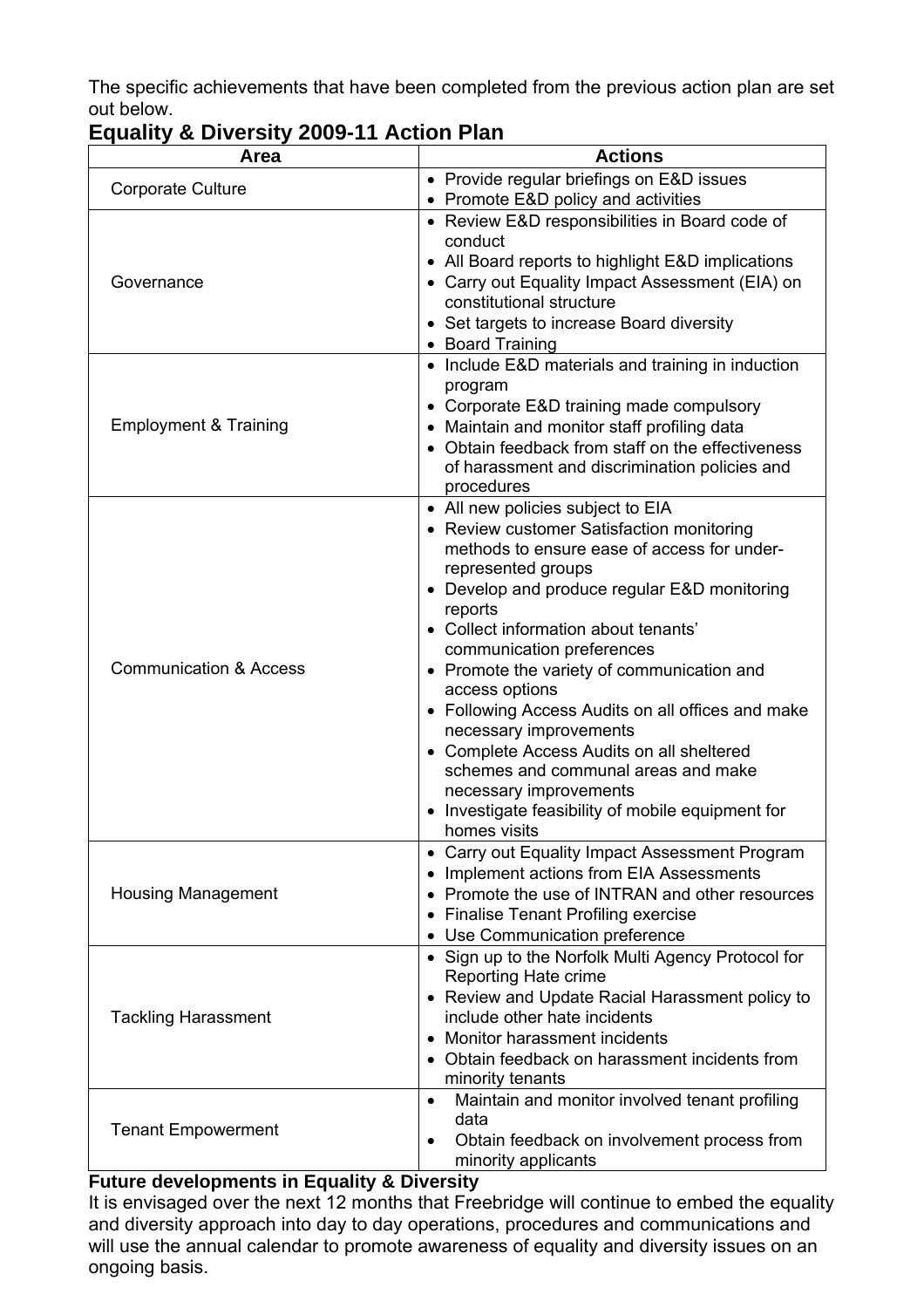### **Appendix 1**



| <b>Equality and Diversity Policy</b> |                                       |                    |                   |  |  |  |  |
|--------------------------------------|---------------------------------------|--------------------|-------------------|--|--|--|--|
| <b>Last Reviewed</b>                 | <b>April 2011</b>                     | <b>Next Review</b> | <b>April 2013</b> |  |  |  |  |
| <b>Responsible</b><br><b>Officer</b> | <b>Executive Director (Resources)</b> |                    |                   |  |  |  |  |

### **1. Policy statement**

Freebridge Community Housing is committed to eliminating discrimination and achieving diversity in all our activities. We recognise that people are different and aim to ensure that we treat each individual with dignity and respect.

We are committed to developing an organisational culture which values people from all sections of the community. This will involve creating an environment that capitalises on everything that makes people unique and gives everyone a fair and equal chance to be successful.

The Association recognises that some kinds of difference, discrimination or disadvantage are shared and experienced by particular groups. For example on the grounds of gender, gender reassignment, ethnic origin, race, nationality, disability, sexual orientation, religious or political beliefs, age, marital or family status, rural location, caring responsibilities or ex-offenders.

## **2. Definitions**

**Discrimination.** It is unlawful to discriminate against a person, directly or indirectly on the grounds of their gender, marital status, disability, race, colour, nationality, religion or belief or sexual orientation. protected characteristic.

**Protect Characteristics**. Where we had previously referred to "strands" or "equality strands" in respect of different groups, the Equality Act - introduced in October 2010 - made a number of changes. Equality is now defined in terms of people's "protected characteristics".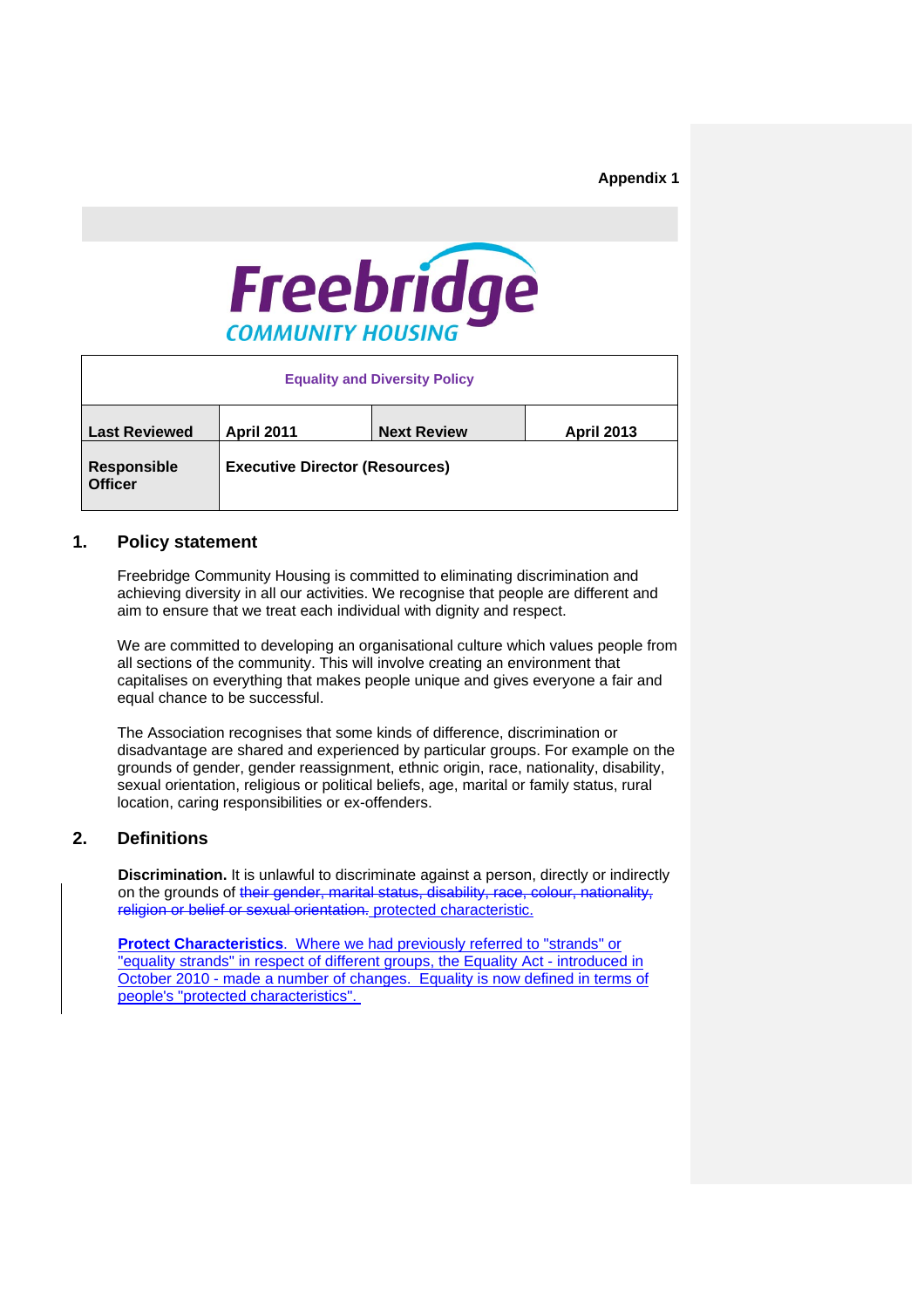- Age. Where this is referred to, it refers to a person belonging to a particular age (e.g. 32 year olds) or range of ages (e.g. 18 - 30 year olds).
- Gender reassignment. The process of transitioning from one gender to another.
- Marriage and civil partnership. Marriage is defined as a 'union between a man and a woman'. Same-sex couples can have their relationships legally recognised as 'civil partnerships'. Civil partners must be treated the same as married couples on a wide range of legal matters.
- Pregnancy and maternity. Pregnancy is the condition of being pregnant or expecting a baby. Maternity refers to the period after the birth, and is linked to maternity leave in the employment context. In the non-work context, protection against maternity discrimination is for 26 weeks after giving birth, and this includes treating a woman unfavourably because she is breastfeeding.
- Race. Refers to the protected characteristic of Race. It refers to a group of people defined by their race, colour, and nationality (including citizenship) ethnic or national origins.
- Religion and belief. Religion has the meaning usually given to it but belief includes religious and philosophical beliefs including lack of belief (e.g. Atheism). Generally, a belief should affect your life choices or the way you live for it to be included in the definition.
- Sex. A man or a woman.
- Sexual orientation. Whether a person's sexual attraction is towards their own -sex, the opposite sex or to both sexes

**Direct discrimination** consists of treating a person less favourably than others are or would be treated in the same or similar circumstances according to the above categories.

**Indirect discrimination** consists of applying a requirement or condition which, although has been applied to all, has the effect of disadvantaging people (according to the above categories) unless the practice can be justified.

**Victimisation** is when an individual is treated detrimentally because they have made a complaint or intend to make a complaint about discrimination or harassment or have given evidence or intend to give evidence relating to a complaint about discrimination or harassment.

**Harassment** is unwanted conduct that violates a person's dignity or creates an intimidating, hostile, degrading, humiliating or offensive environment having regard to all the circumstances and the perceptions of the victim.

A **racist incident** is defined as **"any incident which is perceived to be racist by the victim or any other person"** (Stephen Lawrence Inquiry 1999).

**Formatted:** Heading 3, Indent: Left: 54 pt, Bulleted + Level: 1 + Aligned at: 18 pt + Indent at: 36 pt, Don't adjust space between Latin and Asian text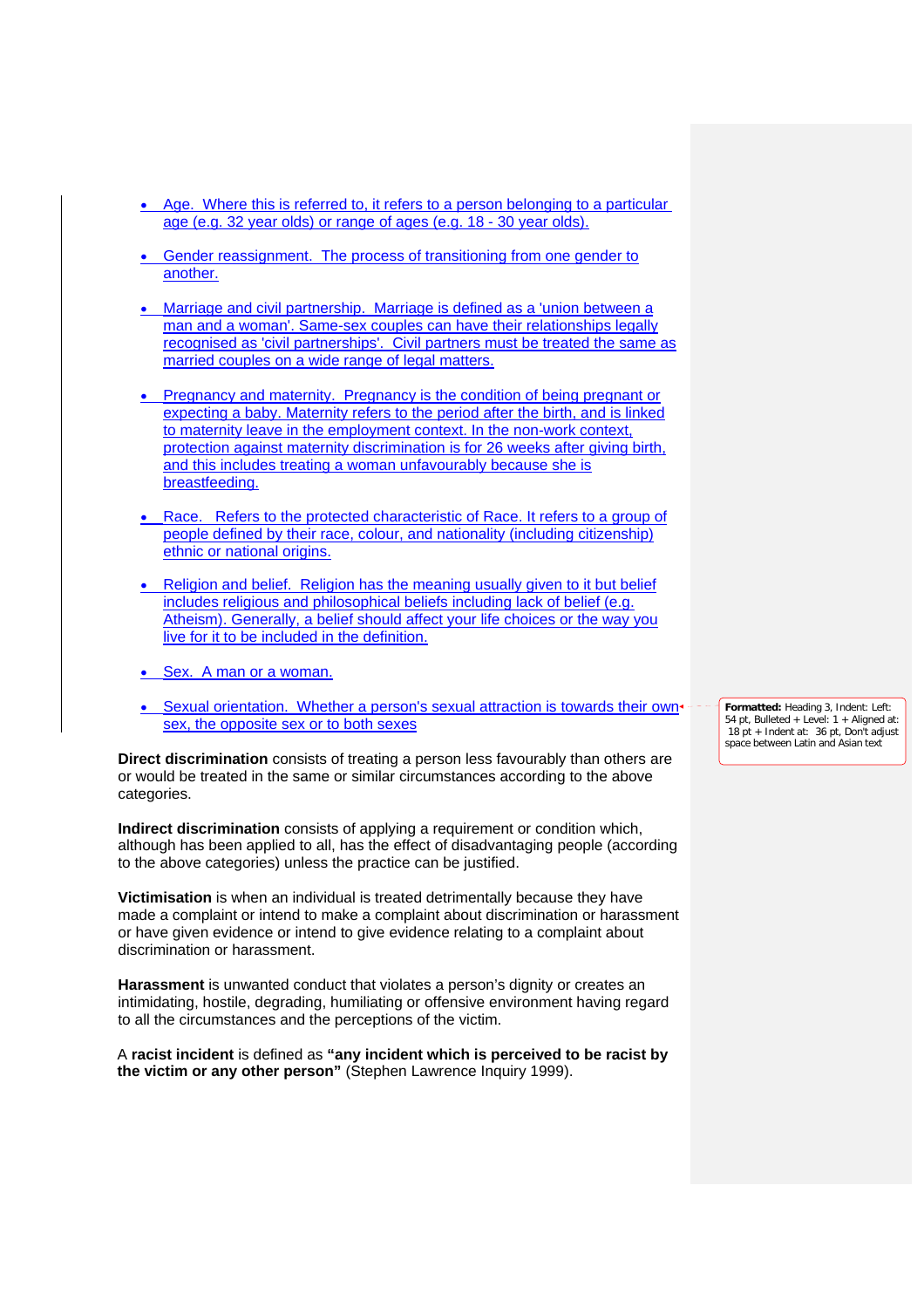**Disability**. A disabled person is defined as "someone who has a physical or mental impairment that has a substantial and long-term adverse affect on their ability to carry out normal day-to-day activities". Long term means that the effect of the impairment has lasted or is likely to last for at least 12 months.

**Community cohesion**. A cohesive community is one where, there is a common vision and a sense of belonging for all communities; the diversity of people's different backgrounds and circumstances is appreciated and positively valued ; those from different backgrounds have similar life opportunities; strong and positive relationships are being developed between people from different backgrounds and circumstances in the workplaces, in schools and within neighbourhoods.

## **3. Policy objectives**

Freebridge Community Housing will aim to:

- Encourage a corporate culture where equality and diversity is treated as a core value.
- Be aware of all forms of discrimination in its operations, activities and dealings with communities and strive to eliminate them.
- Have a governance structure that reflects the population it serves.
- Have a workforce that reflects the population it serves.
- Provide information which is non-discriminatory in content, accessible to all and actively promotes equality.
- Provide choice, access and quality of services that meet the diverse needs of all communities in which we work.
- Take prompt responsive action in all cases of harassment and conflict.
- Actively consult tenants and other stakeholders to ensure that their views form an integral part of the decision making process.
- Work towards promoting better understanding and integration in our communities.
- Provide good quality housing of the type and design that people want in their preferred locations.
- Work with or employ organisations who reflect the communities we work in and who are able to demonstrate their commitment to equality and diversity.
- Comply with our regulatory and legal equality responsibilities as a minimum.

## **4. Responsibilities**

## **Board and management:**

The Board has a corporate responsibility for ensuring that equality & diversity is promoted and that this policy and strategy underpins all aspects of the Association's work. The Executive Team have responsibility for developing the organisational culture in which this policy can operate effectively and for ensuring it is implemented. Managers are individually and corporately responsible for ensuring that equality and diversity are promoted and that the policy and strategy is implemented in their particular areas of responsibility.

#### **Staff, contractors and suppliers:**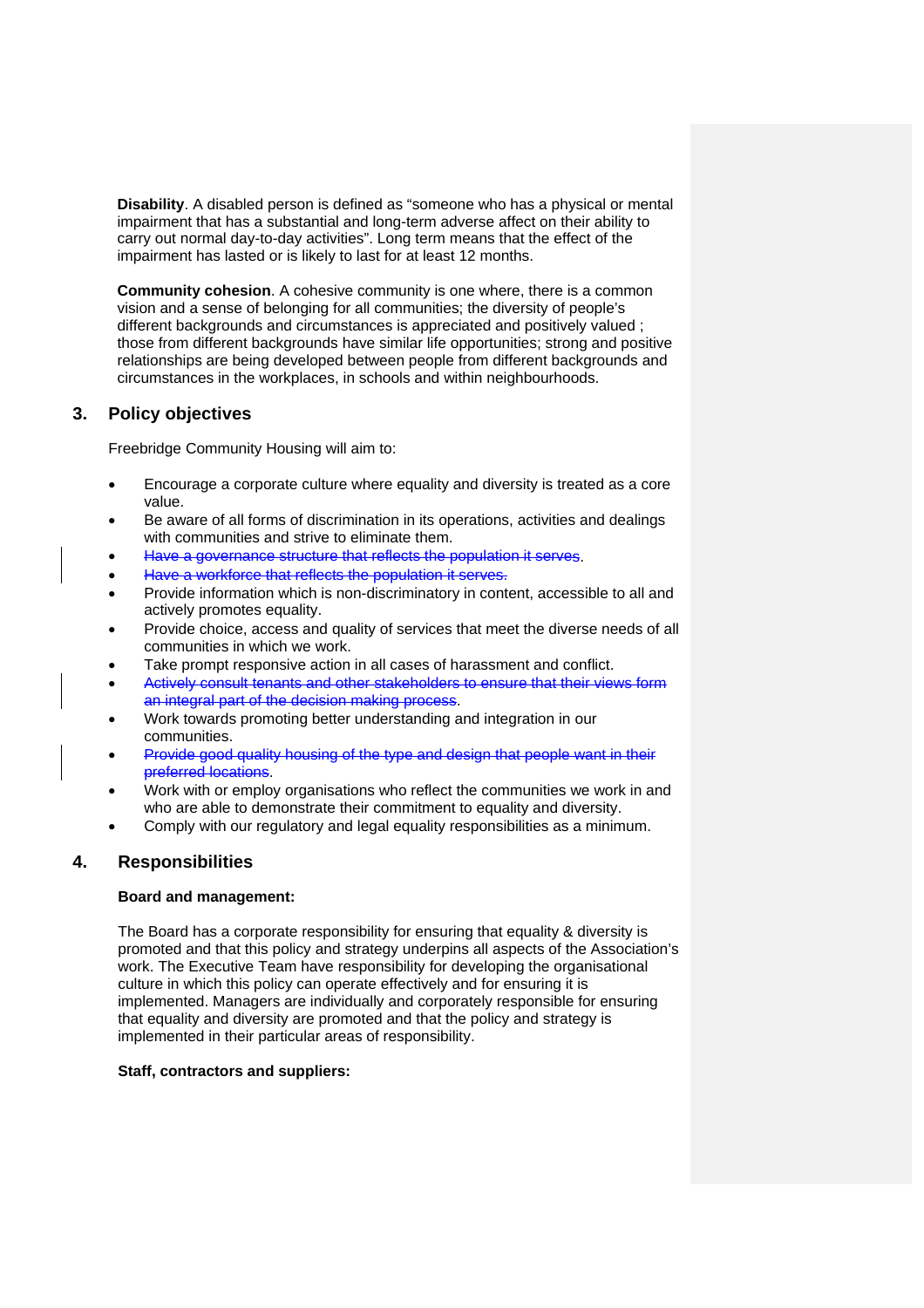All staff have a responsibility to ensure that the policy is incorporated into their work related activities. All employees, contractors, board and committee members are expected to abide by this policy. Freebridge operates a zero tolerance approach towards discrimination. Any breach will be taken very seriously and could result in disciplinary action or contracts being removed.

#### **Tenants**

Freebridge Community Housing expects that all tenants treat our workers with respect and courtesy. It is not acceptable for our workers to be subjected to harassment, bullying or discrimination, including verbal or physical abuse. Such incidents will be investigated and, if proved we will take suitable action upon the perpetrator, which could result in the withdrawal of services and possibly legal action.

## **5. Strategy**

#### **5.1 Corporate culture**

Freebridge Community Housing will ensure that staff, tenants and stakeholders are made aware that equality and diversity is one of its core values. We will adopt a zero tolerance policy towards discrimination. We aim to develop a culture where equality and diversity issues are discussed openly on the basis of facts not assumptions. We are committed to ensuring that all staff, tenants and stakeholders believe the organisation takes decisions in a fair and open manner.

#### **5.2 Governance**

Freebridge Community Housing will include equality and diversity issues into its governance and planning mechanisms so that the decisions we make are more relevant to the needs and circumstances of the people we serve. It is essential that the Association's Board are representative of the communities they serve so that they are able to understand the issues faced by those they seek to provide housing and services for. We will aim to increase the numbers of applicants from all diverse groups. However we will balance this with the need for experience and relevant skills and where necessary, we will actively seek alternative methods of gaining the views of diverse groups. We will provide training on equality and diversity to board members so that they are comfortable discussing the issues and are able to demonstrate their personal commitment to it.

#### **5.3 Employment and training**

Freebridge Community Housing wants a diverse workforce which has the skills and understanding to achieve the organisation's goals. We therefore aim to increase the numbers of applicants from all diverse groups as well as increasing the number of diverse people employed in more senior positions. Freebridge is committed to recruiting staff who meet the required competency profile for they job they have applied for, irrespective of their background. Through a thorough and rigorous process, we ensure that we only measure skills and/or attributes which are clearly relevant to the job. Applicants with a disability, who meet the minimum person specification requirements for the job, will automatically be shortlisted. We will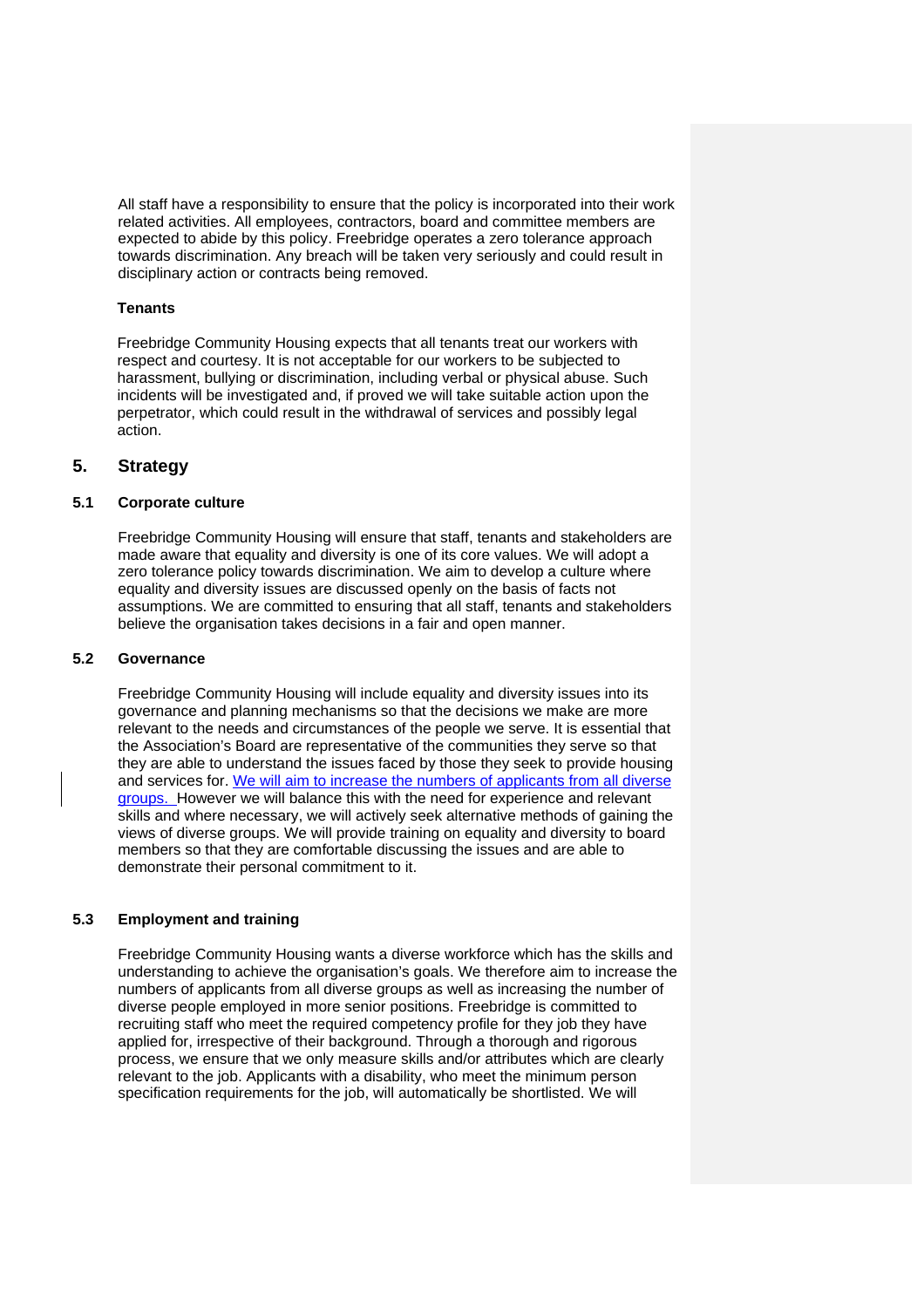consider our methods and locations for advertising vacancies to ensure they reach an appropriate target audience.

We are committed to ensuring that staff have an equal opportunity to develop their potential; progress within the organisation and are treated fairly and without unlawful discrimination. We aim to develop a working environment where harassment is unacceptable and where individuals are able to bring complaints without fearing prejudice.

Freebridge will endeavour to provide training and development programmes and events that meet the needs of individuals. We will include specific equality and diversity training that raises awareness and ensure that equality and diversity issues are included in other relevant training.

We will monitor the staff profile, satisfaction, recruitment, promotion, training, study opportunities, complaints, grievances and reasons for leaving to ensure there is no significant difference between groups.

#### **5.4 Communication and access to information and services**

Freebridge Community Housing believes that effective two way communication between its tenants, staff and stakeholders is key to delivering services that meet the needs of individuals.

We will ensure that the information provided is in an appropriate format, nondiscriminatory in content and actively promotes equality and diversity where possible. Information will be provided in alternative languages and formats and interpreters made available on request. We will also promote English language classes to newcomer communities whose first language is not English in order to help integration and foster better community relationships.

We will ensure that our offices open to the public are accessible under the requirements of the Disability Discrimination Act.

#### **5.5 Housing management**

Freebridge Community Housing aims to provide services that meet the diverse needs of our tenants across all types of provision. We believe that tenants should be able to access housing and support services with ease and that the quality of our service is the same for all residents. We also aim to ensure that our residents receive the right level of advice, support and benefits to meet their needs.

We will work with local authority partners to ensure we meet housing needs in our area of operation. We will monitor nominations to ensure they are representative of housing need. Where nominations are not in line with housing need we will raise our concerns with local authority partners.

We will monitor perceptions of property quality at letting, reasons for refusing an offer repairs reporting, rent collection, cases of Anti-social Behaviour and tenant satisfaction across the range of our services to ensure there is no identify, investigate and attempt to eradicate any significant difference between groups.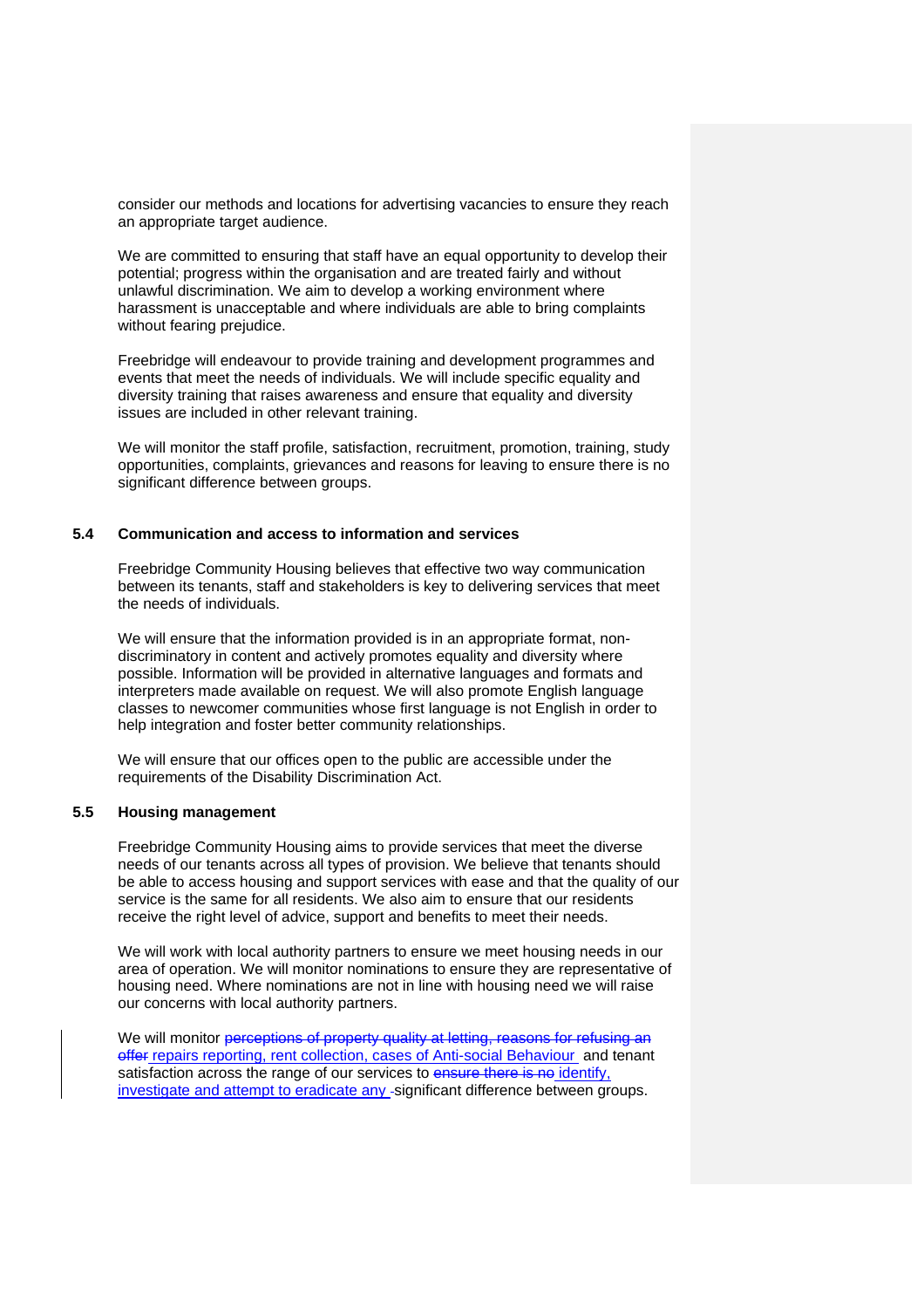### **5.6 Tackling harassment and conflict**

Freebridge Community Housing recognises that conflict does arise between individuals and groups because of their minority status. We believe that all forms of harassment (including racial harassment) should be tackled promptly using a victim centred approach. We will send out a clear message that all forms of harassment will not be tolerated. Freebridge will monitor cases, actions taken and outcomes. We will seek feedback from tenants who have reported harassment to us on how satisfied there were with the service and outcome.

#### **5.7 Tenant empowerment**

Freebridge Community Housing aims to better understand the diverse needs of its tenants. We will increase opportunities for the involvement and development of tenants and communities, ensuring that their views form an integral part of our decision making processes.

We will take into account the individual circumstances of tenants attending meetings, ensuring the location is convenient and accessible and that it is held on a day and time that encourages participation by diverse groups. We will work together with residents groups to ensure that they are representative of the communities they serve.

### **5.8 Community cohesion**

Freebridge will work in partnership with people, groups, communities and other agencies to ensure that all groups can live together better and prosper. Factors such as ethnicity, nationality, age and class differences can spark conflicts that impact on the cohesiveness of a community. We will work towards understanding the different dynamics that shape the people in our communities and develop consensual strategies or common grounds on which they can work together. We will seek to work in partnership with minority-led organisations to improve the services we provide to minority groups.

#### **5.9 Consultants and contractors**

We will ensure that consultants and contractors are aware of the importance of equality and diversity to us. We will help them to understand the diverse needs of our tenants in order that they are better equipped to provide an efficient service to all sections of the community. Freebridge will where possible ensure that it employs consultants and contractors who reflect the community we serve.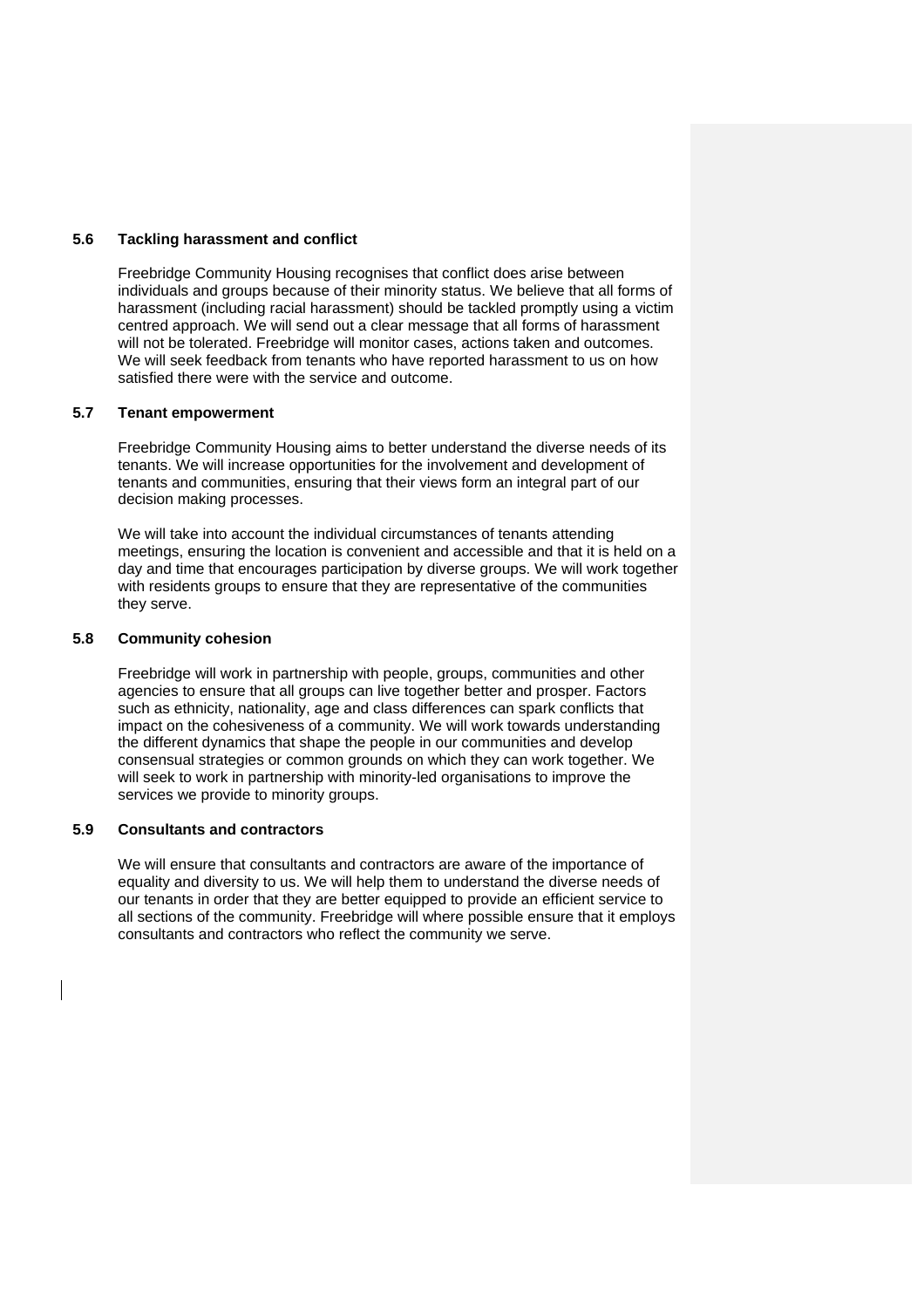| <b>Strategy Theme</b> | <b>Actions</b>                                                                                                                                                                                                                                                                                                                                                                                                                                                                                                                                                          | <b>Who</b>                                         | <b>When</b>    |
|-----------------------|-------------------------------------------------------------------------------------------------------------------------------------------------------------------------------------------------------------------------------------------------------------------------------------------------------------------------------------------------------------------------------------------------------------------------------------------------------------------------------------------------------------------------------------------------------------------------|----------------------------------------------------|----------------|
| • Corporate Culture   | • Develop publicity material to promote<br><b>E&amp;D</b> activities<br>• Develop an E&D calendar of events<br>and issues to aid communication                                                                                                                                                                                                                                                                                                                                                                                                                          | CE                                                 | To do          |
| Governance            | • All Board reports to highlight E&D<br><i>implications</i><br>• E&D Reports<br>• Develop mechanisms for under-<br>represented groups to inform the<br><b>Board on key decisions</b><br>• Identify a range of equality issues the<br><b>Board can support</b><br>• Provide specific guidance on what<br>constitutes anti-gay bullying and<br>harassment based on statutory<br>examples of "outing" and perceived<br>orientation<br>• Communicate findings from monitoring<br>exercise to Board and staff including<br>any relevant variation by any diversity<br>strand | ED(R)<br>CE<br>CE<br>CE<br><b>ADR</b><br><b>CE</b> | <b>Ongoing</b> |
| • Employment &        | · Obtain feedback on recruitment                                                                                                                                                                                                                                                                                                                                                                                                                                                                                                                                        | <b>ADHR</b>                                        |                |
| training              | process from minority applicants<br>• Develop actions to address areas of                                                                                                                                                                                                                                                                                                                                                                                                                                                                                               | <b>ADHR</b>                                        |                |
|                       | staff under-representation<br>• Undertake an analysis of grievances to                                                                                                                                                                                                                                                                                                                                                                                                                                                                                                  | <b>ADHR</b>                                        |                |
|                       | identify trends and common issues<br>• Undertake LGB education with staff<br>• Ensure diversity training and updates<br>specifically includes LGB issues                                                                                                                                                                                                                                                                                                                                                                                                                | <b>ADHR</b><br><b>ADHR</b>                         |                |
|                       | • Include specific diversity awareness in<br><b>Managers competency framework</b>                                                                                                                                                                                                                                                                                                                                                                                                                                                                                       | <b>ADHR</b>                                        |                |
|                       | • Ensure that diversity specific questions<br>are included in management                                                                                                                                                                                                                                                                                                                                                                                                                                                                                                | <b>ADHR</b>                                        |                |
|                       | recruitment and appraisal processes<br><b>Ensure Employee Assistance facilities</b><br>are accessible to staff with protected<br>characteristics.                                                                                                                                                                                                                                                                                                                                                                                                                       | <b>ADHR</b>                                        |                |
|                       | • Monitor promotion by diversity strands<br>• Analyse exit interview themes by<br>diversity strands                                                                                                                                                                                                                                                                                                                                                                                                                                                                     | <b>ADHR</b><br><b>ADHR</b>                         |                |
|                       | • Monitor training take up by diversity<br>strands                                                                                                                                                                                                                                                                                                                                                                                                                                                                                                                      | <b>ADHR</b>                                        |                |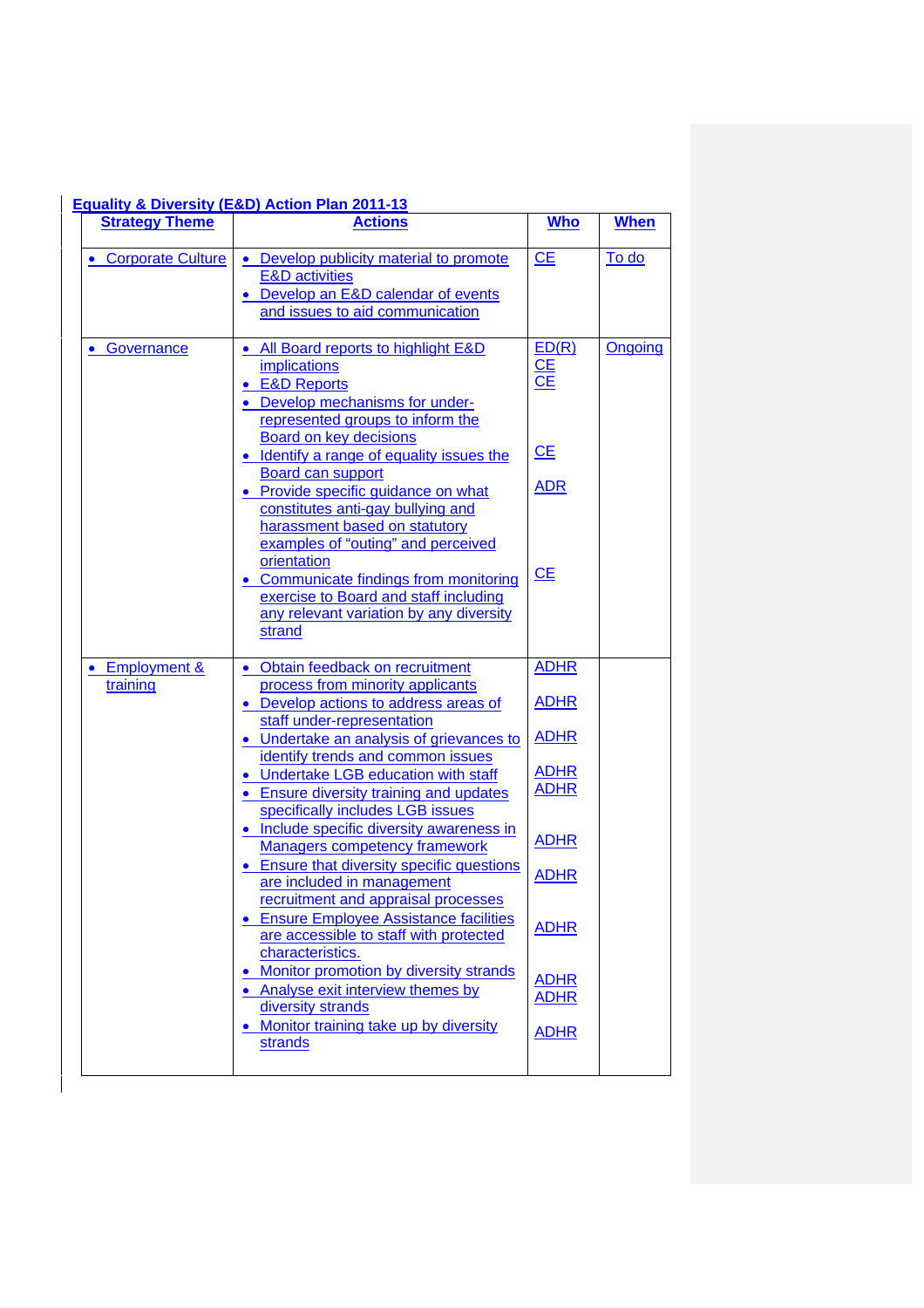| • Communication &<br><b>Customer</b><br><b>Engagement</b>   | • EIA delivered<br>• Ensure Communications strategy<br>includes guidance on E&D issues                                                                                                                                          | ED(R)<br><b>CE</b>                                |                    |
|-------------------------------------------------------------|---------------------------------------------------------------------------------------------------------------------------------------------------------------------------------------------------------------------------------|---------------------------------------------------|--------------------|
|                                                             | • Collect information about tenants'<br>communication preferences<br>• Develop Diversity section of intranet to<br>include more specific resources.<br>• Regular communication to promote<br>inclusive nature of staff benefits | ED(R)/<br>ED(O)<br><b>ADICT</b><br><b>ADCCE</b>   |                    |
|                                                             | • Promote relevant Diversity issues in<br><b>FCH Bulletin</b>                                                                                                                                                                   | <b>ADHR</b>                                       |                    |
|                                                             | • Include Stonewall logo on website<br>(consider recruitment area)                                                                                                                                                              | <b>ADHR</b>                                       |                    |
|                                                             | · Include more detailed questions<br>around (eg. homophobic and racist)<br>bullying in staff survey                                                                                                                             | ED(R)                                             |                    |
| • Housing                                                   | • Carry out Equality Impact Assessment                                                                                                                                                                                          | ED(R)                                             |                    |
| <b>Management</b>                                           | Program<br>• Implement actions from EIA<br><b>Assessments</b>                                                                                                                                                                   | <b>ALL</b>                                        |                    |
|                                                             | • Maintain and monitor tenant profiling<br>data                                                                                                                                                                                 | <b>ADHM</b>                                       |                    |
|                                                             | • Develop actions to address areas of<br>tenant under-representation                                                                                                                                                            | <b>ADHM</b>                                       |                    |
|                                                             | • Use tenant profiling information to<br>develop actions to improve customer<br>service                                                                                                                                         | <b>ADHM</b>                                       |                    |
| • Tackling<br><b>Harassment</b>                             | Monitor ASB & harassment incidents                                                                                                                                                                                              | <b>ADHM</b>                                       |                    |
| • Tenant<br><b>Empowerment</b>                              | • Develop actions to address areas of<br>tenant under-representation<br>• Include tenants with protect<br>characteristics in service reviews                                                                                    | <b>ADCCE</b><br><b>Relevant</b><br><b>Manager</b> |                    |
| • Community<br><b>Cohesion</b>                              | • Participate in and support local<br>partnership forums and minority led<br>groups                                                                                                                                             | <b>CE</b>                                         | Ongoing            |
|                                                             | • Contribute to initiatives that support<br>community cohesion<br>• Develop virtual Employee Network                                                                                                                            | <b>CE</b><br>ED(R)                                | Ad Hoc             |
|                                                             | Groups in connection with other<br>organisations                                                                                                                                                                                |                                                   |                    |
| <b>Contractors &amp;</b><br>$\bullet$<br><b>Consultants</b> | • Monitor to ensure compliance with<br><b>FCH policy</b><br>• Involve in E&D training initiatives                                                                                                                               | <b>ADF</b><br><b>ADHR/</b>                        | Ongoing<br>Ongoing |
|                                                             |                                                                                                                                                                                                                                 | ADAM/<br><b>ADPS</b>                              |                    |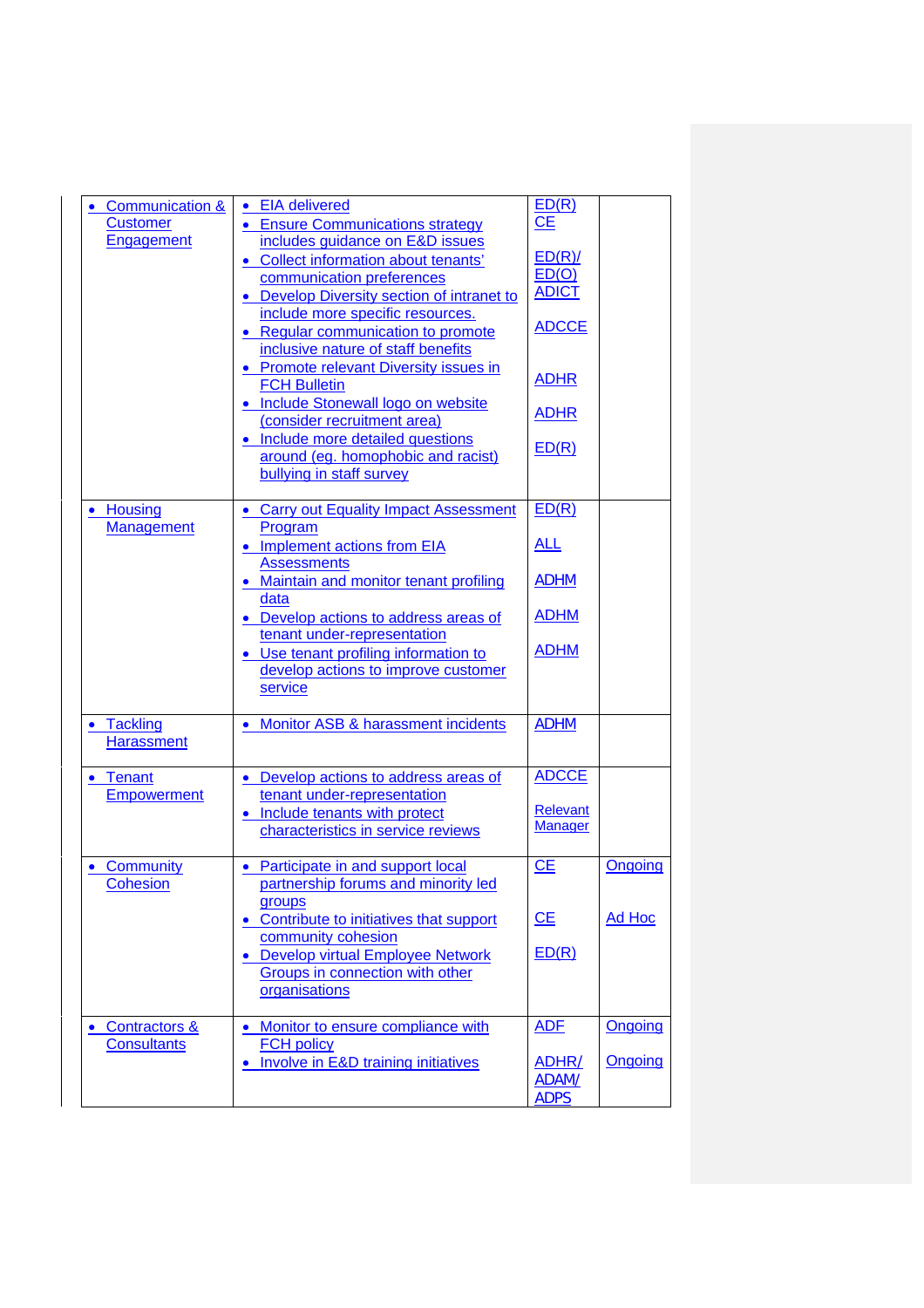| • Provide updates and materials to<br>support E&D policy<br>• Include specific clauses in future | ED(R)<br><b>ADF</b> | Ongoing |
|--------------------------------------------------------------------------------------------------|---------------------|---------|
| contracts to enable terminations for<br>breach of E&D policies                                   |                     |         |

**Key**

| <u>.</u>     |                                                            |
|--------------|------------------------------------------------------------|
| CE           | <b>Chief Executive</b>                                     |
| ED(R)        | <b>Executive Director (Resources)</b>                      |
| ED(0)        | <b>Executive Director (Operations)</b>                     |
| <b>ADHM</b>  | <b>Assistant Director of Housing Management</b>            |
| <b>ADAM</b>  | <b>Assistant Director of Asset Management</b>              |
| <b>ADPS</b>  | <b>Assistant Director of Property Services</b>             |
| <b>ADHR</b>  | <b>Assistant Director of Human Resources</b>               |
| <b>ADICT</b> | <b>Assistant Director of ICT</b>                           |
| <b>ADF</b>   | <b>Assistant Director of Finance</b>                       |
| <b>ADCCE</b> | Assistant Director of Communications & Customer Engagement |
|              |                                                            |

## **6. Monitoring**

We will monitor performance across the areas covered by this policy and report it to the relevant Board or Committee as part of our ongoing performance monitoring.

In addition we will have an action plan and accompanying outputs that will be monitored and reviewed by the Management Team and progress reported to the Equality and Diversity Working Group.

## **7. Review**

This policy will be subject to ongoing review in the light of experience, changes in legislation and Association policy and meeting the needs of our stakeholders.

It is essential that all Association policies and practices are reviewed and amended to ensure that the objectives of the Equality and Diversity Policy and Strategy and resulting action plan are embedded in everything we do.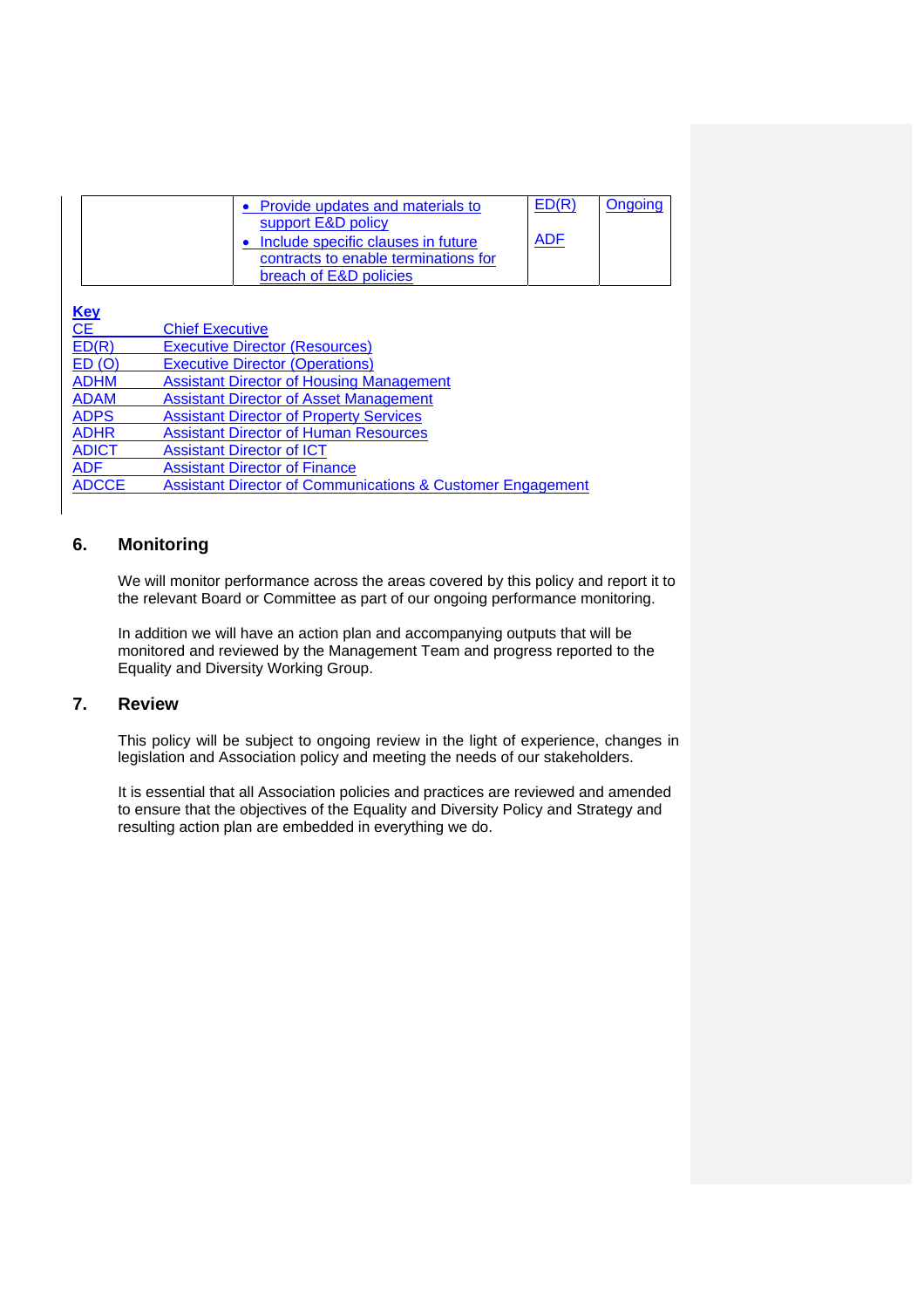<span id="page-29-0"></span>

| <b>Author</b>                                  | Angus MacQueen | <b>Report Type</b>     |    | <b>Impact</b> |               |     |
|------------------------------------------------|----------------|------------------------|----|---------------|---------------|-----|
| <b>Related Work Ref.</b>                       |                | <b>For Decision</b>    | ٦ι | <b>High</b>   | <b>Medium</b> | Low |
| Minutes of the meeting listed<br>in the report |                | <b>For Information</b> |    |               | $\mathcal{N}$ |     |
| <b>Consultation</b>                            |                |                        |    |               |               |     |

## **Meeting Date: 23 May 2011**

## **Report Title: Resources and Risk Committee Recommendations**

**Purpose:** To present the recommendations from the following committee meeting:

• Resources and Risk Committee – 23 May 2011

**Policy/Strategy Implications:** None directly arising from this report.

**Finance and VFM Implications:** None directly arising from this report.

**Customer Care/Equality and Diversity Implications:** None directly arising from this report.

**Risk Assessment (cross-reference with FCH Risk Map):** Risk assessment will have been considered at the committee stage for each recommendation.

**Recommendations:** It is recommended that the Board:

(i) Consider the recommendations set out in the body of the report.

## **1. Resources and Risk Committee – 23 May 2011**

Presentation of recommendations by: Matthew Brown (Vice-Chairman of the Resources and Risk Committee)

## **Recommendations –**

1. That the changes to the Sickness Absence Policy be approved as presented to the Resources and Risk Committee, for inclusion in the Employee Handbook.

**The draft Sickness Absence Policy can be seen on the Board member area of FCH's website, within the agenda for the Resources and Risk Committee meeting held on 19 May 2011. If you would like a hard copy, please contact Angus MacQueen (tel: 01553 667754).** 

Further recommendations, relating to Executive remuneration, will follow, subject to agreeing the final wording with the Chairman.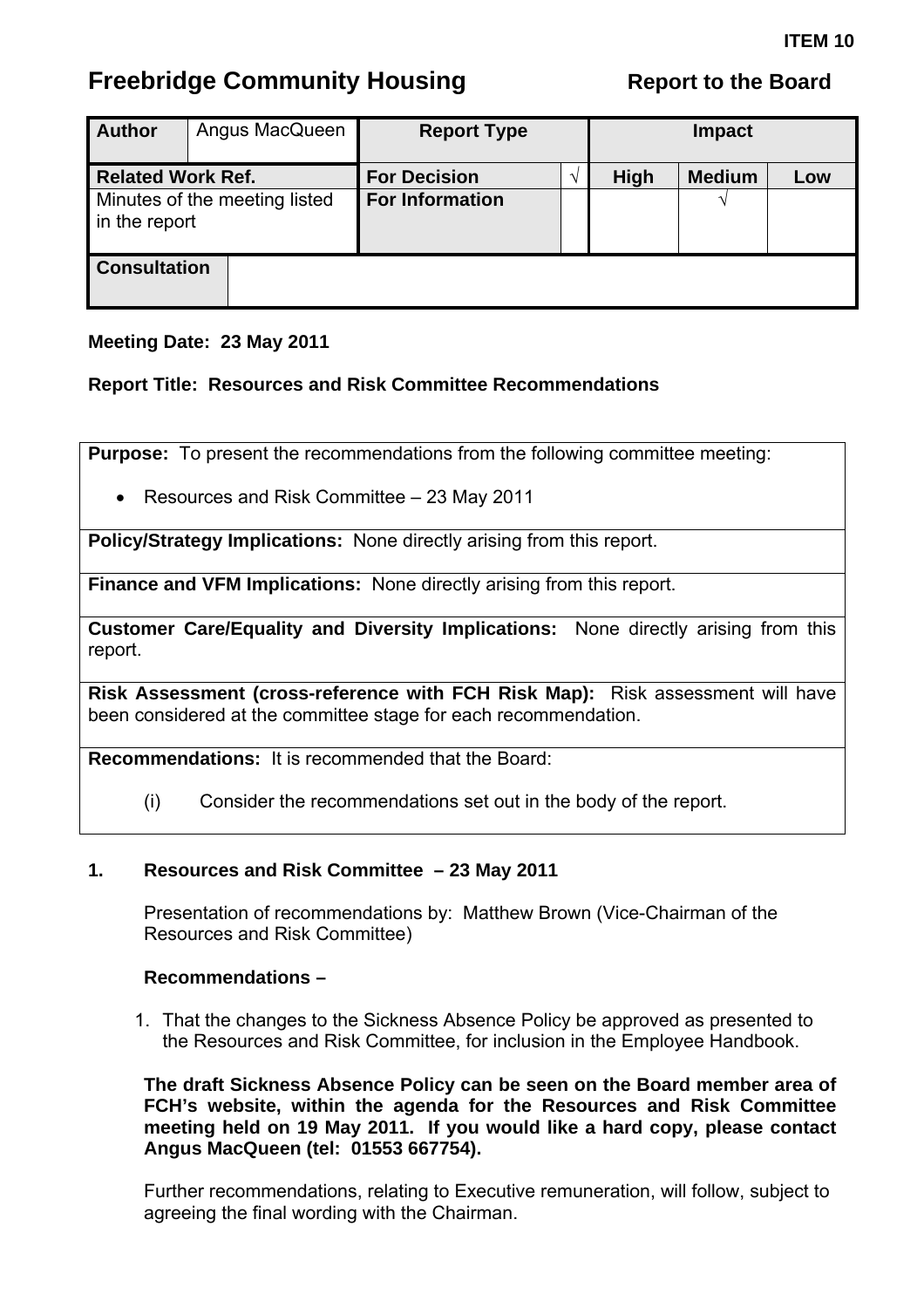<span id="page-30-0"></span>

| <b>Author</b>            |  | Simon J Swanson        | <b>Report Type</b>     | <b>Impact</b> |             |               |     |  |
|--------------------------|--|------------------------|------------------------|---------------|-------------|---------------|-----|--|
| <b>Related Work Ref.</b> |  |                        | <b>For Decision</b>    |               | <b>High</b> | <b>Medium</b> | Low |  |
|                          |  |                        | <b>For Information</b> |               |             |               |     |  |
| <b>Consultation</b>      |  | <b>Chief Executive</b> |                        |               |             |               |     |  |

## **Meeting Date: 23 May 2011**

## **Report Title: Regulatory and Statistical Return (RSR) 2011**

**Purpose:** To seek authorisation for the submission of Freebridge's Regulatory and Statistical Return (RSR) to the Tenant Services Authority (TSA).

**Policy/Strategy Implications:** Freebridge is required to submit an RSR annually.

**Finance and VFM Implications:** None.

**Customer Care/Equality and Diversity Implications:** None.

**Risk Assessment (cross-reference with Freebridge Risk Map):**  Risk 1.1 – Failure to comply with regulatory and legislation requirements – Critical Impact, High Likelihood.

**Recommendations:** It is recommended that the Board:

- (i) Authorise the submission of Freebridge's RSR 2011 (see note below)
- (ii) Authorise the Chief Executive to sign the document on Freebridge's behalf.

**Note :** Completion of the RSR is still ongoing at the time of issuing this agenda; however, it will be completed in the very near future. When the RSR has been completed, it will be published on the board member area of Freebridge's website. Board members will be informed as soon as it is published, so that they can view the document before the meeting on 23 May 2011.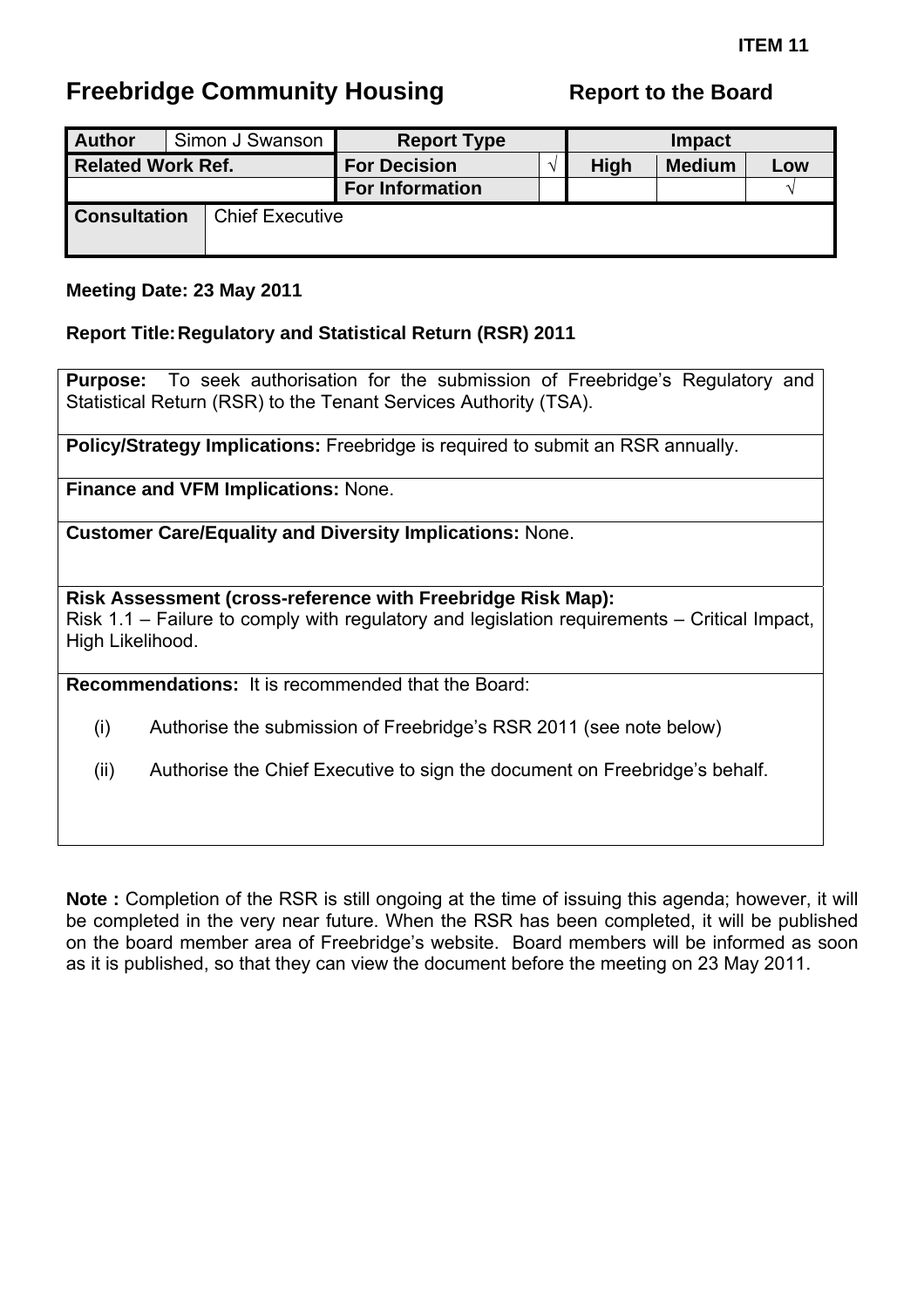<span id="page-31-0"></span>

| <b>Author</b>            |  | Darren Hudson -<br>Accountant &<br>Performance<br>Accountant | <b>Report Type</b>                                             | <b>Impact</b> |             |               |     |
|--------------------------|--|--------------------------------------------------------------|----------------------------------------------------------------|---------------|-------------|---------------|-----|
| <b>Related Work Ref.</b> |  |                                                              | <b>For Decision</b>                                            |               | <b>High</b> | <b>Medium</b> | Low |
|                          |  |                                                              | <b>For Information</b>                                         |               |             |               |     |
| <b>Consultation</b>      |  |                                                              | Executive Director (Resources), Assistant Director of Finance. |               |             |               |     |

## **Meeting Date: 23rd May 2011**

## **Report Title: Quarterly Performance Monitoring Report**

## **Purpose:**

To provide the Board with performance information to 31<sup>st</sup> March 2011.

## **Policy/Strategy Implications:**

None

## **Finance and VFM Implications:**

None as a direct consequence of this report.

## **Customer Care/Equality and Diversity Implications:**

Performance monitoring is essential to maximising customer care.

## **Risk Assessment (cross-reference with Freebridge Risk Map):**

2.5 Poor Income or Benefit Collection: Likelihood - low; Impact - critical

4.3 Incorrect balance of responsive and planned maintenance/Increase in demand for responsive maintenance: Likelihood – significant; Impact - critical

4.7 Fuel Servicing – Gas/Oil/Solid: Likelihood – low; Impact - critical

**Recommendations:** It is recommended that the Board:

(i) Notes the report.

Attached are the Performance Reports to provide the Board with an overall strategic view of Freebridge's performance as at 31<sup>st</sup> March 2011.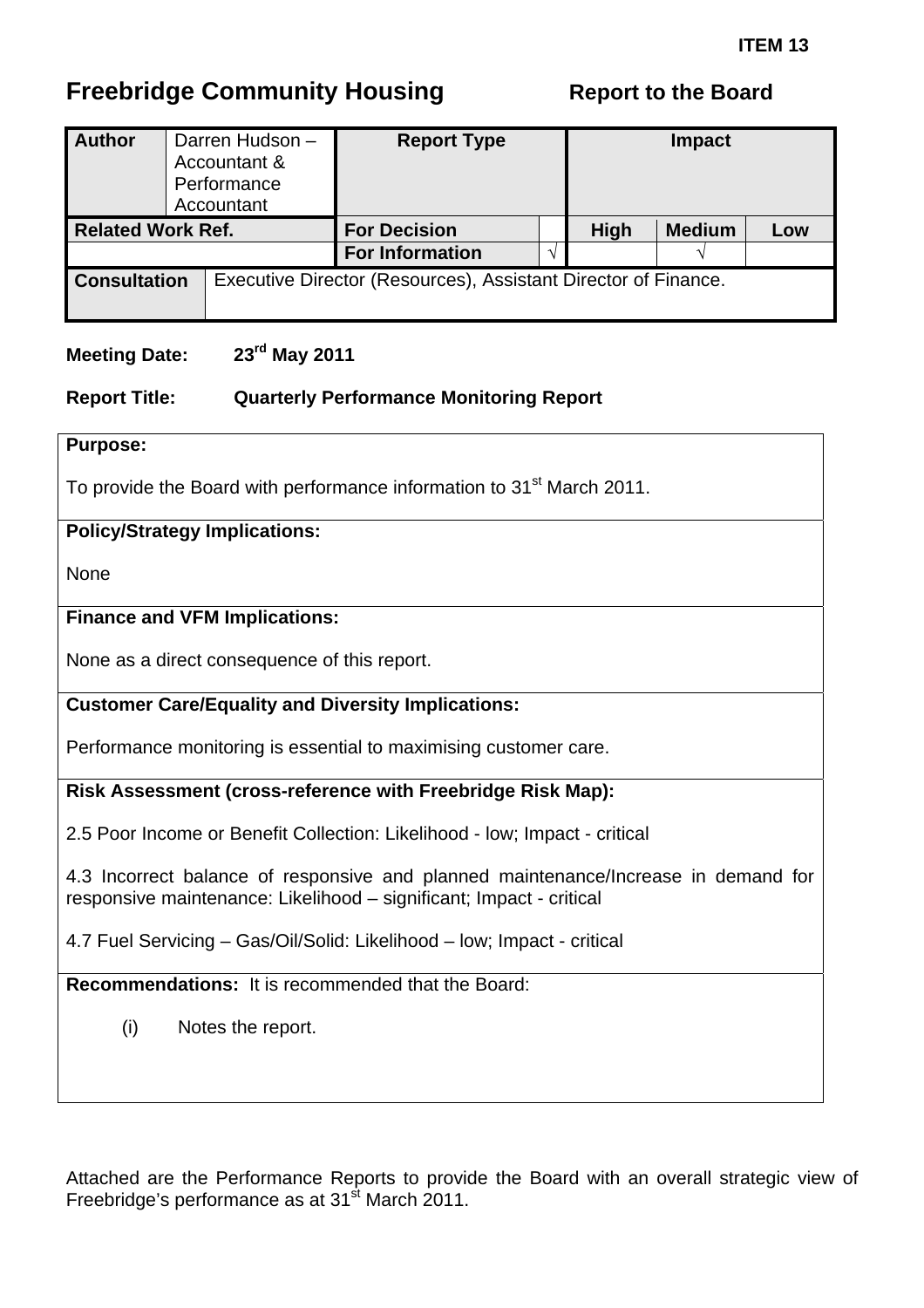Appendices 1 & 2 detail how performance compares with previous years and with sector benchmarks. Both reports focus on the relevant business indicators that will enable the Board to have a strategic overview of performance. The intention of the report is to enable the Board to monitor more effectively and prioritise areas of the business for improvement and by focusing on a smaller volume of information a better interpretation can be made.

Appendix 1 – Monthly Performance Reporting.

This report focuses on the three months to 31<sup>st</sup> March 2011 of performance to highlight current trends and a year to date figure to be compared against target.

Responsive emergency repairs remain above the target figure of 98.5% with an average of 99.1% in the fourth quarter and year-to-date of 99.4%. There were 19 jobs not completed on time in the fourth quarter resulting in a reduced figure of 99.1% and an overall decrease year-todate from 99.9% to 99.4%. Overall, 40 jobs (27 jobs relate to PSD) not completed on time throughout 2010/2011. Urgent repairs remain above the target figure of 96.5% with an average of 98.5% for fourth quarter and a year-to-date figure of 99.0%. Routine repairs remain above target of 96% with an average of 98.4% in the fourth quarter and a year-to-date figure of 98.4%.

The number of properties without gas servicing certificates was 8 in the third quarter and 8 in the fourth quarter; with 7 properties more than 8 weeks overdue. PSD has been working closely with housing officers to try and gain earlier access to the properties. PSD are looking at persistent offenders whose properties are difficult to service and the possibility of changing the time clock of the heating system. Tenants who have legal action to allow entry into the property will have their gas appliance serviced and the time clock set, so that in 11 months time the tenant must manually turn on the heating system hourly as an incentive to allow access to the property for the next gas service.

Re-let times have remained the same in the fourth quarter compared to the third quarter at 12 days and achieved the target of 12 days. Close monitoring is continuing by the First Contact Centre. This includes spot checks on all of the void work to ensure the various steps of the process are being carried out within a satisfactory time period.

A new report for Right First Time Repairs has been amended to include all contractors and will commence on 1<sup>st</sup> April 2011. Previously, this report only reported Property Services Department and did not take into account any other contractor. The appointments made and kept report has been reviewed and modified so that it now reflects the HouseMark criteria, eliminating the potential for categories 1 and 2 to be missed. The attached performance report has been updated to reflect the new modified performance results.

## Appendix 2 – Trend Report

This report focuses on the current year's performance compared to the previous year's performance and the target set for 2010/2011.

Emergency repairs done within KPI's are above target as are urgent and routine repairs. The target figures have been achieved for the financial period 2010/2011.

Non-decent homes achieved 20.20% for the financial year 2010/2011, higher than target of 15%.

The overall customer satisfaction survey has been conducted for the financial period 2010/11. This survey achieved 88.24% which was above the target figure of 83% and in top quartile.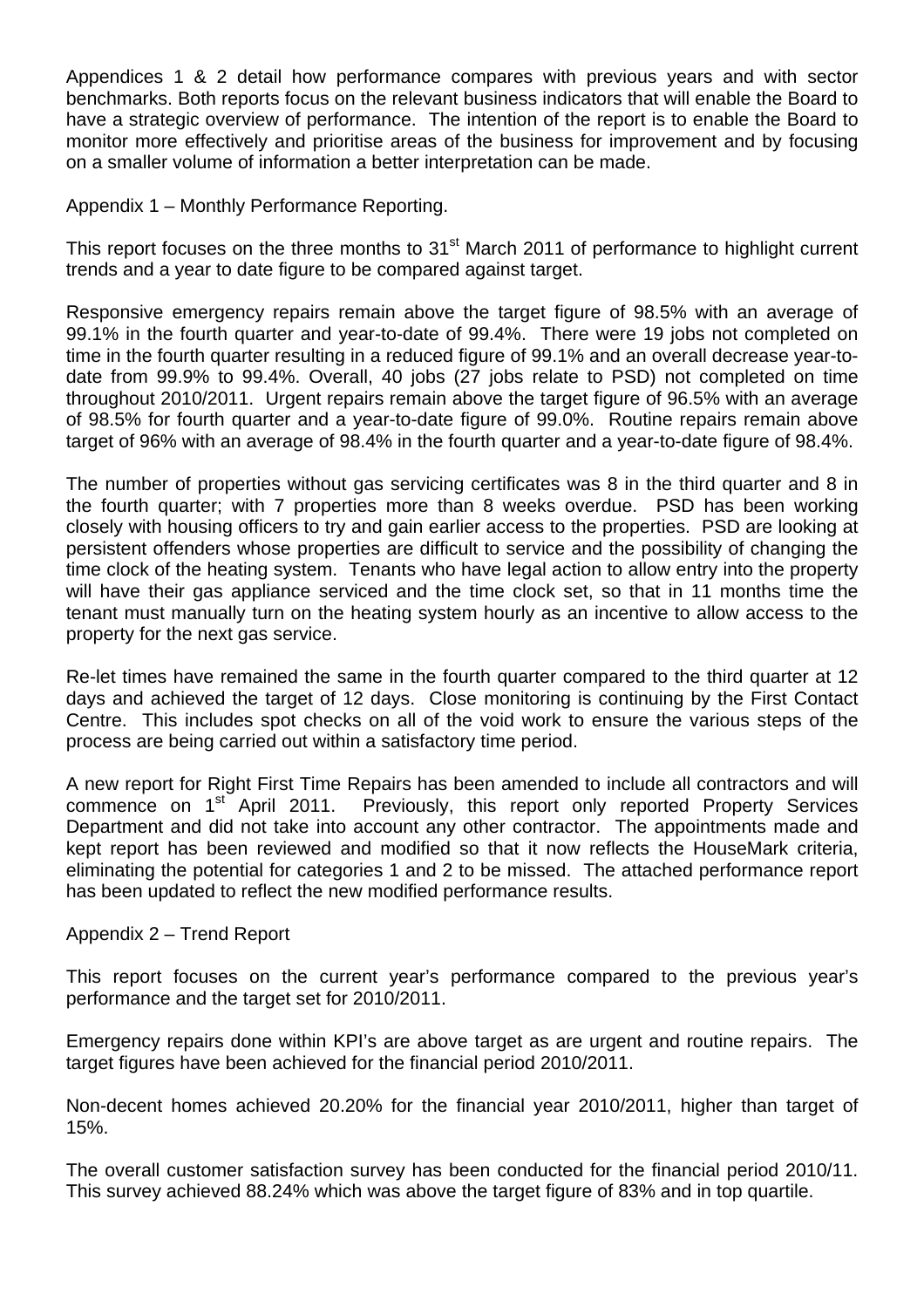Appendix 3 - Complaints

In the fourth quarter from  $1<sup>st</sup>$  January 2011 to  $31<sup>st</sup>$  March 2011, a total of 23 complaints were logged. This is an increase on the previous quarters; however 21 of the 23 were solved within the time scale at stage 1 with no complaints progressing to stage 2.

Due to the data timeline, the remaining two complaints had target dates outside of the quarter, and we were awaiting feedback from the resident on one and the other was still being investigated as at  $31<sup>st</sup>$  March 2011.

There has been one complaint panel meeting in the fourth quarter, held on 28<sup>th</sup> February 2011.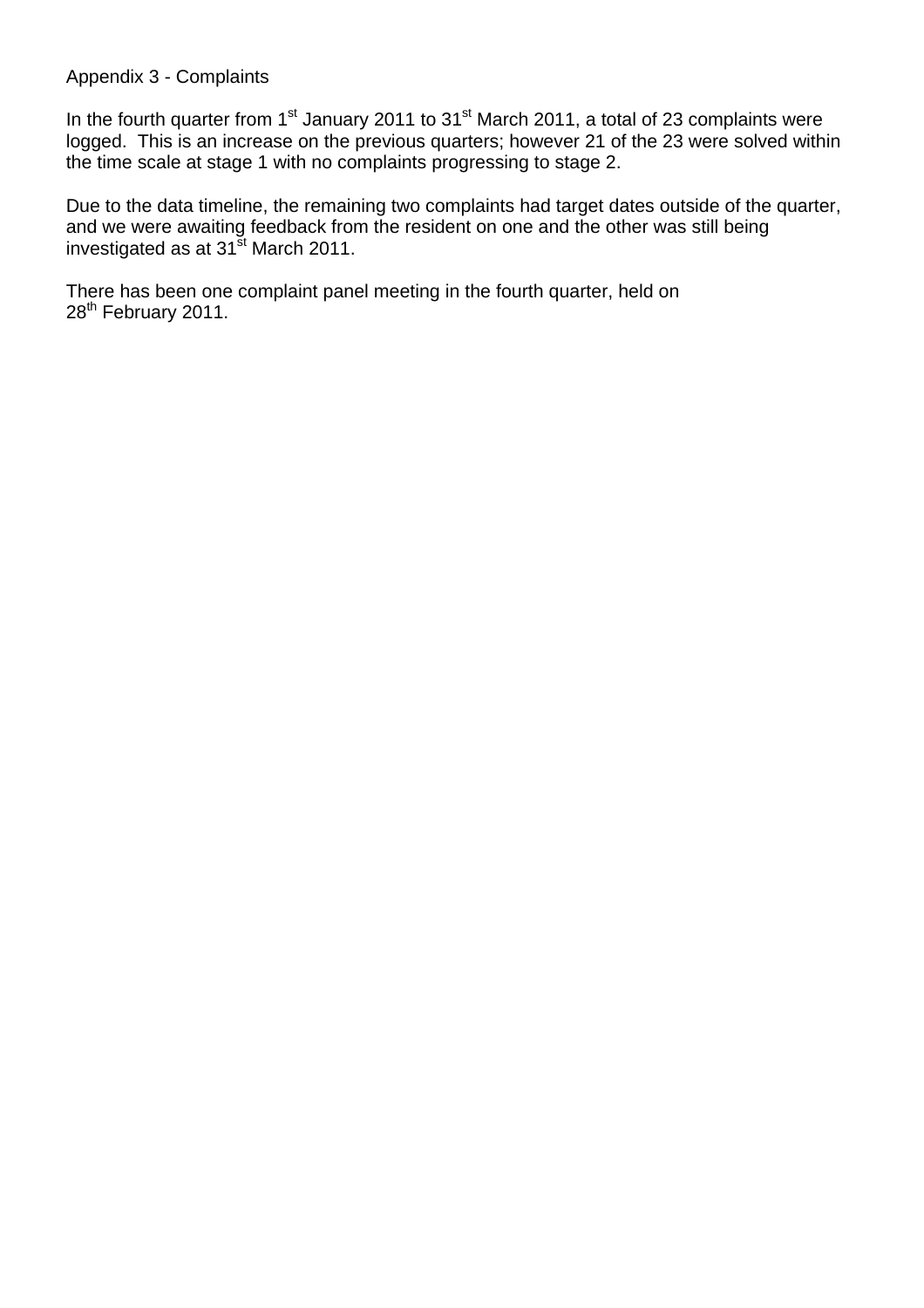## **FREEBRIDGE COMMUNITY HOUSING MONTHLY PERFORMANCE REPORTING AS AT 31st MARCH 2011**



|     |                                                                                                                                                                                                                                                       |                                    | <b>Monthly</b>                                                         |                                                                       | <b>Year to Date</b>                                                    |                                                           |                                                                                                                                                                                                                                                                                                                                                                                                                                                     |                 |
|-----|-------------------------------------------------------------------------------------------------------------------------------------------------------------------------------------------------------------------------------------------------------|------------------------------------|------------------------------------------------------------------------|-----------------------------------------------------------------------|------------------------------------------------------------------------|-----------------------------------------------------------|-----------------------------------------------------------------------------------------------------------------------------------------------------------------------------------------------------------------------------------------------------------------------------------------------------------------------------------------------------------------------------------------------------------------------------------------------------|-----------------|
|     | <b>Description</b>                                                                                                                                                                                                                                    | <b>Target</b><br>2010/11           | $31st$ Jan<br>2011                                                     | 28 <sup>th</sup> Feb<br>2011                                          | 31 <sup>st</sup> Mar<br>2011                                           | <b>Year to Date</b><br>as at Mar<br>2011                  | <b>Comments</b>                                                                                                                                                                                                                                                                                                                                                                                                                                     | A.Dir.<br>Resp. |
| ∣•  | Rent Arrears as a % of<br>Gross Rent:<br>Inc HB Arrears %<br>Inc HB Arrears (in<br>£'000)<br>Excl HB Arrears %<br>Excl HB Arrears (in<br>£'000)<br>Former Tenant Arrears %<br>Other Arrears (in £,000)<br><b>Write Offs</b><br>FTD%<br>FTD (in £,000) | 2.0%<br>1.5%<br>0.6%<br>60<br>0.5% | 2.3%<br>543<br>1.7%<br>405<br>1.24%<br>228<br>$0.00\%$<br>$\mathbf{2}$ | 2.3%<br>539<br>1.7%<br>403<br>1.29%<br>229<br>$0.00\%$<br>$\mathbf 2$ | 3.4%<br>793<br>1.5%<br>358<br>1.34%<br>231<br>$0.00\%$<br>$\mathbf{0}$ | 3.4%<br>793<br>1.5%<br>358<br>1.34%<br>231<br>0.16%<br>38 | Gross fig higher than Feb as currently approx £472k in HB<br>due to Year End vs. £136k that was outstanding at end of<br>Feb.<br>Rents Income Excellence Network benchmarking would<br>mean that gross performance is in the upper half of the<br>medium quartile and the net fig is both within the upper<br>quartile as well as the top 20%.<br>Total rechargeable repair debt o/s (£59,794 invoiced April -<br>Mar 2011). Provision is £198,000. | <b>RC</b>       |
| ه ا | % Responsive Repairs<br>and Planned works<br>completed on Time<br>(includes PSD and<br>External Contractors):<br>(Monthly)<br>Emergency<br>Urgent<br>Routine                                                                                          | 98.5%<br>96.5%<br>96.0%            | 99.2%<br>98.7%<br>98.7%                                                | 99.3%<br>98.3%<br>98.7%                                               | 98.8%<br>98.6%<br>97.9%                                                | 99.4%<br>99.0%<br>98.4%                                   | All three performance indicators have finished in the top<br>quartile for the first time since transfer. These are now all<br>monitored by PSD.                                                                                                                                                                                                                                                                                                     | <b>CD</b>       |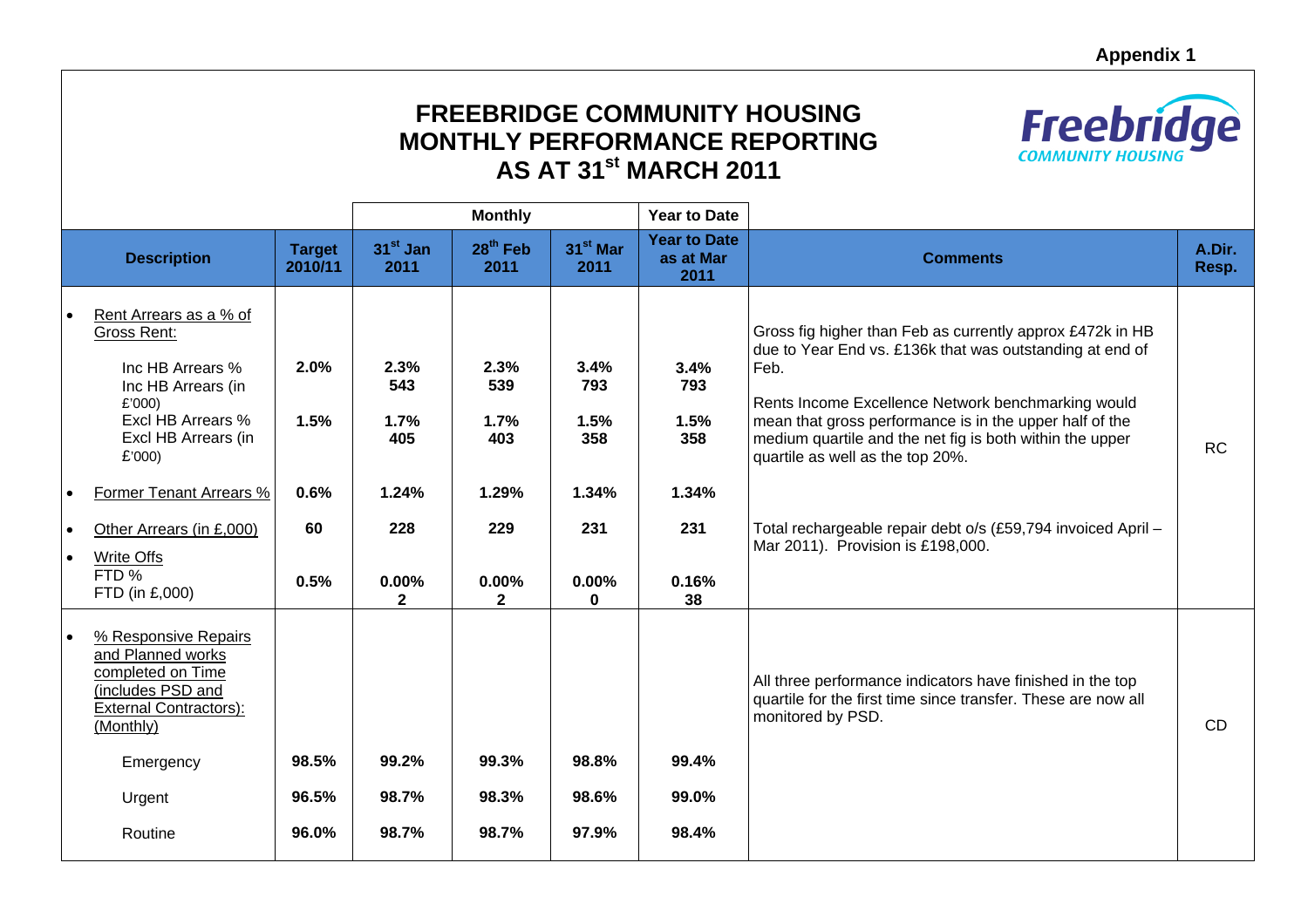| A new report to include All Contractors will commence on 1 <sup>st</sup><br><b>Right First Time Repairs</b><br>96%<br>97.11%<br>98.67%<br>97.82%<br>98.37%<br>Apr 2011<br>(PSD Only)<br><b>Appointments</b><br>Appointments Made and Kept have moved from a low<br>Made<br>90%<br>62.9%<br>62.3%<br>62.4%<br>49.6%<br>starting point to the current levels. The report has been<br>Kept<br>95%<br>92.0%<br>91.6%<br>93.3%<br>92.7%<br>modified so that it now reflects the HouseMark criteria.<br>100%<br>99.75%<br>99.75%<br>99.72%<br>99.75%<br><b>Gas Servicing</b><br>Certificates completed on<br>8 properties are outstanding as at 31 <sup>st</sup> March 2011.<br>time<br>Please see note 1 on page 3 below for details.<br>9<br>8<br>8<br>8<br>$\mathbf 0$<br>Number of properties<br>without certificates<br>21<br>24<br>25<br>243<br>98 Properties void in the<br>Total Void Rental Loss -<br>month of March 2011.<br>Monthly (in £'000)<br>Less:<br>30 Held for Decant $-682$<br>24 Sheltered<br>8<br>$\overline{7}$<br>9<br>94<br>$-609$<br>Decants (Monthly)<br>$\mathbf 0$<br>$\mathbf{0}$<br>$\mathbf 1$<br>$\mathbf{2}$<br>Shared Ownership<br>average days void<br>average days void<br>(Monthly)<br>$6\phantom{1}$<br>$6\phantom{1}$<br>56<br>15 Standard<br>6<br>8 Major Repairs<br>$-589$<br>$-19$<br>Major Repairs & DHS<br>average days void<br>(Monthly)<br>average days void | <b>Description</b> | <b>Target</b><br>2010/11 | 31 <sup>st</sup> Jan<br>2011 | 28 <sup>th</sup> Feb<br>2011 | 31 <sup>st</sup> Mar<br>2011 | <b>Year to Date</b><br>as at Mar<br>2011 | <b>Comments</b>       |  | A.Dir.<br>Resp. |
|-------------------------------------------------------------------------------------------------------------------------------------------------------------------------------------------------------------------------------------------------------------------------------------------------------------------------------------------------------------------------------------------------------------------------------------------------------------------------------------------------------------------------------------------------------------------------------------------------------------------------------------------------------------------------------------------------------------------------------------------------------------------------------------------------------------------------------------------------------------------------------------------------------------------------------------------------------------------------------------------------------------------------------------------------------------------------------------------------------------------------------------------------------------------------------------------------------------------------------------------------------------------------------------------------------------------------------------------------------------------------------------------------------|--------------------|--------------------------|------------------------------|------------------------------|------------------------------|------------------------------------------|-----------------------|--|-----------------|
|                                                                                                                                                                                                                                                                                                                                                                                                                                                                                                                                                                                                                                                                                                                                                                                                                                                                                                                                                                                                                                                                                                                                                                                                                                                                                                                                                                                                       |                    |                          |                              |                              |                              |                                          |                       |  | <b>CD</b>       |
|                                                                                                                                                                                                                                                                                                                                                                                                                                                                                                                                                                                                                                                                                                                                                                                                                                                                                                                                                                                                                                                                                                                                                                                                                                                                                                                                                                                                       |                    |                          |                              |                              |                              |                                          |                       |  | CD              |
|                                                                                                                                                                                                                                                                                                                                                                                                                                                                                                                                                                                                                                                                                                                                                                                                                                                                                                                                                                                                                                                                                                                                                                                                                                                                                                                                                                                                       |                    |                          |                              |                              |                              |                                          |                       |  | CD              |
| average days void<br><b>Adjusted Void Rental Loss</b><br>$\overline{7}$<br>9<br>150<br>11<br>91<br>(in $£'000$ )                                                                                                                                                                                                                                                                                                                                                                                                                                                                                                                                                                                                                                                                                                                                                                                                                                                                                                                                                                                                                                                                                                                                                                                                                                                                                      |                    |                          |                              |                              |                              |                                          | 21 DHS works<br>$-20$ |  | <b>RC</b>       |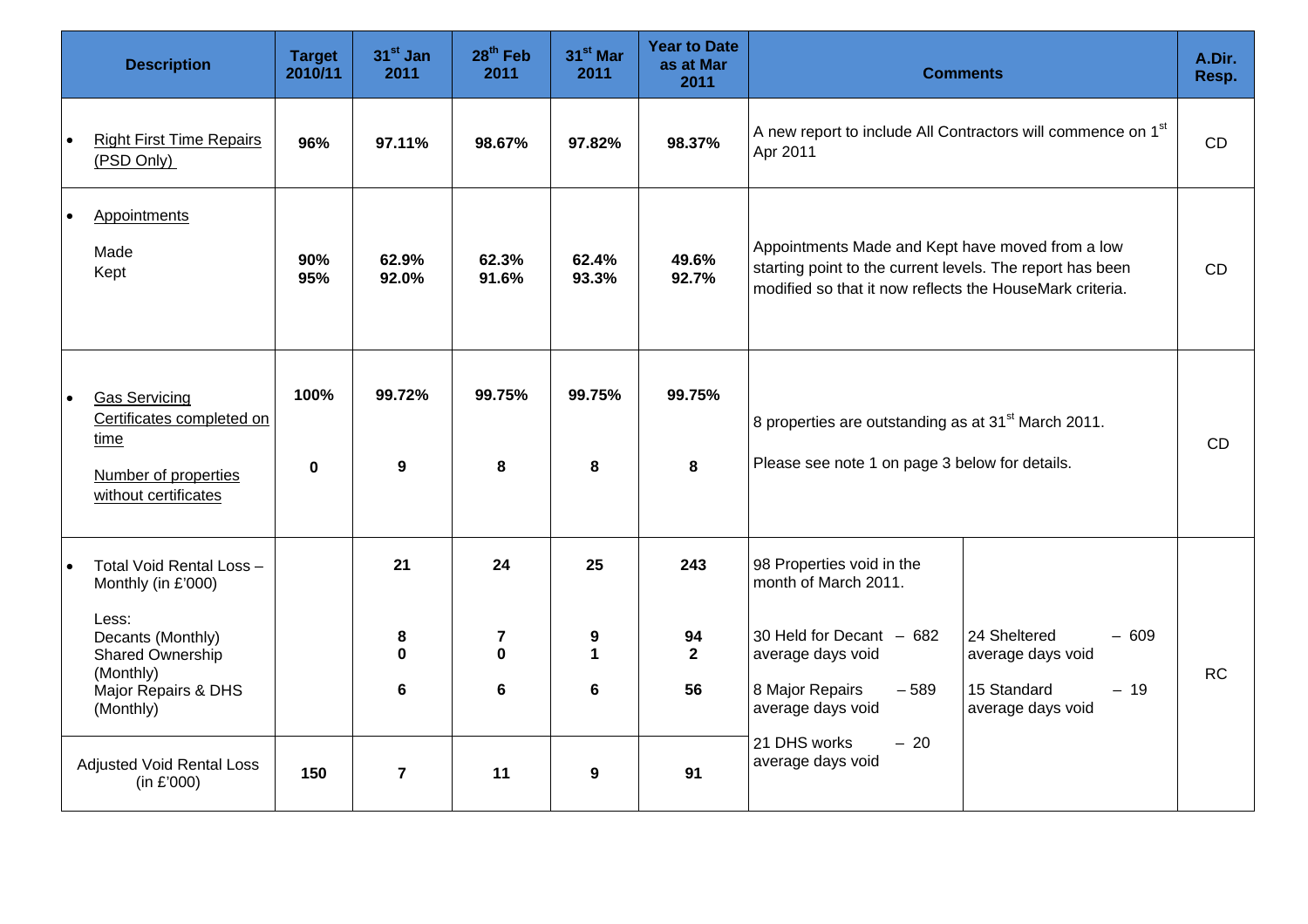| <b>Description</b>                                                                                                                                                                        | <b>Target</b><br>2010/11 | 31 <sup>st</sup> Jan<br>2011 | $28th$ Feb<br>2011             | 31 <sup>st</sup> Mar<br>2011   | <b>Year to Date</b><br>as at Mar<br>2011 | <b>Comments</b>                                                                                                                                                                                                                                                                                                                                                                                                                                                                | A.Dir.<br>Resp. |
|-------------------------------------------------------------------------------------------------------------------------------------------------------------------------------------------|--------------------------|------------------------------|--------------------------------|--------------------------------|------------------------------------------|--------------------------------------------------------------------------------------------------------------------------------------------------------------------------------------------------------------------------------------------------------------------------------------------------------------------------------------------------------------------------------------------------------------------------------------------------------------------------------|-----------------|
| "Average Re- Let Times":<br>(In Days) - From CORE<br>Report. (General Needs)<br><b>CORE Stands for</b><br>"Continuous Recording<br>System" data is collected by<br>Social Housing Sector. | 12<br><b>Days</b>        | 11<br><b>Days</b>            | 14<br><b>Days</b>              | 8<br><b>Days</b>               | 12<br><b>Days</b>                        | There was strong performance in March following changes<br>in the procedure that were highlighted as part of the ongoing<br>monitoring process and the updating of the action plan. The<br>Year End target has been achieved.                                                                                                                                                                                                                                                  | <b>RC</b>       |
| <b>Staff Turnover</b><br>Total<br>Voluntary                                                                                                                                               | 15%<br>11%               | 1.46%<br>0.97%               | 1.95%<br>1.95%                 | 2.54%<br>1.52%                 | 20.86%<br>11.92%                         | Higher than 'target' to end of year as a result of a higher than<br>average number of redundancies.<br>Voluntary turnover (resignations, early retirements etc)<br>slightly above 'target' but not considered to be an issue. Of<br>leavers there are three who we would have liked to retain but<br>were not able to because of a) higher salary offered<br>elsewhere and b) individuals capability exceeded the role<br>and we had no alternative role to offer at the time. | <b>JW</b>       |
| <b>Sickness Absence</b><br>Days<br><b>Time Lost</b><br>Cost (in £'000)                                                                                                                    | 9 Days<br>3.6%<br>238    | 1.2 Days<br>5.28%<br>$12 \,$ | <b>1.02 Days</b><br>4.65%<br>8 | <b>0.95 Days</b><br>4.14%<br>5 | <b>11.51 Days</b><br>4.2%<br>116         | Affected by higher than average number of long-term<br>absences 2010/11. Of remaining 5 cases at 31 <sup>st</sup> March, 2<br>returning imminently, one likely to be assessed as qualifying<br>for medical retirement, two still awaiting long-term prognosis<br>before decisions can be made.<br>Significant cost reductions already seen due to change in<br>policy (first 3 days unpaid for new staff since April 2009).                                                    | JW              |

Not e 1:

#### <u>Gas Servicing</u>

| January  | 1 x Tenant  | $\overline{\phantom{a}}$ | Alice Fisher Crescent                                         | - Injunction Paperwork being prepared by Legal                                                                                                                                   | - English                                        |
|----------|-------------|--------------------------|---------------------------------------------------------------|----------------------------------------------------------------------------------------------------------------------------------------------------------------------------------|--------------------------------------------------|
| February | 3 x Tenants | ٠                        | 71 Bagge Road<br>7 Keene Road<br>12 Chiltern Crescent         | - Paperwork to be prepared by Legal<br>- Court Hearing 14/04/11<br>- Paperwork to be prepared by Legal                                                                           | - English<br>- English<br>- English              |
| March    | 4 x Tenants | $\blacksquare$           | 24 Bishops Road<br>3 Keene Road<br>2 Camfrey<br>29 Westfields | - Service Appointment booked for 04/05/11<br>- Service Appointment booked for 13/04/11<br>- Service Appointment booked for 14/04/11<br>- Service Appointment booked for 20/04/11 | - English<br>- English<br>- English<br>- English |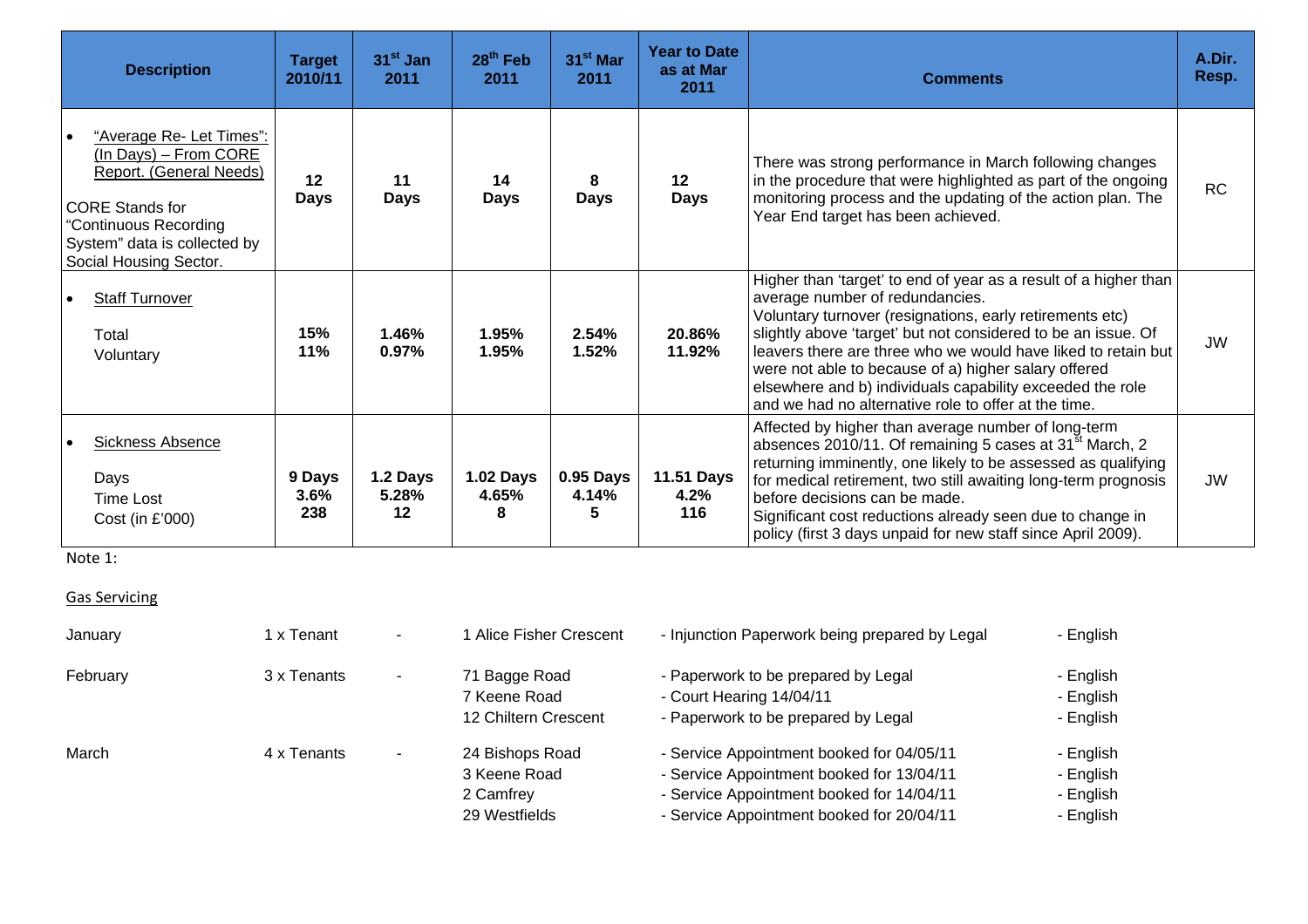## **Appendix 2**

| <b>Quarterly Trend Report</b>                                                                      | <b>Year to Date</b><br><b>Previous</b><br>as at<br><b>Target</b><br>Year<br><b>Improvement Trend</b><br>Mar 2011 |         | <b>Comparisons</b> | 2008/09 House Mark<br><b>Benchmark</b> | <b>Freebridge</b> |                                                                                 |                                                                                       |
|----------------------------------------------------------------------------------------------------|------------------------------------------------------------------------------------------------------------------|---------|--------------------|----------------------------------------|-------------------|---------------------------------------------------------------------------------|---------------------------------------------------------------------------------------|
|                                                                                                    |                                                                                                                  |         |                    |                                        |                   | <b>QUARTILE</b>                                                                 |                                                                                       |
| <b>Performance Indicator</b>                                                                       | 2010/11                                                                                                          | 2009/10 | 2010/11            |                                        |                   | <b>UPPER</b>                                                                    | <b>Actions Only</b>                                                                   |
| % of Non-Decent Homes                                                                              | 15%                                                                                                              | 28%     | 20.2%              |                                        | 2.0%              | $\widehat{\mathbf{u}}\cdot\widehat{\mathbf{u}}$<br>$\overline{\phantom{1}}$     |                                                                                       |
| Arrears as % of rent debit<br>(Housing Quality Network GNPI 134)<br>(Excl Housing Benefit Arrears) | 1.5%                                                                                                             | 1.4%    | 1.5%               | G                                      | 2.5%              | $\widehat{\bullet}$ $\widehat{\bullet}$                                         |                                                                                       |
| Former Tenant Arrears %                                                                            | 0.6%                                                                                                             | 1.09%   | 1.34%              |                                        | 0.73%             | $\widehat{v}$ $\widehat{v}$<br>$\overline{\phantom{m}}$                         | Action plan to be in place by end of May 2011 to<br>address this area.                |
| Service Charges and Other Arrears (in £,000)                                                       | $\blacksquare$                                                                                                   | 55      | 51                 | G                                      | $\blacksquare$    |                                                                                 | Shop arrears of £22,347 to be monitored.                                              |
| Rent Loss Voids + Bad Debts (in £,000)                                                             | 292                                                                                                              | 285     | 129                | G                                      | $\blacksquare$    |                                                                                 |                                                                                       |
| Emergency                                                                                          | 98.5%                                                                                                            | 99.3%   | 99.4%              | G                                      | 99.3%             | $\boxed{\mathbf{0} \ \mathbf{0}}$                                               |                                                                                       |
| % repairs done within KPI's<br>Urgent<br>(Year to date)                                            | 96.5%                                                                                                            | 95.2%   | 99.0%              | G                                      | 97.6%             | $\hat{Q}$                                                                       |                                                                                       |
| Routine                                                                                            | 96.0%                                                                                                            | 93.5%   | 98.4%              | G                                      | 98.2%             | $\widehat{\theta}$                                                              |                                                                                       |
| Right First Time Repairs (PSD)                                                                     | 96%                                                                                                              | 97.3%   | 98.37%             | G                                      | $\blacksquare$    |                                                                                 | A new report to include All Contractors will commence<br>on 1 <sup>st</sup> Apr 2011. |
| Average time to re-let (GN excluding Major<br>Repairs and New Lets) from Core<br>(Days)            | 12                                                                                                               | 30      | 12                 | G                                      | 24.73             | $\widehat{\bullet}$ $\widehat{\bullet}$                                         |                                                                                       |
| Overall customer satisfaction (STATUS<br>Survey)                                                   | 83%                                                                                                              | N/A     | 88.24%             | G                                      | 88.24%            | $\hat{Q}$                                                                       | Survey has now been completed for the financial<br>period 2010/11.                    |
| <b>Gas Servicing</b><br>Certificates Completed on Time                                             | 100%                                                                                                             | 99.15%  | 99.75%             |                                        | 99.88%            | $\widehat{\mathbf{v}}\parallel\widehat{\mathbf{v}}$<br>$\overline{\phantom{0}}$ |                                                                                       |
| No of Properties without Certificates                                                              | 0                                                                                                                | 27      | 8                  | A.                                     |                   |                                                                                 |                                                                                       |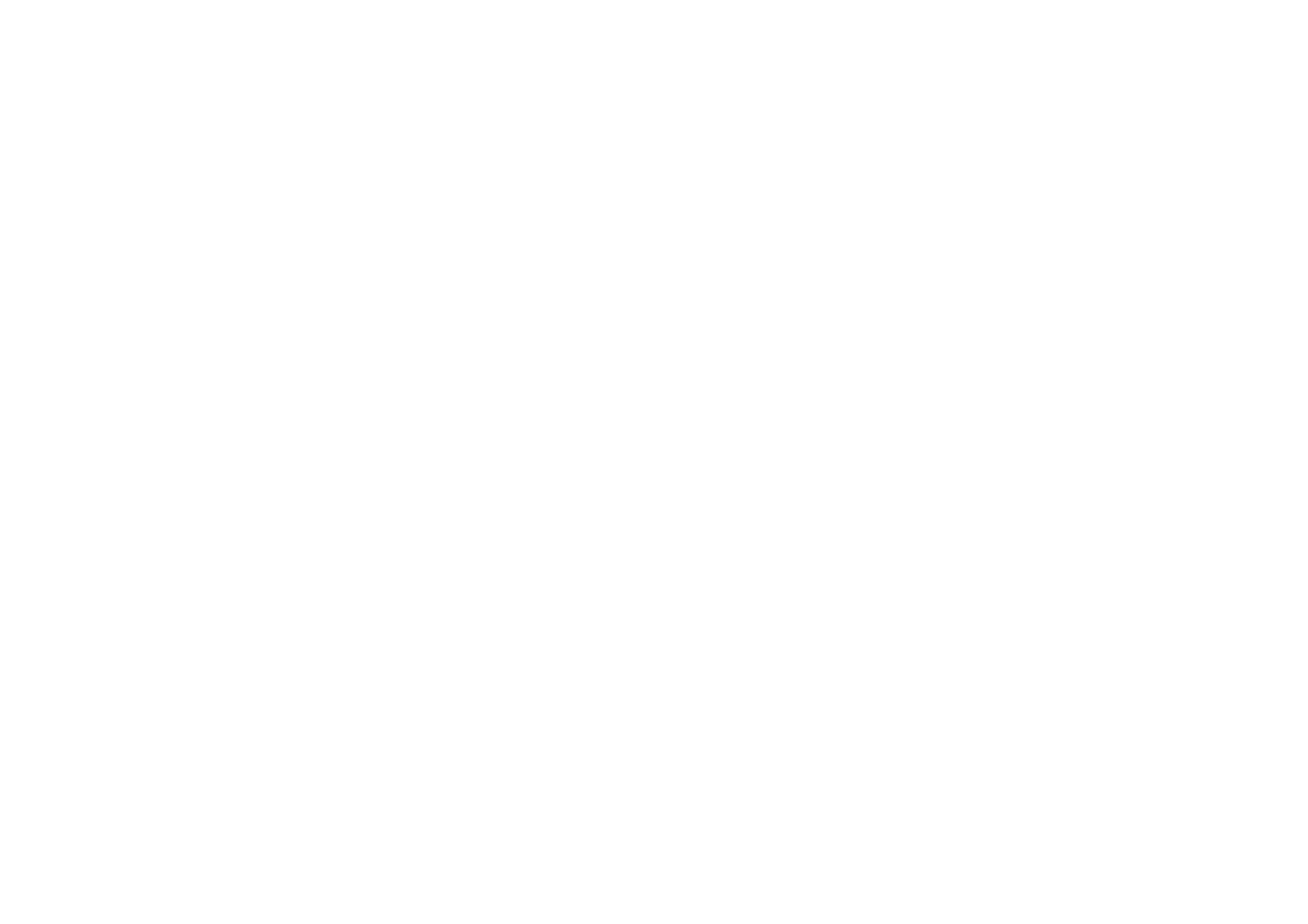|                                     | <b>Received</b> |                 |                 |                    |
|-------------------------------------|-----------------|-----------------|-----------------|--------------------|
|                                     | 01/1/11 to      | <b>Resolved</b> | <b>Resolved</b> |                    |
| <b>Service Area</b>                 | 31/3/11         | at Stage 1      | at Stage 2      | <b>Outstanding</b> |
| <b>HOUSING MANAGEMENT</b>           |                 |                 |                 |                    |
| General                             | 4               | 4               |                 |                    |
| <b>Staff Attitude</b>               |                 |                 |                 |                    |
| <b>Anti-social Behaviour</b>        |                 |                 |                 |                    |
| <b>Estate Management</b>            |                 |                 |                 |                    |
| <b>FCH</b>                          |                 |                 |                 |                    |
| <b>Service Standards</b>            |                 |                 |                 |                    |
| Tenancy                             | 3               | 3               |                 |                    |
| Poor state of property              |                 |                 |                 |                    |
| <b>Unfair Treatment</b>             | 1               | 1               |                 |                    |
| <b>Total</b>                        | 8               | 8               | $\bf{0}$        | $\mathbf{0}$       |
| <b>ASSETS</b>                       |                 |                 |                 |                    |
| General                             | 3               | 3               |                 |                    |
| Repairs                             | 4               | 4               |                 |                    |
| <b>Staff Attitude</b>               |                 |                 |                 |                    |
| <b>Estate Management</b>            |                 |                 |                 |                    |
| <b>Decent Homes Work</b>            |                 |                 |                 |                    |
| Tenancy                             | 1               | 1               |                 |                    |
| <b>FCH</b>                          |                 |                 |                 |                    |
| Standard of Workmanship             |                 |                 |                 |                    |
| Poor state of property              |                 |                 |                 |                    |
| <b>Unfair Treatment</b>             |                 |                 |                 |                    |
| Incomplete Repair                   |                 |                 |                 |                    |
| <b>Total</b>                        | 8               | 8               | 0               | 0                  |
| <b>PSD/REPAIRS</b>                  |                 |                 |                 |                    |
| General                             |                 |                 |                 |                    |
| <b>Staff Attitude</b>               |                 |                 |                 |                    |
| <b>Freebridge Community Housing</b> |                 |                 |                 |                    |
| <b>Decent Homes Work</b>            |                 |                 |                 |                    |
| <b>Procedure Failure</b>            |                 |                 |                 |                    |
| <b>Service Standards</b>            |                 |                 |                 |                    |
| <b>Standard of Workmanship</b>      |                 |                 |                 |                    |
| Poor state of property              |                 |                 |                 |                    |
| Tenancy                             | 1               | 1               |                 |                    |
| <b>Unfair Treatment</b>             |                 |                 |                 |                    |
| Incomplete Repair                   | 6               | 4               |                 | $\overline{2}$     |
| <b>Total</b>                        | $\overline{7}$  | 5               | $\mathbf 0$     | $\overline{2}$     |
| Member of staff                     |                 |                 |                 |                    |
| <b>HR</b>                           |                 |                 |                 |                    |
| <b>Grand Total</b>                  | 23              | 21              | $\mathbf 0$     | $\overline{2}$     |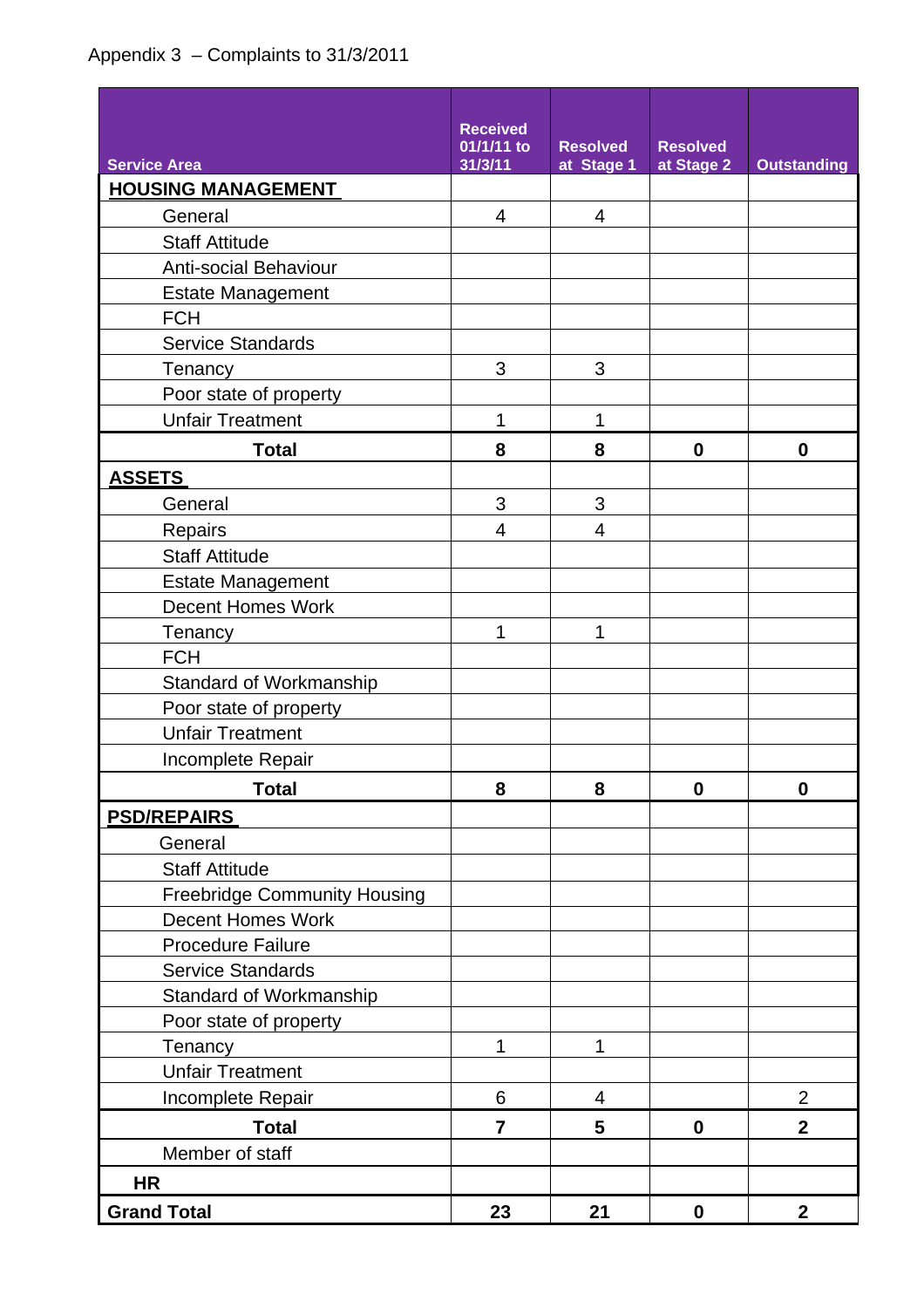<span id="page-40-0"></span>

| <b>Author</b>            |  | <b>Tony Hall</b><br><b>Chief Executive</b> | <b>Report Type</b>     | Impact |             |                   |     |  |
|--------------------------|--|--------------------------------------------|------------------------|--------|-------------|-------------------|-----|--|
| <b>Related Work Ref.</b> |  |                                            | <b>For Decision</b>    |        | <b>High</b> | <b>Medium</b>     | Low |  |
|                          |  |                                            | <b>For Information</b> |        |             | $\mathbf \Lambda$ |     |  |
| <b>Consultation</b>      |  | <b>Management Team</b>                     |                        |        |             |                   |     |  |

## **Meeting Date: 23rd May 2011**

## **Report Title: 2010/11 Business Plan Outturn Report**

## **Purpose:**

To approve the 2010/11 Business Plan outturn report

## **Policy/Strategy Implications:**

None as a result of recommendations in this report

## **Finance and VFM Implications:**

None as a result of recommendations in this report

## **Customer Care/Equality and Diversity Implications:**

None as a result of recommendations in this report

**Risk Assessment (cross-reference with Freebridge Risk Map):**  The risk map was used as one of the reference points for the development of the original plan.

## **Recommendations:** It is recommended that the Board

(i) Approve the 2010/11 Business Plan Outturn report

## **1 Business Plan Outturn 2010/11**

- 1.1 The Board approved the 2010/11 Business Plan in February 2010 and have subsequently received quarterly updates.
- 1.2 The plan was build around the seven original corporate objectives and corporate indicators; and four key initiatives.
	- Implement the Customer Care Strategy Ask, Listen, Act, Learn
	- Implement the Performance Management Strategy continuous improvement
	- Options Appraisal for the introduction of a Customer Contact Centre
	- Develop an architectural vision for Hillington Square
- 1.3 A full outturn report is attached at Appendix 1.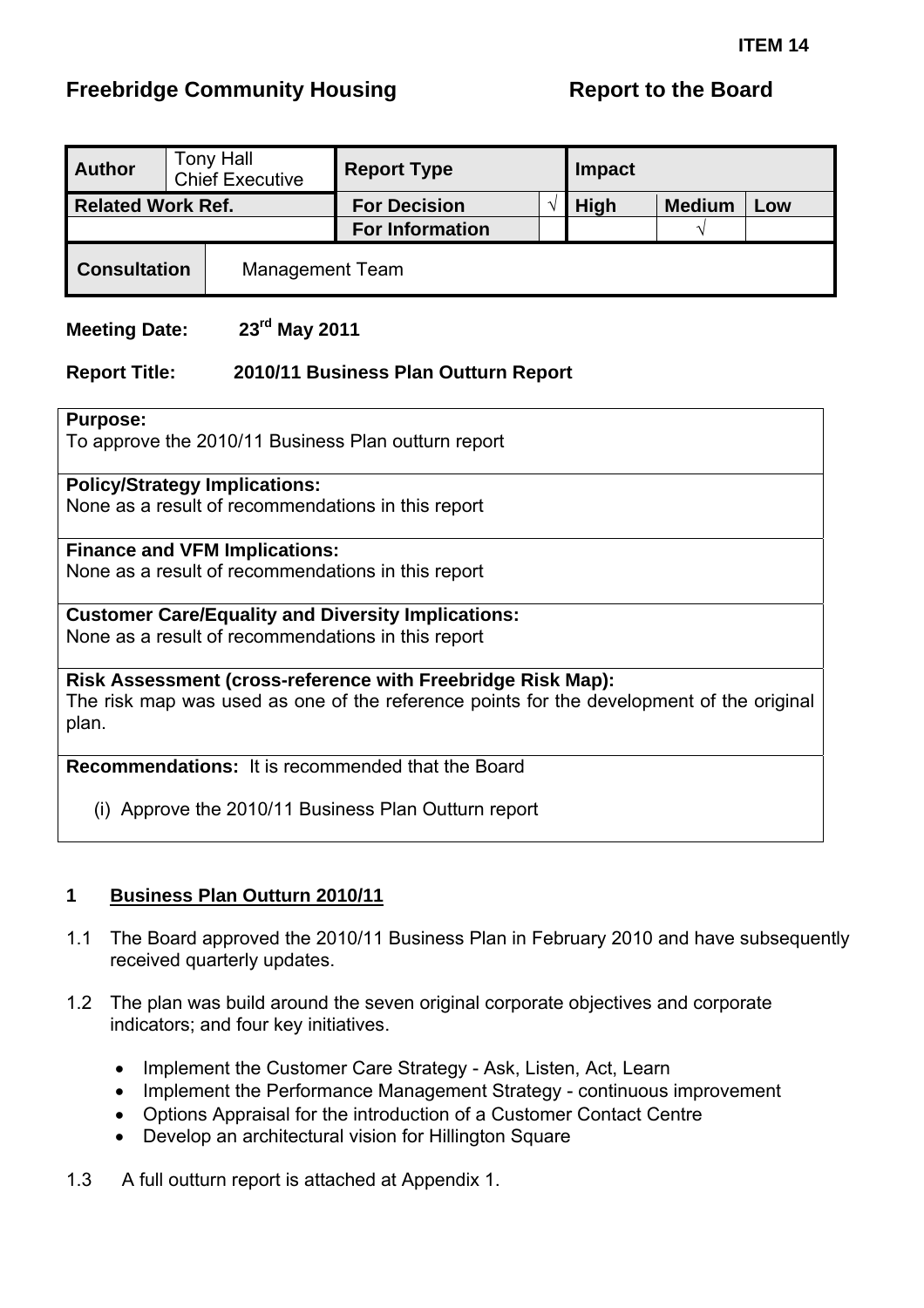## **2 Summary**

2.1 The significant activities and outcomes have been summarised below, including the key initiatives, under the seven corporate objectives and performance against the corporate targets.

## 2.2 Growth

Target: 22 new homes

12 new homes completed, funding secured for a further 34 homes

 Work has commenced on a wider range of housing options that will meet housing need without the level of HCA subsidy that was available in the past.

 Through firm negotiations HCA funding has been received for all our pipeline schemes with only four conversions from rent to 'rent to home buy'.

 Further work is required in relation to the Asset Management Review, specifically the review of assets for development potential or disposal. This will be carried forward into the new plan.

## 2.3 Empowering Tenants

Target: 75% Customer Satisfaction with views taken into account.

 Last year the figure was 59.6% which was increased to 75.4%. (The April 2011 result is 79.4%)

 The Tenant Empowerment Team was reorganised during the year and a new Assistant Director appointed. The Tenant Empowerment Review has been refocused. The structure of the Tenant Panel has been agreed with TOWN and an Independent Advisor has been appointed. A range of different mechanisms are being used to engage with a diverse group of tenants.

## 2.4 Financially Sound

Target: £330,000 out performance of the Business Plan

£330,000 savings were built into the Plan

 In the current economic climate greater attention has been given to the details within the funding covenants. Alongside this we have been, and continue to, explore opportunities for alternative funding models.

 Property Services were on course to break even; however, once late invoicing had been taken into account the PSD income and expenditure account shows a deficit of £12k.

## 2.5 Fit for Purpose

Target: Customer Contact Centre Implemented.

The Customer Contact Centre was implemented which was also a key initiative.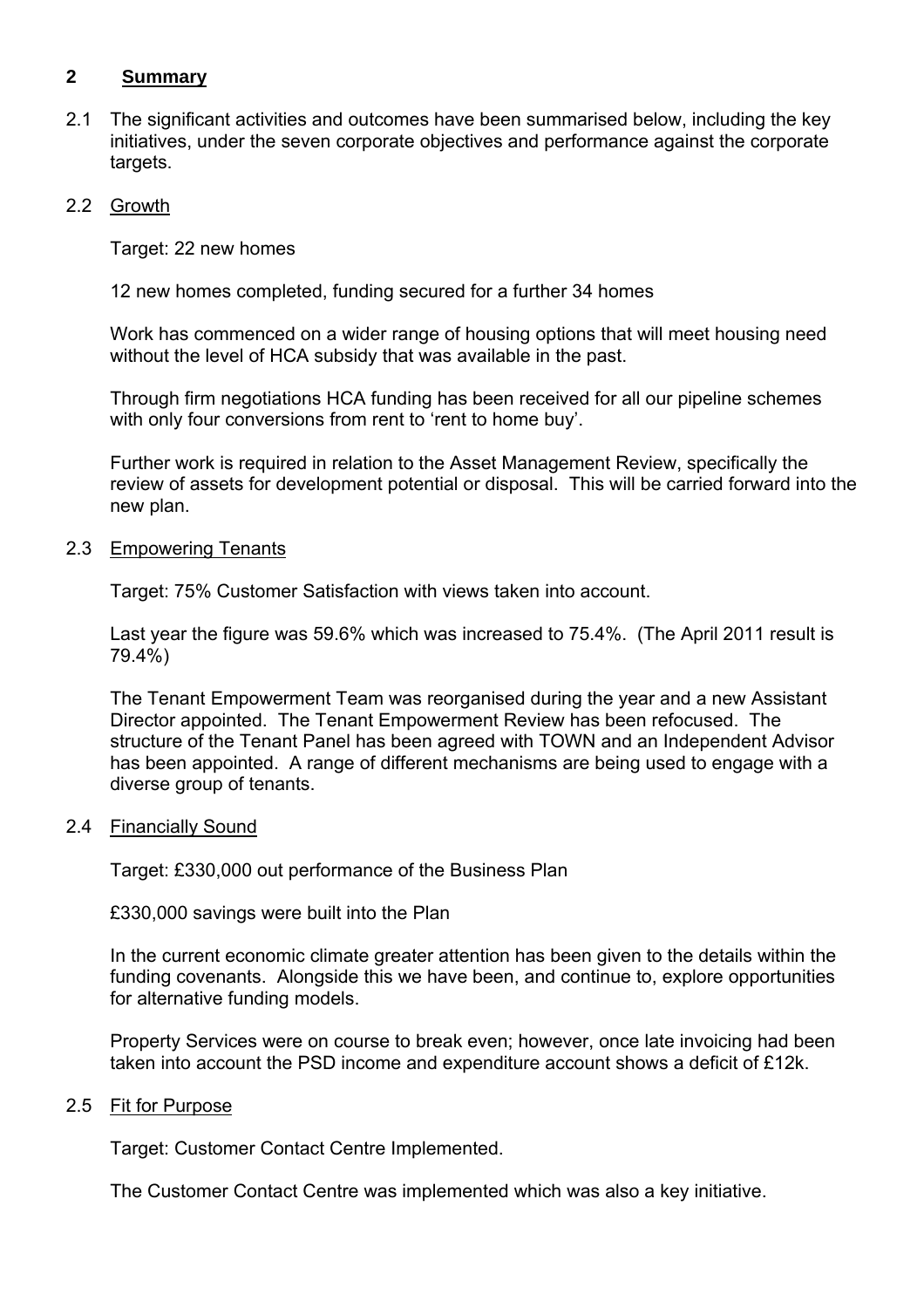The Customer Contact Centre went live in December 2010 and has made a significant difference to the way both telephone calls and face to face customer enquiries are handled.

Following the communications audit and branding exercise that took place with Stakeholders we launched a new Communications Strategy and we have tightened up the use of the brand logo.

After a corporate focus on improving Health and Safety we have been able to reduce the corporate risk rating and Freebridge has been awarded the ROSPA Gold Safety Award.

The first phase of the service charge implementation plan has been completed successfully following consultation at each sheltered scheme and we will now focus on service charging in general needs properties.

The Stock Condition Survey has been updated and the information used to update the Financial Plan.

## 2.6 Investing in People

Target 75% staff satisfaction

Overall staff satisfaction increased from 65% in 2009 to 81%

 Performance management training has taken place. Coaching is being developed throughout the organisation as a management style and consideration is being given to how behavioural influences can be used to encourage behaviours that support our values.

 A coaching approach is being rolled out through Management Team. An assessment has been carried out against the Investors in People criteria and although we are still committed to external validation of our people management, we no longer feel that Investors in People is the right tool.

 Although significant work has been done on the Revised Pay and Benefits Package, negotiations are still underway with the Unions. This target has been carried forward into the new plan.

## 2.7 Regeneration Through Partnership

Target 85% of stock decent

Estimated outturn 82%

 During the year Hemingway Design were appointed as lead designer for the 're-imagining' of Hillington Square. Numerous engagement events have taken place with Stakeholders and residents. This has supported a creative approach to resident engagement including the employment of six Creative Apprentices through the King's Lynn Arts Centre. Following an extensive tender process Mae Architects have been appointed to undertake detailed design work. In addition the Borough Council made a contribution of £50k towards professional fees.

 The Community Development plan needs to be completed to provide context for activities that are being carried out within the community. For example Monks Close, support for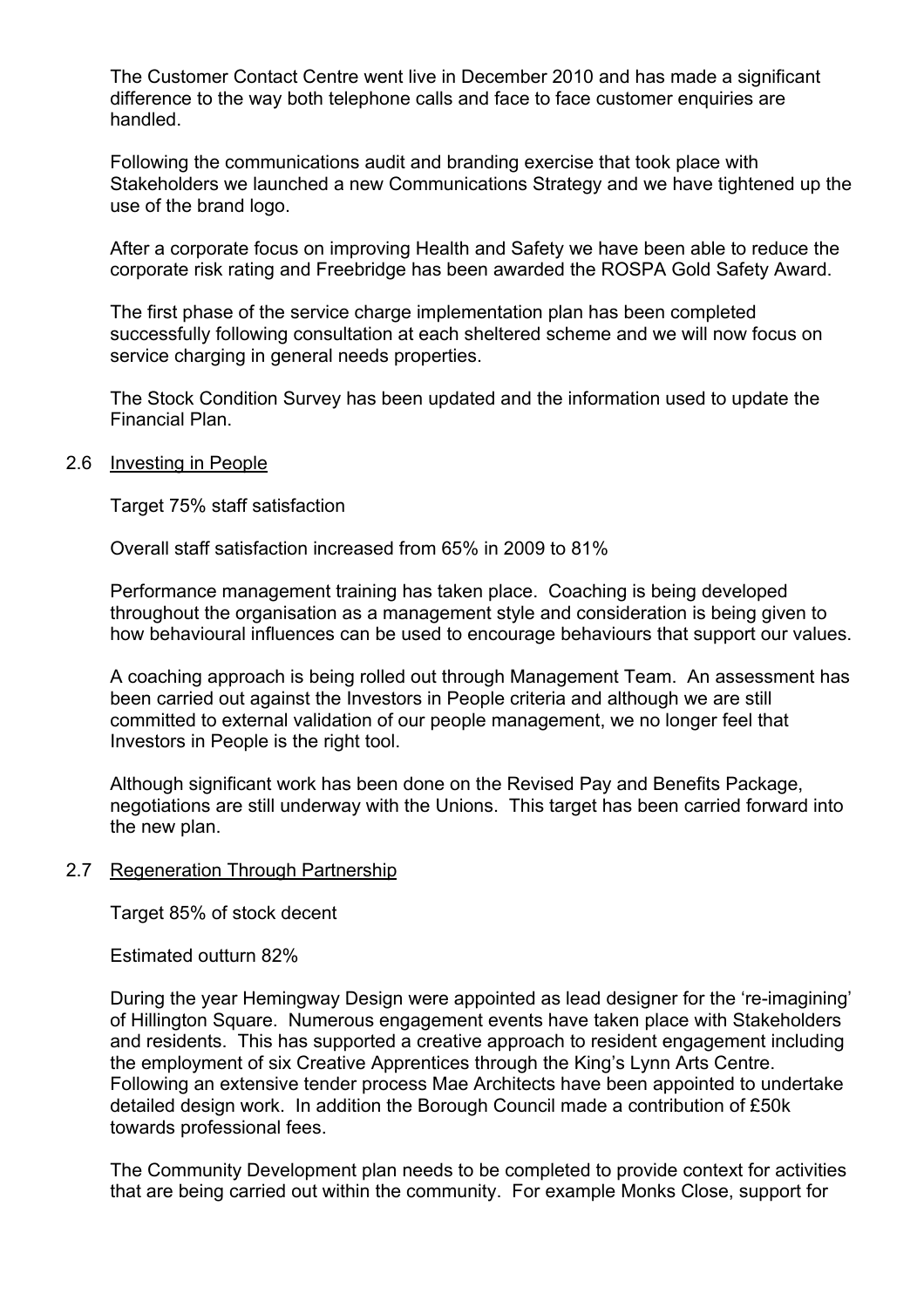The Discovery Centre, Purfleet Trust, Hillington Square, Thornage Hall and the Arts Centre.

2.8 Responsive Landlord

Target 85% overall customer satisfaction

Satisfaction at April 2011 88.4%

 The Board approved the revised Customer Care Strategy. An integral part of the strategy has been to implement the Mary Gober, Customer Excellence training. Each member of staff has completed the two day training course and new employees have received the one day Cascade Training, lead by the Executive Team, as part of the induction training. Twenty four members of the Management Group have undertaken the Mary Gober Coaching Course and are attending routine coaching supervision sessions.

## **3 Summary**

 Of the fifty four activities contained within the plan thirty nine are completed, eleven are in progress and well developed; four will not be completed without further interventions.

 The focus for stepped change is wider Asset Management. Currently interim arrangements are in place. Appreciating Assets became one of the four objectives for the new plan.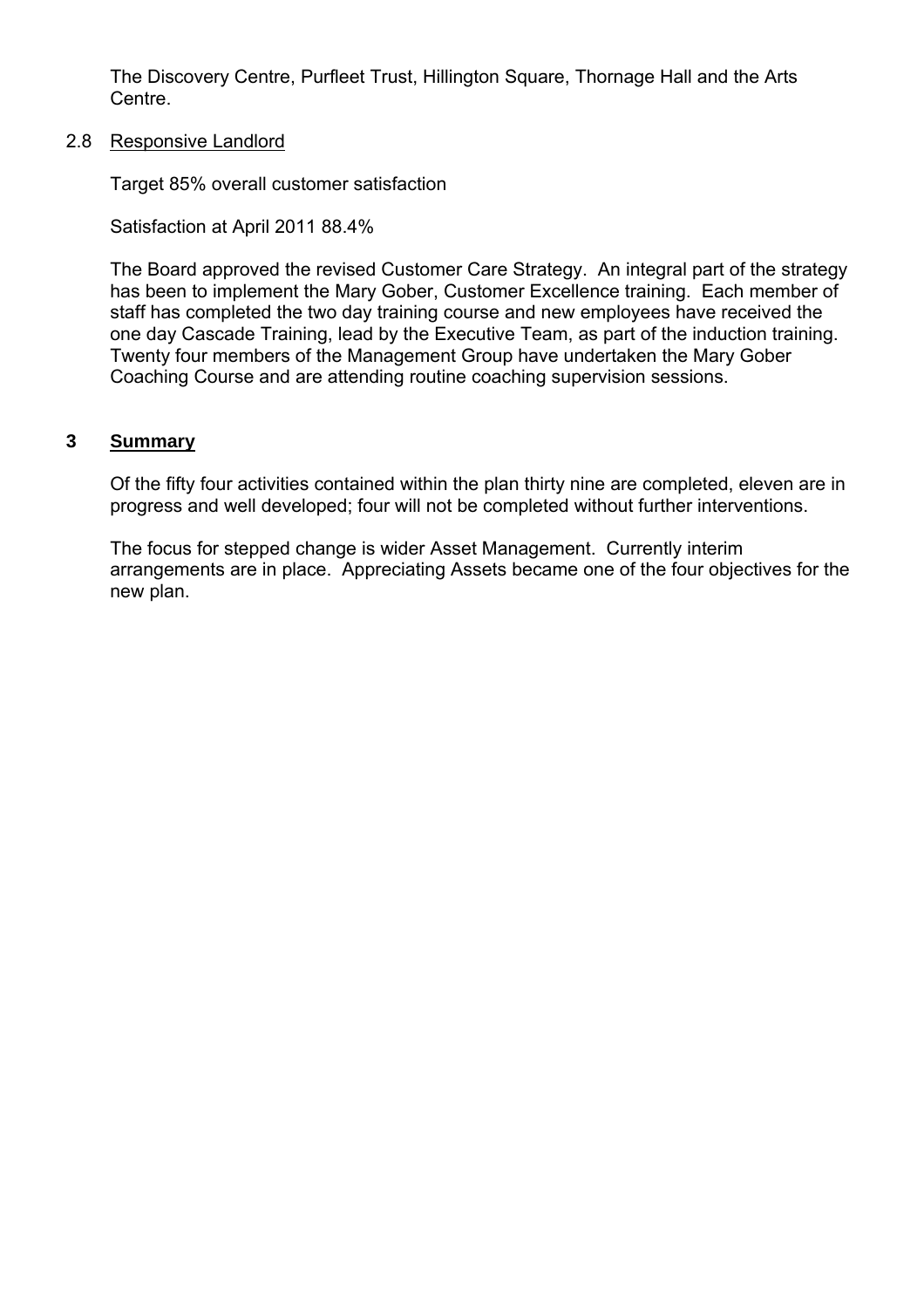| <b>VISION</b>                                                                                                                                                            | 2010/11                                                                                    | <b>Status</b> | <b>Responsibility &amp; Timescale</b>            | <b>Progress</b>                                                                                                                 |
|--------------------------------------------------------------------------------------------------------------------------------------------------------------------------|--------------------------------------------------------------------------------------------|---------------|--------------------------------------------------|---------------------------------------------------------------------------------------------------------------------------------|
|                                                                                                                                                                          |                                                                                            |               | Growth<br>1.                                     |                                                                                                                                 |
| 1.1 Developed<br>balanced tenure<br>portfolio in and<br>around West Norfolk                                                                                              | 1.1.1 Alignment of<br>development plans with<br>sub-regional<br>priorities/risk/submarkets | G             | <b>Tony Hall</b><br>Ongoing                      | All bids approved. Continue to<br>manage relationship with BCKLWN.<br>[Status changed from A to G]                              |
| 1.2 To deliver a<br>sustainable new build<br>programme                                                                                                                   | 1.2.1 Implement and<br>review annual<br>development plan                                   | G             | AD Asset Management<br>January 2011              | Successful bid to HCA for 34 homes -<br>further Fairer Futures bid.                                                             |
| <b>1.3 Completed Asset</b><br><b>Management Review -</b><br>identifying all possible<br>development sites<br>within existing land<br>holding and<br>implementation plans | 1.3.1 Review assets for<br>development potential or<br>disposal and prioritise             | R             | AD Asset Management<br>August 2010<br>March 2011 | Review not completed - carry forward.<br>[Status changed from A to R]                                                           |
| 1.4 To establish a land<br>bank to support<br>development plans                                                                                                          | 1.4.1 Identify sites for<br>acquisition                                                    | A             | AD Asset Management<br>Ongoing                   | A number of sites identified with<br>negotiations ongoing.                                                                      |
| 1.5 Strategy in place<br>for merger,<br>acquisitions and<br>partnerships                                                                                                 | 1.5.1 Research and<br>review successful<br>implementation of<br>completed mergers.         | G             | <b>Tony Hall</b><br>March 2011                   | Report to Board March 2011.<br>[Status changed from A to G]                                                                     |
| 1.6 Increase the<br>supply of affordable<br>housing under new<br>management                                                                                              | 1.6.1 Explore options to<br>increase supply and<br>identify most viable<br>opportunities   | G             | Executive<br>Ongoing                             | Currently investigating a range of<br>management opportunities as well as<br>new HCA programme.<br>[Status changed from A to G] |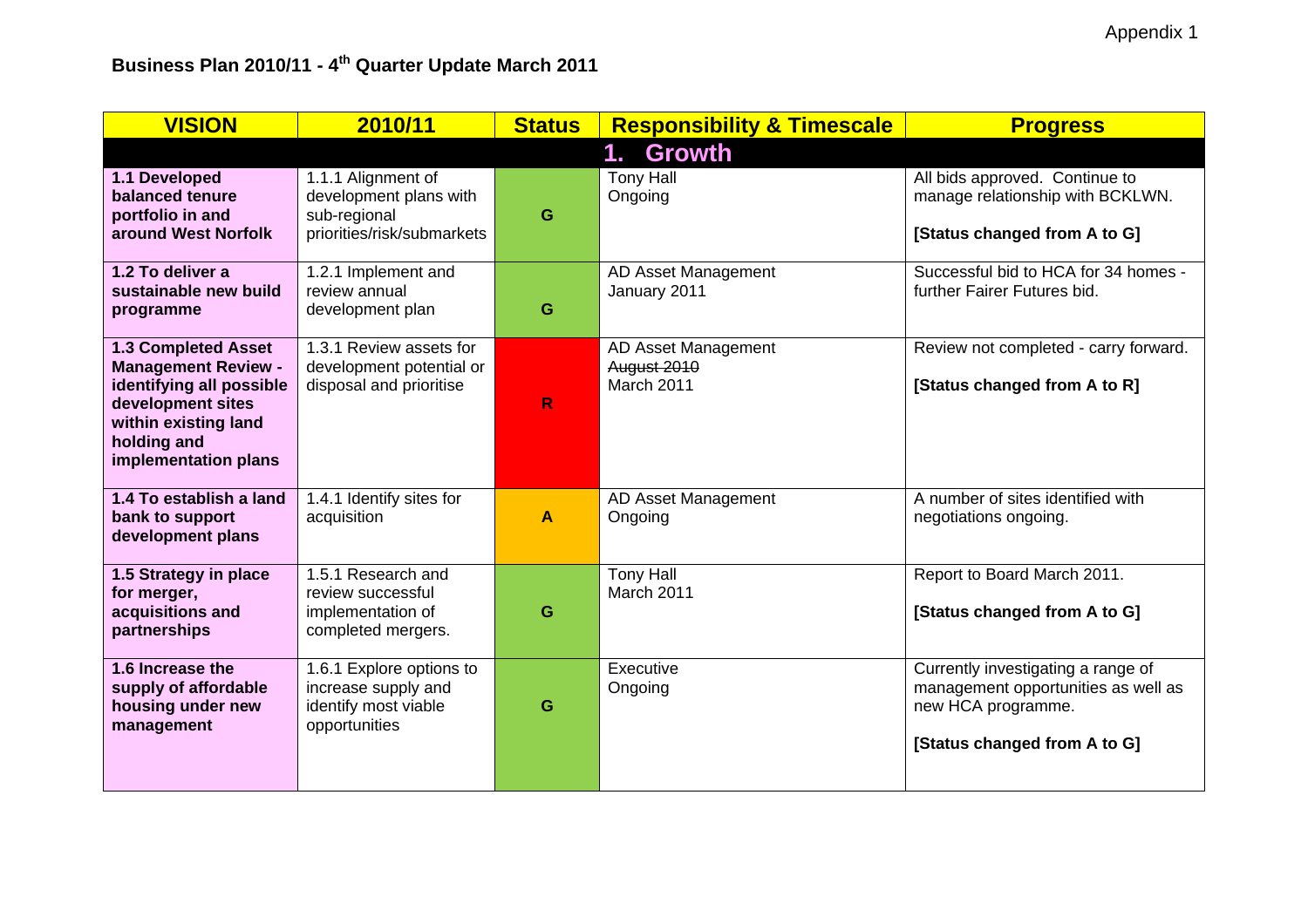| <b>VISION</b>                                                                                                                                | 2010/11                                                                                                           | <b>Status</b> | <b>Responsibility &amp; Timescale</b>                          | <b>Progress</b>                                                                                                                                                                                                          |
|----------------------------------------------------------------------------------------------------------------------------------------------|-------------------------------------------------------------------------------------------------------------------|---------------|----------------------------------------------------------------|--------------------------------------------------------------------------------------------------------------------------------------------------------------------------------------------------------------------------|
|                                                                                                                                              |                                                                                                                   |               | <b>2. EMPOWERING TENANTS</b>                                   |                                                                                                                                                                                                                          |
| 2.1 Fully developed<br>empowerment<br>framework with<br>meaningful<br>opportunities for<br>customers to be<br>involved as<br>individuals and | 2.1.1 Complete Tenant<br><b>Empowerment Service</b><br>Review                                                     | $\mathbf{A}$  | Michelle Playford<br><b>March 2011</b><br>Revised to July 2011 | The Baseline Statement has been<br>produced and agreed by MT.<br>The review is entering the final<br><b>CONSULT and COMPETE stages</b><br>before a final review is published in<br>June.<br>[Status changed from R to A] |
| representative groups<br>at all levels                                                                                                       | 2.1.2 Identify options for<br>tenant scrutiny and<br>implement                                                    | G             | Michelle Playford<br>April 2011                                | The Tenant Panel facilitator has been<br>appointed and the recruitment process<br>is underway.<br>[Status changed from A to G]                                                                                           |
|                                                                                                                                              | 2.1.3 Develop structure<br>for opportunities for<br>customer involvement<br>on individual and<br>collective basis | G             | Executive<br>April 2011                                        | Tenant Panel progressing. New<br>Customer Engagement Policy drafted.<br>Better working with TOWN.<br>Increased use of other media.<br>[Status changed from A to G]                                                       |
|                                                                                                                                              | 2.1.4 Identify partner to<br>assist in the delivery of<br><b>Tenant Empowerment</b><br>training.                  | G             | Michelle Playford<br>Ongoing                                   | A review of the Tenant Academy has<br>taken place.<br>A new Tenant Academy plan will be<br>drawn up which includes maximising<br>opportunities with partners.<br>[Status changed from A to G]                            |
| 2.2 A clear and<br>transparent<br>mechanism in place<br>for tenant involvement<br>to improve service<br>delivery                             | 2.2.1 Establish a tenant<br>panel to monitor service<br>improvement                                               | $\mathbf{A}$  | Executive<br>April 2011                                        | The Tenant Panel facilitator has been<br>appointed and the recruitment process<br>is underway, 30+ interested tenants<br>identified.<br>TOR agreed by the Board and TOWN.                                                |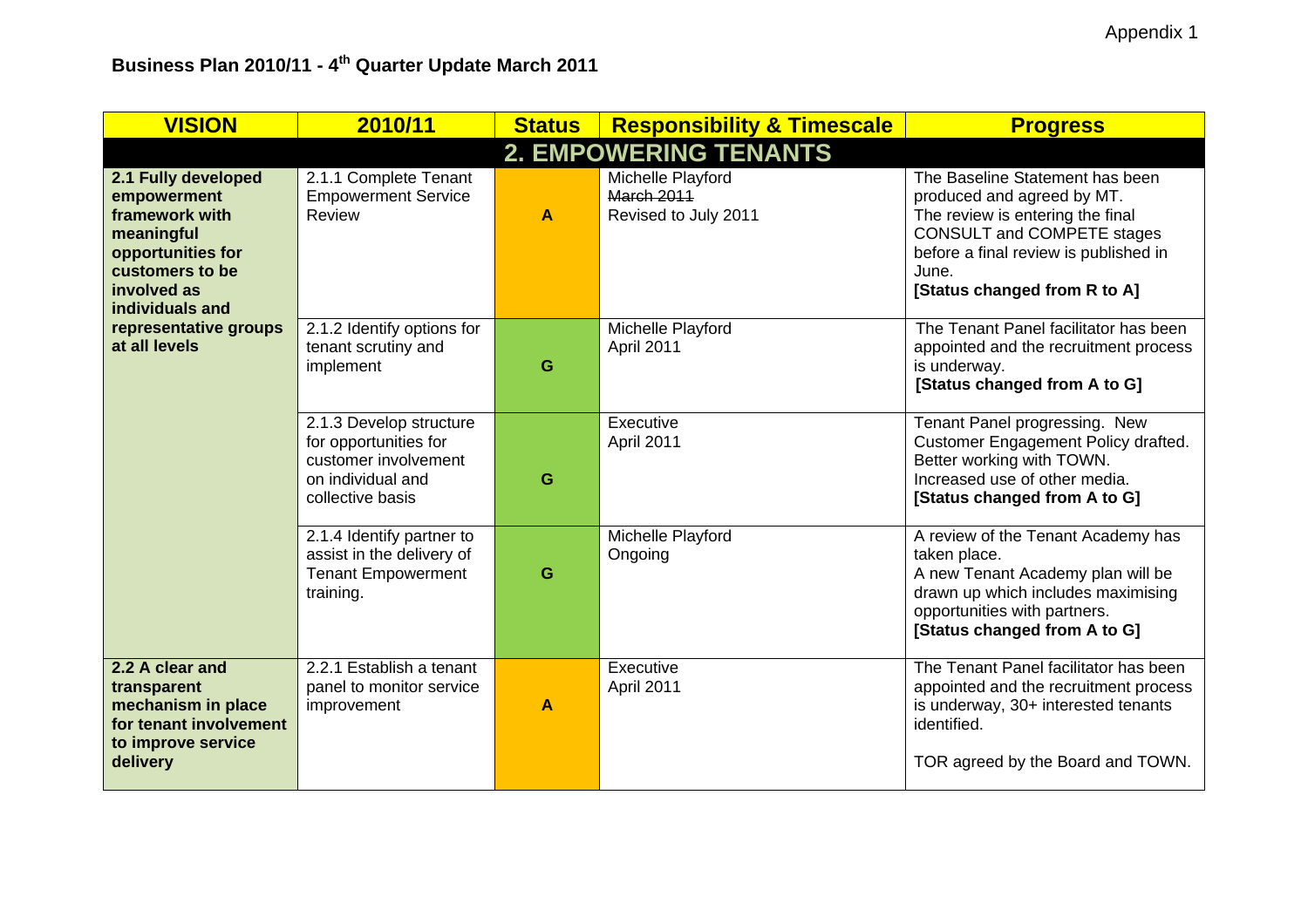| <b>VISION</b>                                                                                                                | 2010/11                                                                                                   | <b>Status</b>           | <b>Responsibility &amp; Timescale</b>                                | <b>Progress</b>                                                                                                                                                                                                                                                                 |
|------------------------------------------------------------------------------------------------------------------------------|-----------------------------------------------------------------------------------------------------------|-------------------------|----------------------------------------------------------------------|---------------------------------------------------------------------------------------------------------------------------------------------------------------------------------------------------------------------------------------------------------------------------------|
|                                                                                                                              |                                                                                                           |                         | <b>3. FINANCIALLY SOUND</b>                                          |                                                                                                                                                                                                                                                                                 |
| <b>3.1 Operating within</b><br><b>Funding Covenants/</b><br><b>Requirements</b>                                              | 3.1.1 Compliance with<br>funding covenants                                                                | G                       | Malcolm Fry<br>March 2011                                            | Full review of covenants - legal advice<br>taken where required.                                                                                                                                                                                                                |
| 3.2 Financially out-<br>performed, transfer<br><b>Financial Plan by £1m</b>                                                  | 3.2.1 £0.33m out<br>performance                                                                           | G                       | Malcolm Fry<br>March 2011                                            | Achieved.                                                                                                                                                                                                                                                                       |
| <b>3.3 Financial capacity</b><br>for the future plans                                                                        | 3.3.1 Review funding<br>options                                                                           | G                       | Sean Kent<br>September 2010                                          | Meetings with Funders and funding<br>advisors.<br>Outperformed by £3.1m, mainly<br>because of improvement under-<br>spends.                                                                                                                                                     |
|                                                                                                                              | 3.3.2 Explore<br>opportunities to increase<br>financial capacity                                          | G                       | Sean Kent<br>September 2010                                          | Developed into the new Business<br>Plan.<br>[Status changed from A to G]                                                                                                                                                                                                        |
| 3.4 Overall core cost -<br>basic average for<br><b>LSVT's - more spent</b><br>on 'front line' services,<br>less on 'support' | 3.4.1 Efficiencies<br>targeted in Service<br>Reviews and<br><b>Operational Plans</b>                      | $\blacktriangle$        | Malcolm Fry<br>June 2010<br>November - December 2010<br>January 2011 | Efficiency target achieved but not<br>specifically focussed on service plan -<br>revised Cost Reduction Strategy being<br>developed.                                                                                                                                            |
| <b>3.5 Property Services</b><br>operating at a surplus<br>and winning external                                               | 3.5.1 Property Services<br>in surplus for year                                                            | $\overline{\mathsf{A}}$ | Colin Davison<br>March 2011                                          | Small deficit for year made.                                                                                                                                                                                                                                                    |
| work                                                                                                                         | 3.5.2 Planning for<br>winning external work -<br>Market analysis<br>Capacity Planning and<br>annual plan. | A                       | <b>Colin Davison</b><br>March 2011                                   | Areas of external work being reviewed<br>and advice being obtained on tax<br>implications for growth.<br>External work for Care and Repair won<br>in competition with external contractors<br>to complete adaptations to properties<br>in BCKLWN, Fenland & Breckland<br>areas. |
| 3.6 £5.5M VAT money<br>allocated to specific<br>plans                                                                        | 3.6.1 £2.0m VAT<br>contribution                                                                           | A                       | Executive<br>March 2011                                              | £1.4m received despite reduced DHP<br>spend.                                                                                                                                                                                                                                    |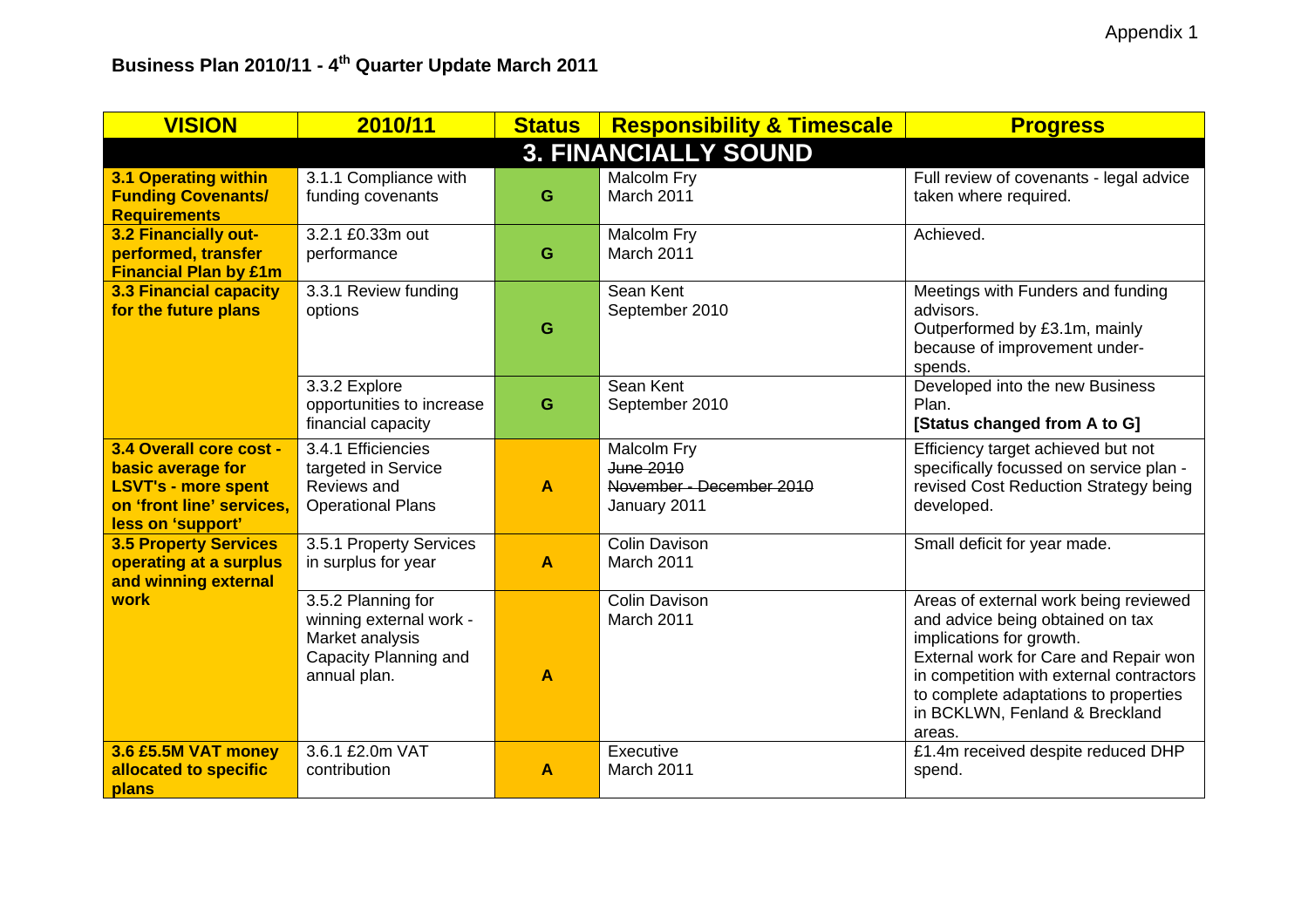| <b>VISION</b>                                                                                           | 2010/11                                                                                                                | <b>Status</b> | <b>Responsibility &amp; Timescale</b>                | <b>Progress</b>                                                                                                                                           |  |  |  |  |
|---------------------------------------------------------------------------------------------------------|------------------------------------------------------------------------------------------------------------------------|---------------|------------------------------------------------------|-----------------------------------------------------------------------------------------------------------------------------------------------------------|--|--|--|--|
| <b>4. FIT FOR PURPOSE</b>                                                                               |                                                                                                                        |               |                                                      |                                                                                                                                                           |  |  |  |  |
| 4.1 Business-<br>infrastructure fully<br>aligned to future plans                                        | 4.1.1 Key initiative:<br>Investigate options for<br>introduction of Customer<br><b>Contact Centre and</b><br>implement | G             | <b>Abigail Ellis</b><br>November 2010                | Implemented Dec 2010.                                                                                                                                     |  |  |  |  |
|                                                                                                         | 4.1.2 Sheltered Housing<br>Service Charge Review<br>and implementation                                                 | G             | <b>Abigail Ellis</b>                                 | Implemented.                                                                                                                                              |  |  |  |  |
|                                                                                                         | 4.1.3 Prepare for short<br>notice inspection.                                                                          | G             | Executive<br>Ongoing                                 | Improved internal controls and<br>business assurance processes put in<br>place pending clarity of future<br>requirements.<br>[Status changed from A to G] |  |  |  |  |
| 4.2 Upper<br>quartile/Beacon<br><b>Performance</b><br>(quality/cost/<br>volume) across key<br>processes | 4.2.1 Key initiative:<br>Implement Performance<br>Management Strategy<br>including training                            | G             | Sean Kent<br>Ongoing                                 | <b>Training including Mary Gober</b><br>delivered. Strategy update due early<br>2011/12.<br>[Status changed from A to G]                                  |  |  |  |  |
| <b>4.3 Asset Management</b><br><b>Strategy fully</b><br>implemented                                     | 4.3.1 Commission stock<br>condition survey with<br>external validation                                                 | G             | AD Asset Management<br>January 2011<br>February 2011 | Completed.                                                                                                                                                |  |  |  |  |
| <b>4.4 ICT/Systems</b><br>capacity aligned to<br>current and future<br>needs                            | 4.4.1 Website Phase 2b<br>(Content Management)<br>developed                                                            | G             | <b>Dave Clements</b><br>August 2010                  | Completed.                                                                                                                                                |  |  |  |  |
|                                                                                                         | 4.4.2 Electronic<br>Document Management<br>Phase 1 planned and<br>implemented                                          | G             | <b>Dave Clements</b><br>September 2010               | POP/PIP system piloted within the<br>Resources Directorate from April 2011.<br>[Status changed from A to G]                                               |  |  |  |  |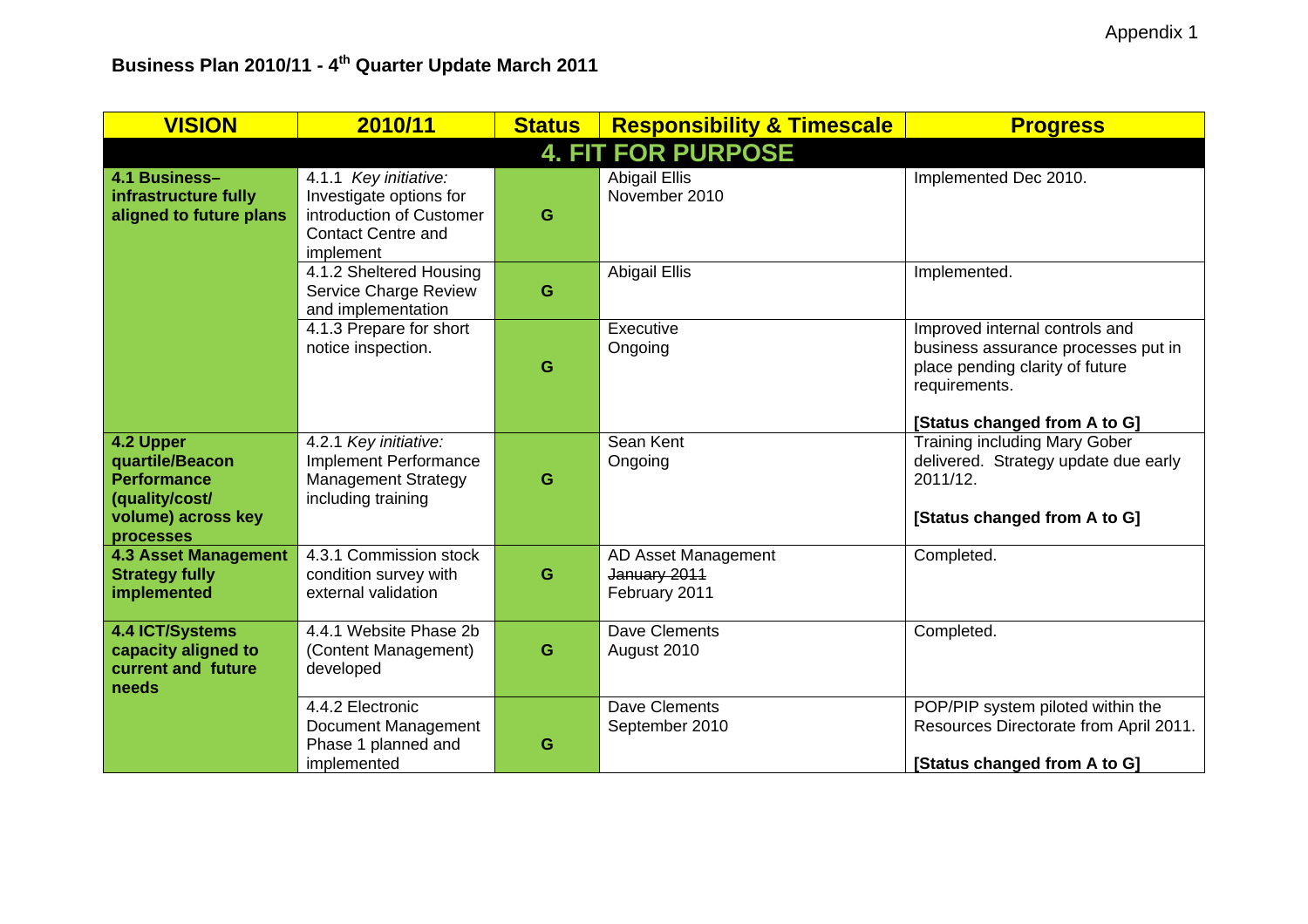| <b>VISION</b>                                                                                     | 2010/11                                                                        | <b>Status</b> | <b>Responsibility &amp; Timescale</b>                            | <b>Progress</b>                                                                                                                                                                                                                                    |
|---------------------------------------------------------------------------------------------------|--------------------------------------------------------------------------------|---------------|------------------------------------------------------------------|----------------------------------------------------------------------------------------------------------------------------------------------------------------------------------------------------------------------------------------------------|
|                                                                                                   | 4.4.3 Asset<br>Management database<br>operational                              | $\mathsf{R}$  | Dave Clements/AD Assets<br>October 2010                          | System requirements being reviewed<br>with AD of Assets.                                                                                                                                                                                           |
| 4.5 Health & Safety<br>fully embedded,<br>mainstreamed and<br>promoted within the<br>organisation | 4.5.1 Develop and<br>deliver annual Health &<br>Safety Plan                    | G             | Jo Whaley<br>Development - April 2010<br>Re-schedule August 2010 | All actions identified for 2010/11<br>completed, except for updating of<br>asbestos register, now picked up<br>under corporate risk review, to be<br>addressed by Ex. Dir. Operations.<br>ROSPA Gold award achieved.                               |
| <b>4.6 Embedded culture</b><br>to support future<br>plans                                         | 4.6.1 Develop, agree<br>and communicate<br>behaviours that embed<br>the values | G             | Jo Whaley<br>April 2010<br>December 2010                         | Stage 1 completed - Values<br>definitions written and communicated<br>in one-page summary. Stage 2 - Staff<br>Group and MT have further developed<br>the 'levels' of competence to be first<br>assessed at the Spring 2011<br>performance reviews. |
| <b>4.7 Effective</b><br><b>Governance Structure</b>                                               | 4.7.1 Implement<br>Governance<br>improvement plan                              | G             | <b>Tony Hall</b><br>December 2010                                | Board briefing notes are being<br>prepared for Board members so that<br>they are able to respond to enquiries<br>from the public post-Board meetings.                                                                                              |
|                                                                                                   | 4.7.2 Assess compliance<br>with TSA new regulatory<br>framework                | G             | Executive                                                        | Positive regulatory judgement received<br>March 2011.<br>Financial Viability Return due April<br>2011.                                                                                                                                             |
| <b>4.8 Effective</b><br><b>Communicator to</b><br>external Stakeholders                           | 4.8.1 Agree and<br>implement<br>Communications<br>Strategy                     | G             | Michelle Playford<br>Ongoing                                     | The Communications and Customer<br><b>Engagement Strategic Activity Plan</b><br>was agreed by the Board in 2010.<br>Implementation on target.                                                                                                      |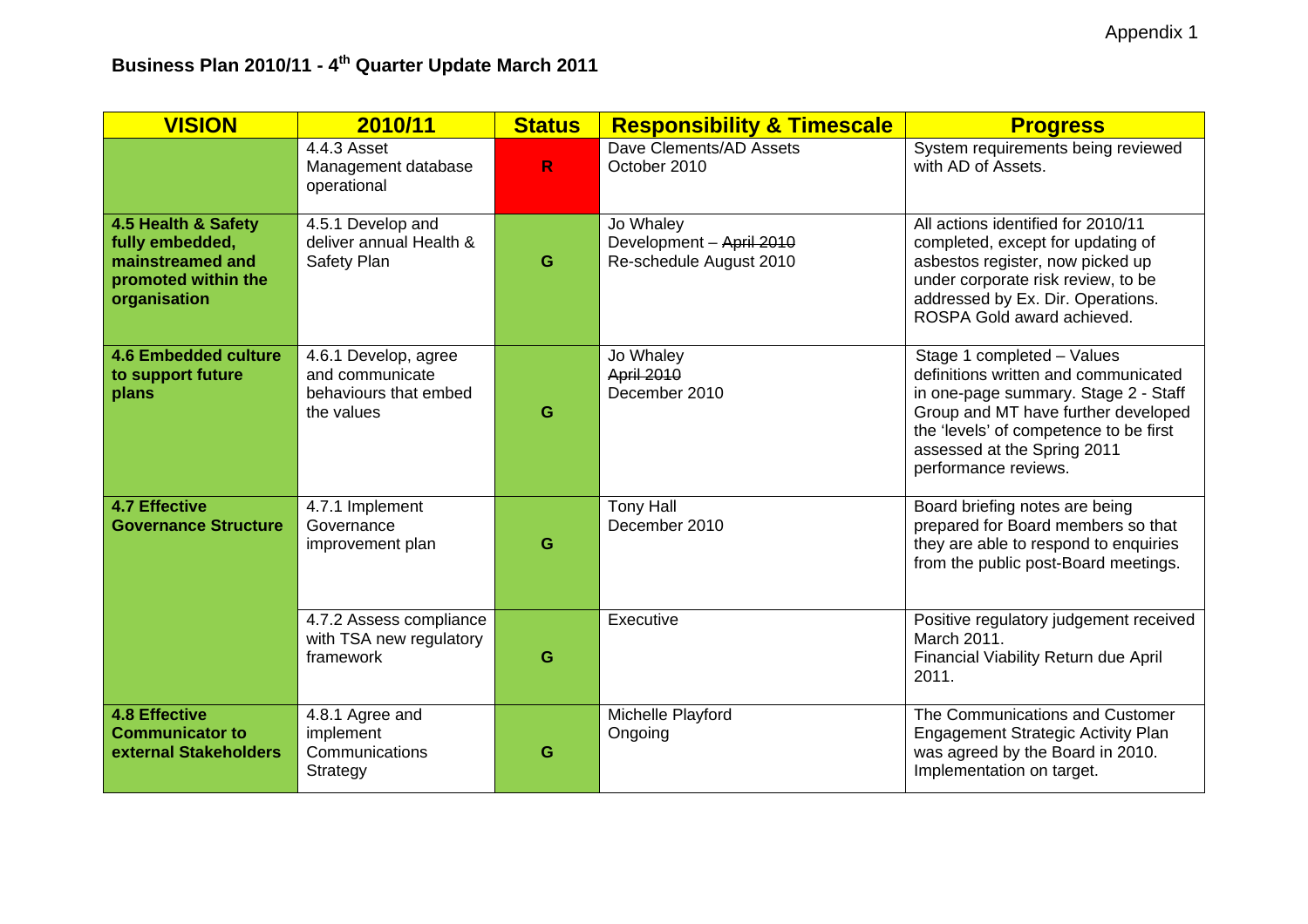| <b>VISION</b>                                                                                                                                                             | 2010/11                                                                 | <b>Status</b>    | <b>Responsibility &amp; Timescale</b> | <b>Progress</b>                                                                                                                                                                                                                                                                                                                                                          |  |  |  |  |
|---------------------------------------------------------------------------------------------------------------------------------------------------------------------------|-------------------------------------------------------------------------|------------------|---------------------------------------|--------------------------------------------------------------------------------------------------------------------------------------------------------------------------------------------------------------------------------------------------------------------------------------------------------------------------------------------------------------------------|--|--|--|--|
| <b>5. INVESTING IN PEOPLE</b>                                                                                                                                             |                                                                         |                  |                                       |                                                                                                                                                                                                                                                                                                                                                                          |  |  |  |  |
| 5.1 High calibre people<br>want to work for and<br>stay with Freebridge                                                                                                   | 5.1.1 Review flexible<br>working arrangements<br>including Home Working | G                | Jo Whaley - March 2011                | Formalised flexible/home-working<br>arrangements for adverse weather<br>conditions, containing explanation of<br>the principles for successful home-<br>working. Not pursued beyond this at<br>this stage as currently no significant<br>demand or business need for<br>formalised home-working<br>arrangements, informal arrangements<br>working satisfactorily.        |  |  |  |  |
|                                                                                                                                                                           | 5.1.2 Review<br>Organisational<br><b>Development Strategy</b>           | G                | Sean Kent/Jo Whaley<br>March 2011     | Revised HR Strategy agreed. Future<br>focus on appraisal training and training<br>outcomes.                                                                                                                                                                                                                                                                              |  |  |  |  |
| 5.2 Effective/visionary<br>leadership within the<br>organisation and<br>wider sector                                                                                      | 5.2.1 Coaching and<br>mentoring approach<br>developed                   | G                | Jo Whaley - March 2011                | All members of MT attended or<br>scheduled to attend ILM level 5<br>introductory coaching and mentoring<br>course. Some MT members pursuing<br>formal qualification. Management<br>Competency developed, including<br>coaching skills, future focus on<br>management development, including<br>coaching and mentoring during<br>2011/12.<br>[Status changed from A to G] |  |  |  |  |
| 5.3 A workforce<br>representative of the<br>community we serve,<br>and of an<br>organisational culture<br>which values diversity<br>and offers equality of<br>opportunity | 5.3.1 E&D refresher<br>training linked to<br>Customer care              | $\boldsymbol{A}$ | Jo Whaley - March 2011                | Some elements covered in Mary<br>Gober training, which has been the<br>main focus of training in 2010/11.<br>Specific E&D refreshers scheduled for<br><b>Summer 2011.</b>                                                                                                                                                                                                |  |  |  |  |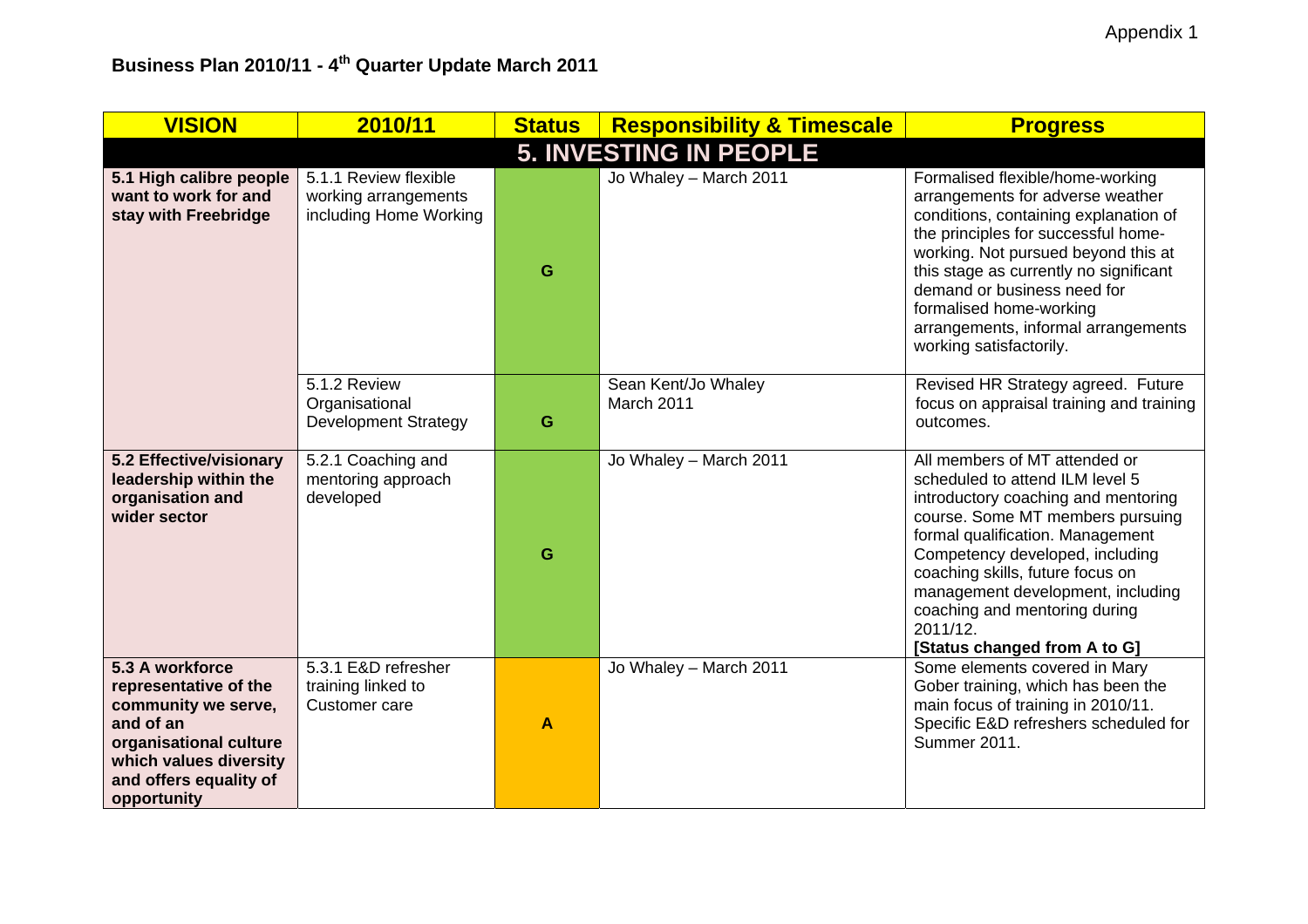| <b>VISION</b>                                                                               | 2010/11                                                                                 | <b>Status</b> | <b>Responsibility &amp; Timescale</b>                                                                              | <b>Progress</b>                                                                                                                                                                                                                           |
|---------------------------------------------------------------------------------------------|-----------------------------------------------------------------------------------------|---------------|--------------------------------------------------------------------------------------------------------------------|-------------------------------------------------------------------------------------------------------------------------------------------------------------------------------------------------------------------------------------------|
| 5.4 Values embedded<br>and lived                                                            | 5.4.1 Develop Staff<br>Charter                                                          | $\mathbf{A}$  | Jo Whaley - June 2010<br>Re-schedule December 2010<br>Re schedule to March 2011                                    | Work on values and management<br>competency completed for inclusion in<br>the Charter. Working now with<br>Michelle Playford on format for Charter<br>in new corporate style.                                                             |
| 5.5 Principles of IIP<br>embedded<br>(IIP accredited)                                       | 5.5.1 Self Assessment<br>for accreditation and<br>action plan                           | G             | Jo Whaley - March 2011                                                                                             | Self-assessment completed, majority<br>of criteria met and a number<br>exceeded. Agreed to review<br>alternative, more challenging<br>frameworks to consider alternative<br>accreditation.<br>[Status changed from A to G]                |
| 5.6 Effective channels<br>of communication<br>throughout the<br>organisation                | Target 75%<br>satisfaction<br>5.6.1 Implement internal<br><b>Communication Strategy</b> | G             | Jo Whaley - Sept 2010<br>Split between Jo Whaley and Michelle<br>Playford - December 2010<br>Revised to March 2011 | Staff satisfaction 81% 2010.<br>An internal communications activity<br>plan has been produced and agreed<br>and is being delivered.                                                                                                       |
| 5.7 Implemented<br>competitive<br><b>Remuneration Policy -</b>                              | 5.7.1 Revised pay and<br>benefits package rolled<br>out at PSD                          | G             | Jo Whaley<br>March 2011                                                                                            | Completed.                                                                                                                                                                                                                                |
| rewarding staff<br>according to their<br>performance and<br>contribution to the<br>business | 5.7.2 New appraisals for<br><b>PSD</b>                                                  | G             | Colin Davison/Jo Whaley<br>June 2010<br>October 2010<br>Revised to March 2011.                                     | Completed.<br>[Status changed from A to G]                                                                                                                                                                                                |
|                                                                                             | 5.7.3 New Remuneration<br>Strategy agreed and<br>implementation begun                   | G             | Jo Whaley - staged process through<br>2010/11 and 2011/12                                                          | Some elements implemented for new<br>staff from April 2011. Elements<br>currently under consultation for<br>Collective Agreement to apply from<br>July 2011 or after due notice period.<br>New appraisals June 2011 - training<br>in May. |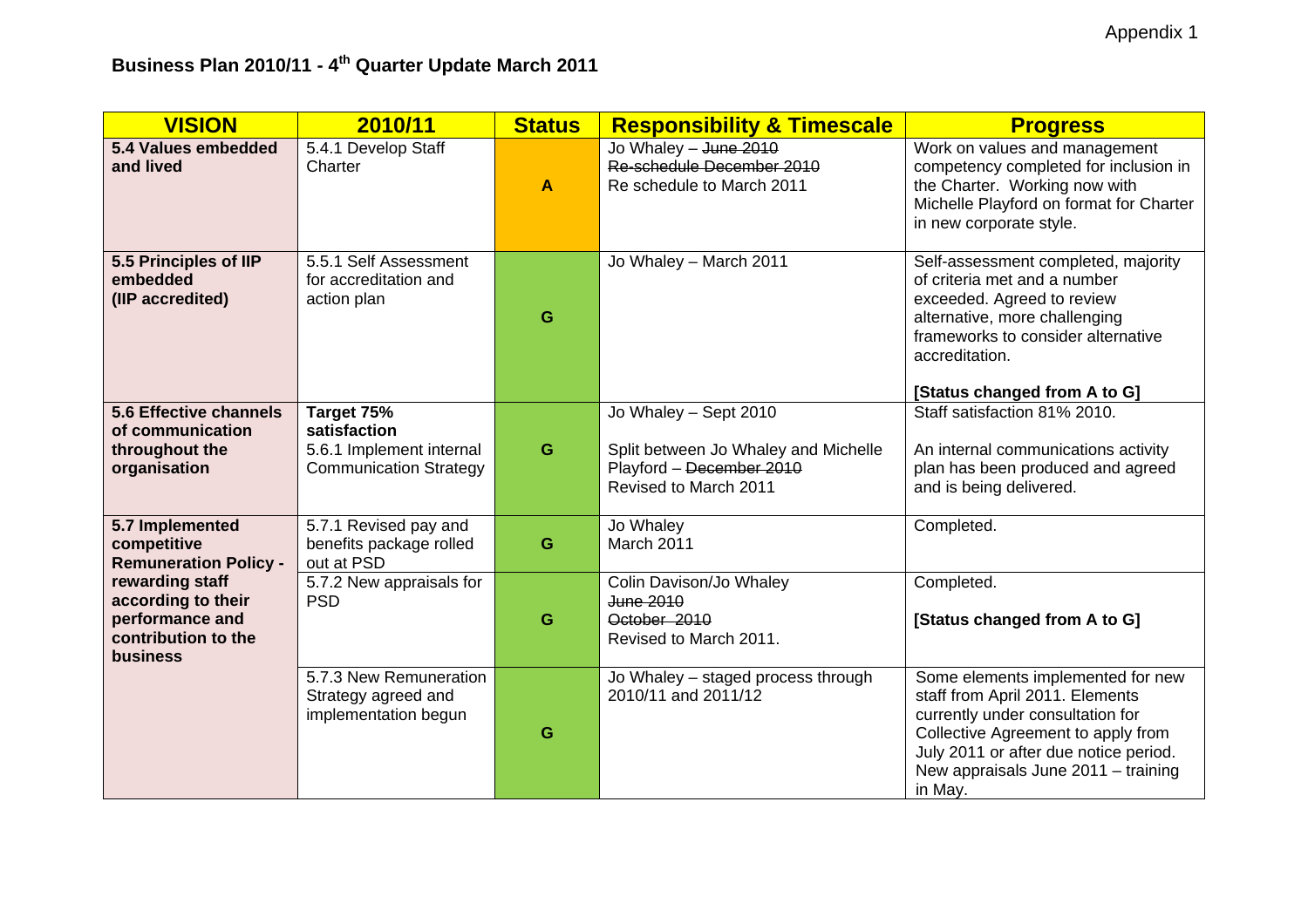| <b>VISION</b>                                                                                              | 2010/11                                                                          | Status | <b>Responsibility &amp; Timescale</b>                                               | <b>Progress</b>                                                                                                       |  |  |  |  |
|------------------------------------------------------------------------------------------------------------|----------------------------------------------------------------------------------|--------|-------------------------------------------------------------------------------------|-----------------------------------------------------------------------------------------------------------------------|--|--|--|--|
| <b>REGENERATING THROUGH PARTNERSHIP</b><br>6.                                                              |                                                                                  |        |                                                                                     |                                                                                                                       |  |  |  |  |
| 6.1 A key partner in<br>community<br>development activities<br>to build community<br>capacity              | 6.1.1 Targeted<br>networking                                                     | G      | <b>Executive Team</b><br>Ongoing                                                    | Stakeholder/Influencer audit under<br>way.<br>Networks/Influencer database<br>established.                            |  |  |  |  |
|                                                                                                            | 6.1.2 Agree and<br>implement Community<br>Development Plan                       | A      | <b>Robert Clarke</b><br>March 2010                                                  | To be completed to provide context for<br>activities that are being carried out<br>within the community.              |  |  |  |  |
|                                                                                                            | 6.1.3 Support key local<br>initiatives                                           | G      | <b>Robert Clarke</b><br>Ongoing                                                     | Local initiatives will be supported on<br>an ongoing basis through the delivery<br>of the Community Development Plan. |  |  |  |  |
| <b>6.2 Delivering homes</b><br>within sustainable<br>communities and<br>developing skills,<br>capacity and | 6.2.1 Establish project<br>framework for the<br>redesign of Hillington<br>Square | G      | <b>Tony Hall</b><br>Ongoing - Key Milestones to be<br>established by September 2010 | Project framework in place. Mae<br>Architects appointed.                                                              |  |  |  |  |
| employment<br>opportunities through<br>effective partnerships                                              | 6.2.2 Secure 8 new<br>training places and jobs                                   | G      | AD Asset Management<br>Ongoing                                                      | Completed.                                                                                                            |  |  |  |  |
| 6.3 Completed the<br><b>Decent Homes</b><br><b>Programme and</b><br>agreed 'Decent Homes<br>Plus'          | 6.3.1 Delivery in<br>accordance with all<br>targets                              | A      | AD Asset Management<br>March 2011                                                   | 82% Decent Homes estimated outturn<br>against a target of 85%.                                                        |  |  |  |  |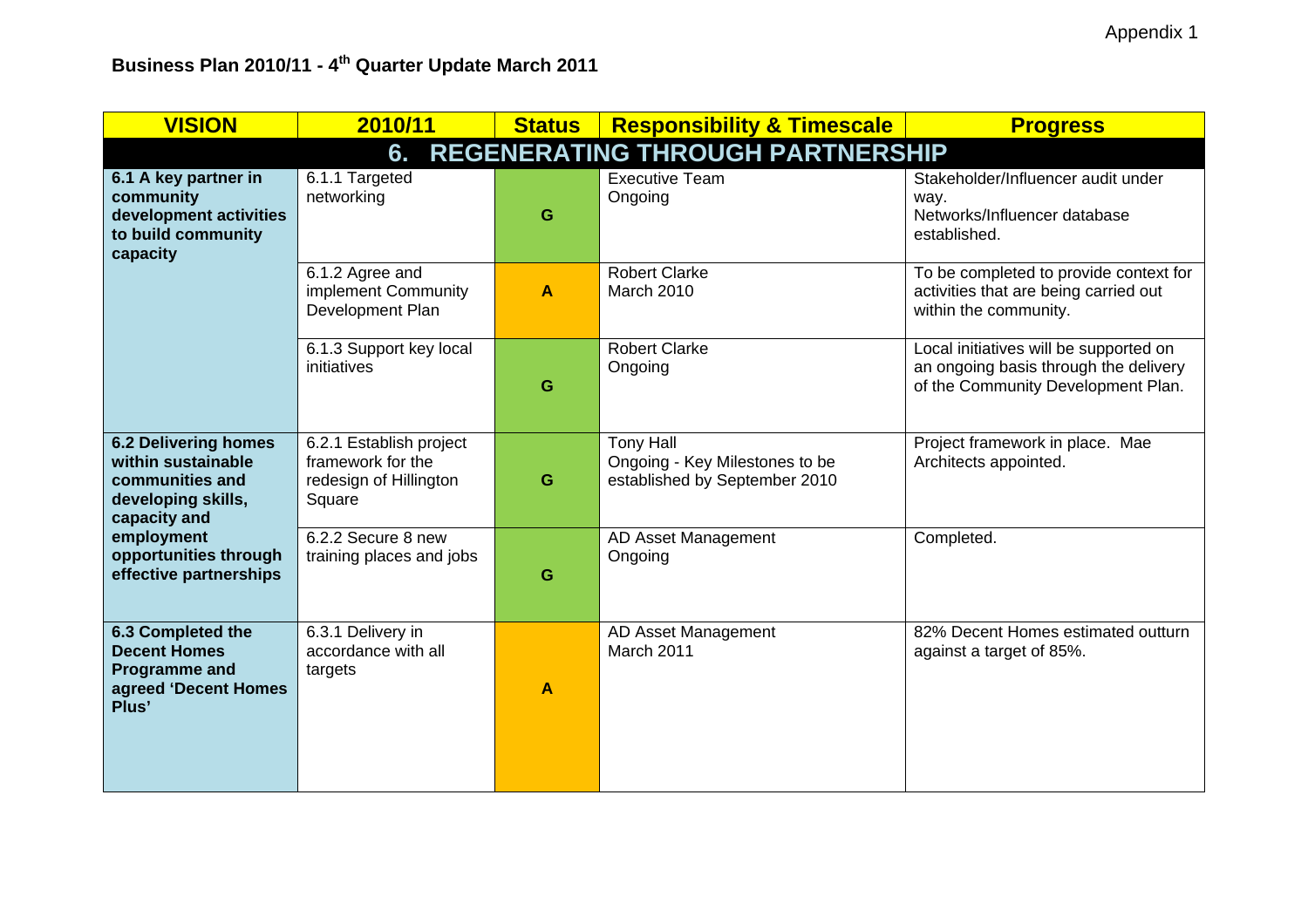| <b>VISION</b>                                                                                     | 2010/11                                                                     | <b>Status</b> | <b>Responsibility &amp; Timescale</b>                      | <b>Progress</b>                                                                                                                                                                                                                                                                                                               |  |  |  |  |
|---------------------------------------------------------------------------------------------------|-----------------------------------------------------------------------------|---------------|------------------------------------------------------------|-------------------------------------------------------------------------------------------------------------------------------------------------------------------------------------------------------------------------------------------------------------------------------------------------------------------------------|--|--|--|--|
| 7. RESPONSIVE LANDLORD                                                                            |                                                                             |               |                                                            |                                                                                                                                                                                                                                                                                                                               |  |  |  |  |
| 7.1 Doing the 'Basics'<br>very well                                                               | 7.1.2 Complete<br><b>Sheltered Housing</b><br><b>Service Review</b>         | R.            | Jan Mitchell<br>Due for completion late 2010<br>March 2011 | <b>Supporting People funding</b><br>announcement March 11.<br>[Status changed from A to R]                                                                                                                                                                                                                                    |  |  |  |  |
|                                                                                                   | 7.1.2 Asset<br><b>Management Review</b>                                     | $\mathsf{R}$  | AD Asset Management                                        | AD Assets resigned March 2011<br>Carry forward.<br>[Status changed from A to R]                                                                                                                                                                                                                                               |  |  |  |  |
| 7.2 Upper quartile on<br><b>'customer satisfaction</b><br>with opportunities for<br>involvement'. | <b>Target 85% customer</b><br>satisfaction                                  | G             | <b>Tony Hall/Executive</b>                                 | Status Survey completed early April<br>2011 - 88%.                                                                                                                                                                                                                                                                            |  |  |  |  |
| <b>7.3 Deliver</b><br>personalised<br>customer care                                               | 7.3.1 Key initiative: To<br>agree and implement a<br>customer care strategy | G             | <b>Tony Hall</b><br>Mary Gober Pilot<br><b>March 2010</b>  | Board approved Customer Care<br>Strategy. Mary Gober programme fully<br>implemented.                                                                                                                                                                                                                                          |  |  |  |  |
|                                                                                                   | 7.3.2 Develop local<br>service standards                                    | G             | <b>Robert Clarke</b><br>March 2011                         | Local standards were published as<br>required by 1 <sup>st</sup> April 2011 after<br>consultation with tenants.<br>Further work is now taking place on<br>how local standards will be<br>benchmarked and in what areas we<br>can make further improvements.                                                                   |  |  |  |  |
|                                                                                                   | 7.3.3 Customer care and<br>complaint handling<br>training.                  | G             | Tony Hall/Abigail Ellis                                    | STATUS survey has been issued to<br>tenants and results are coming in.<br>Further investigations to be conducted<br>when results are received in full.<br>Complaints handling training in Open<br>Housing completed in Feb 11.<br>First 'Gober Cascade training for new<br>starters held in March 11 as part of<br>induction. |  |  |  |  |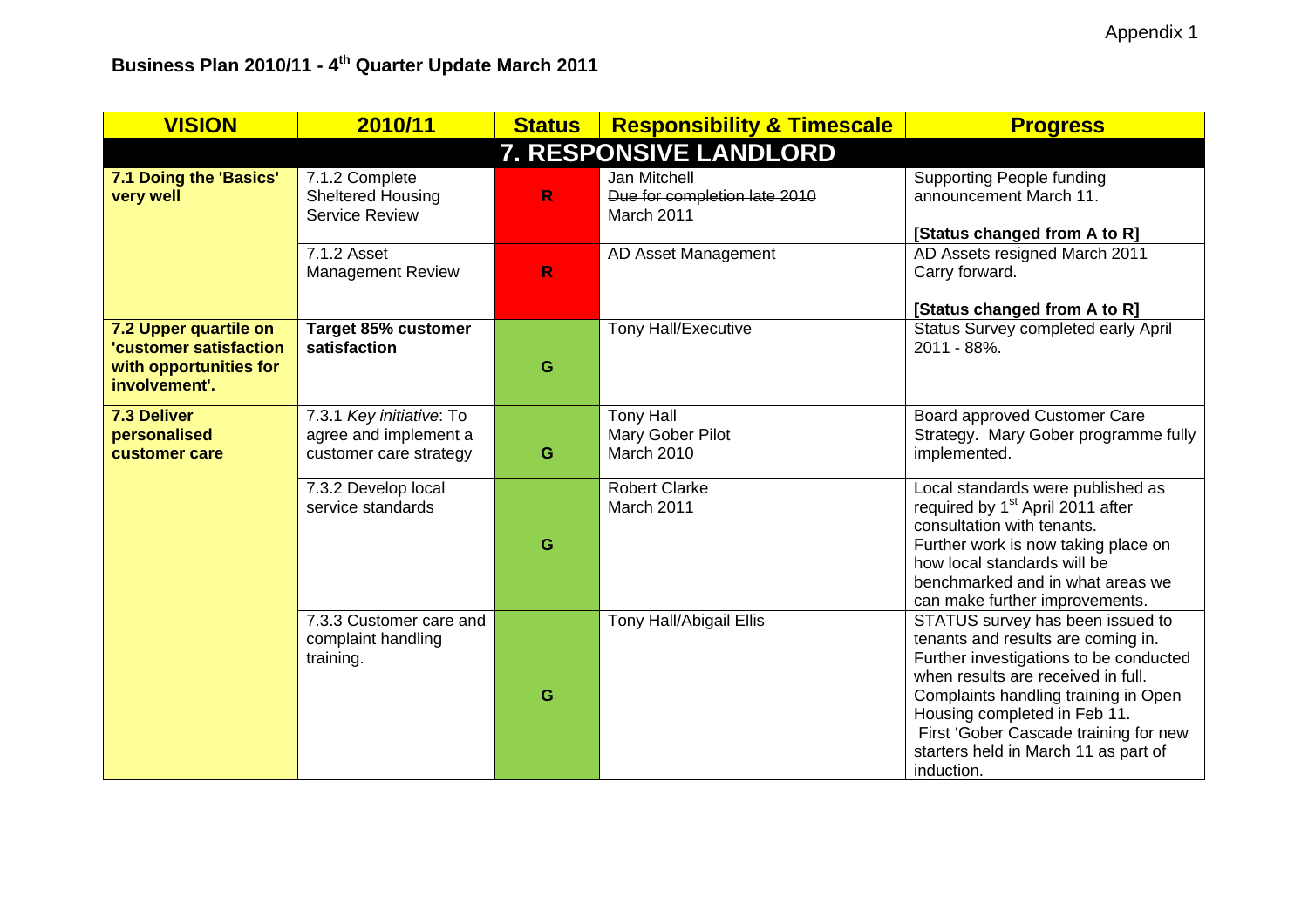<span id="page-53-0"></span>

| <b>Author</b>            |  | Angus MacQueen                                                                               | <b>Report Type</b>                            |             | <b>Impact</b> |               |     |
|--------------------------|--|----------------------------------------------------------------------------------------------|-----------------------------------------------|-------------|---------------|---------------|-----|
| <b>Related Work Ref.</b> |  |                                                                                              | <b>For Decision</b><br><b>For Information</b> | <b>High</b> |               | <b>Medium</b> | Low |
| <b>Consultation</b>      |  | Board Chairman, Audit Committee Chairman, Chief Executive, Executive<br>Director (Resources) |                                               |             |               |               |     |

## **Meeting Date: 23 May 2011**

## **Report Title: Co-option onto the Audit Committee**

**Purpose:** To seek agreement to a co-option onto Freebridge's Audit Committee.

**Policy/Strategy Implications:** Under Standing Order 4, the Operations Committee and the Resources & Risk Committee have delegated authority to co-opt members, but this authority has not been extended to the Audit Committee. It is, therefore, for the Board to make the co-option. Co-opted members of the other two committees do not have voting rights nor can their presence at a meeting be included in the calculation of a quorum, and it is suggested that this co-option is made along the same lines.

**Finance and VFM Implications:** It is suggested that the co-opted member could claim expenses for attending Freebridge meetings/events, but that the loss of earnings scheme and ICT allowances scheme are not applicable in this case.

**Customer Care/Equality and Diversity Implications:** This co-option has arisen largely out of the Board's acknowledgement of the need to give opportunities to a wider section of the community.

**Risk Assessment (cross-reference with Freebridge Risk Map):**  Risk 1.4 – Skill deficiency in Board or Management Team – Critical Impact, High Likelihood. The recommended co-option would add to the skills on the Audit Committee.

Risk 12.0 – Failure to address equality and diversity issues effectively – Marginal Impact, Significant Likelihood.

**Recommendations:** It is recommended that the Board:

(i) Approve the co-option of Karen Sly onto the Audit Committee, along the lines set out in this report.

## **1.0 Background**

1.1 At its last ordinary meeting (minute number 62/11 refers), the Board noted that, although equality and diversity implications had been taken into consideration by the 2011 Independent Board Member Recruitment Panel, the overriding importance of appointing the candidates with the best skills and experience had resulted in there being no improvement in the diversity of the Board.